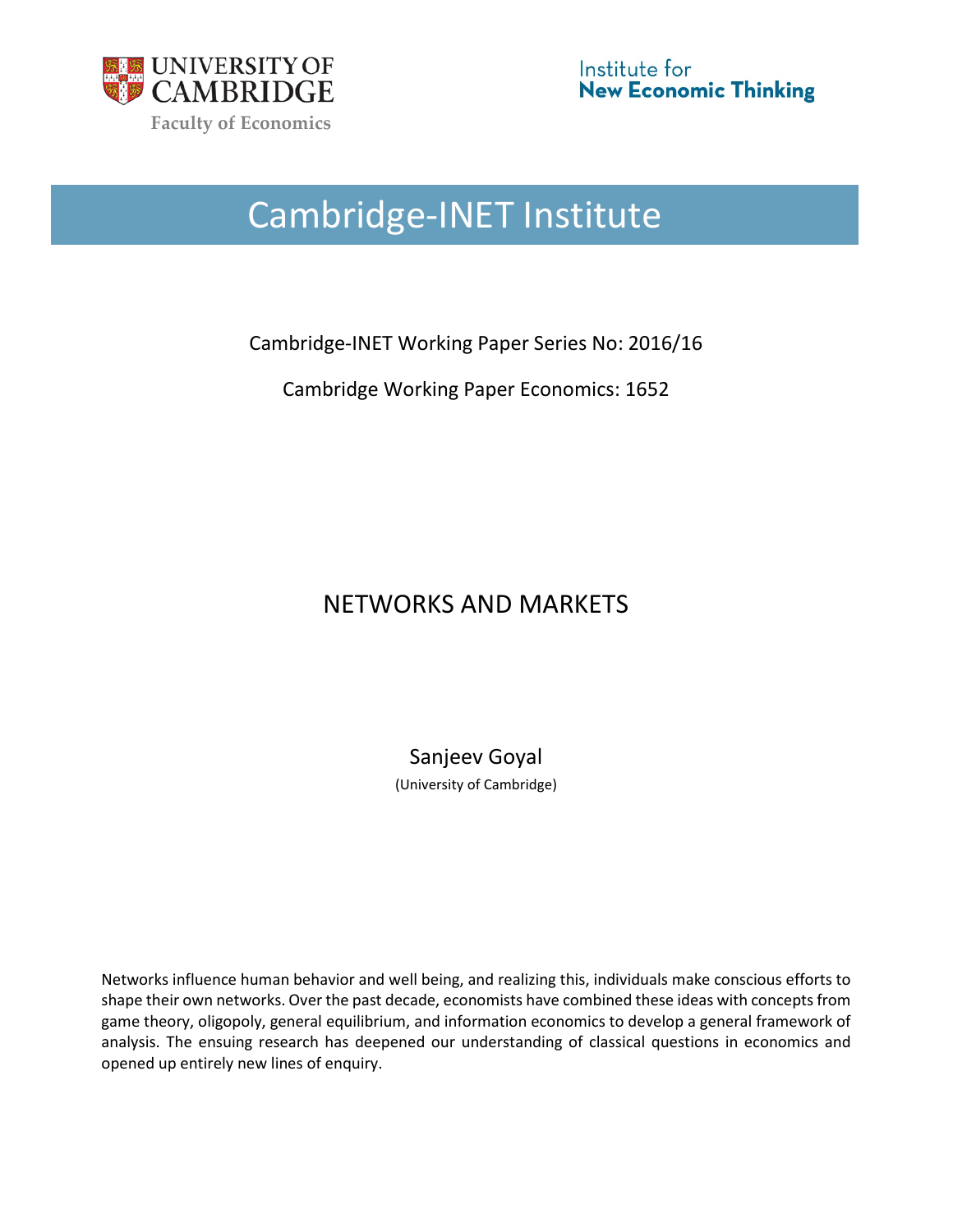## Networks and Markets

Sanjeev Goyal<sup>∗</sup>

September 3, 2016

#### Abstract

Networks influence human behavior and well being, and realizing this, individuals make conscious efforts to shape their own networks. Over the past decade, economists have combined these ideas with concepts from game theory, oligopoly, general equilibrium, and information economics to develop a general framework of analysis. The ensuing research has deepened our understanding of classical questions in economics and opened up entirely new lines of enquiry.

<sup>∗</sup>Faculty of Economics and Christ's College, University of Cambridge. Email: sg472@cam.ac.uk This is the background paper for an Invited Lecture at the 2015 World Congress of the Econometric Society in Montreal. I would like to thank Matt Elliott, Julien Gagnon, Andrea Galeotti, Edoardo Gallo, (the discussant) Rachel Kranton, David Minarsch, Gustavo Paez, and Anja Prummer for helpful comments on an earlier draft. Financial support from a Keynes Fellowship and the Cambridge-INET Institute is gratefully acknowledged.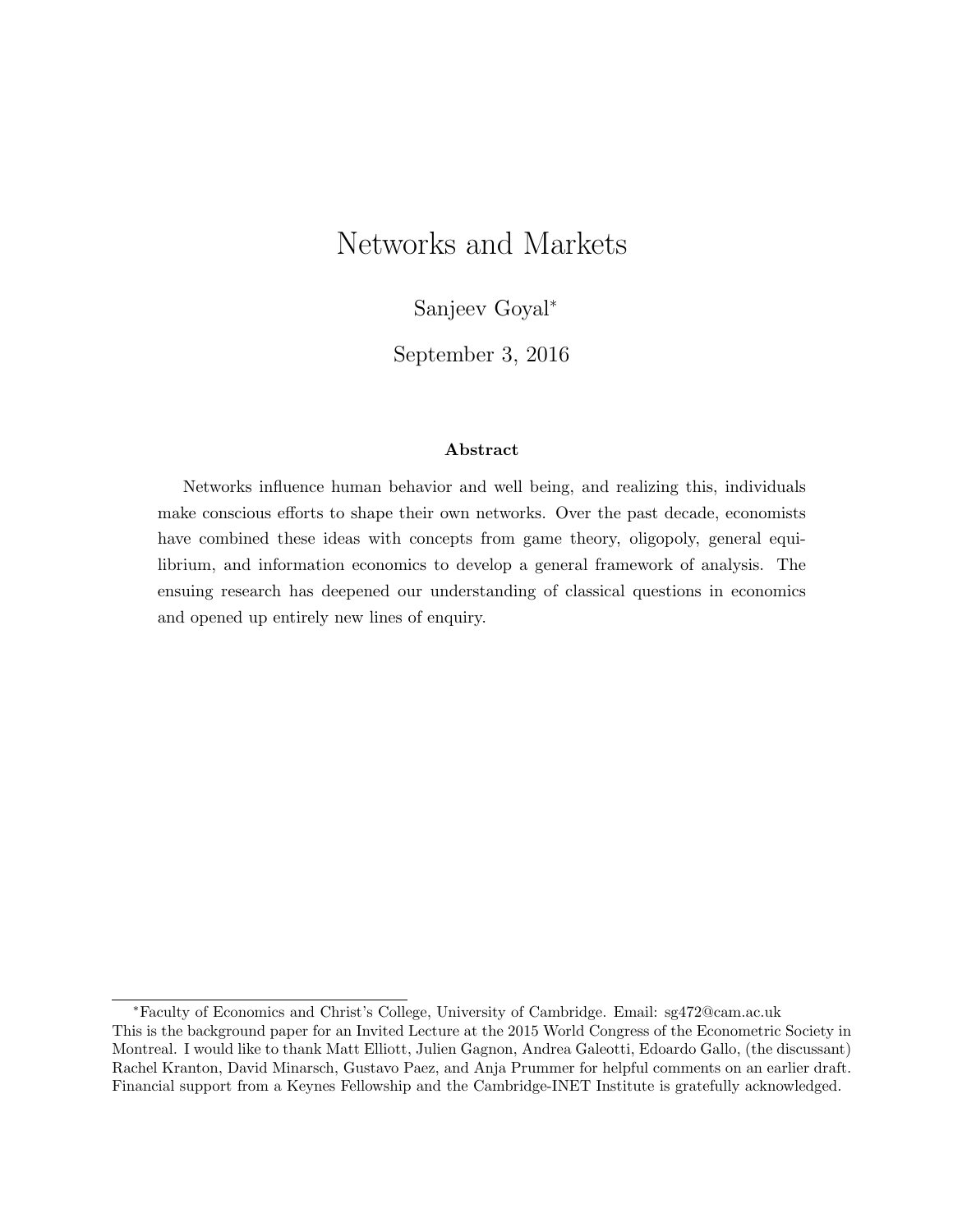## 1 Introduction

Our life takes place at the intersection of the global and the local: we function in a world dominated by large firms and international markets, but we also inhabit small and overlapping neighborhoods of friends and family, colleagues and collaborators. Game theory is well suited for the study of behavior in small exclusive groups while general equilibrium theory provides a sophisticated approach to the understanding of large anonymous systems. Networks offer us a framework that combines local interactions within large interconnected populations. In doing so, they fill an important gap in the toolkit of economists.

The key methodological innovation of the early research on networks in the 1990's was the introduction of graph theory alongside purposeful agents. Two ideas were central: the study of how the network architecture shapes human behavior and the study of how purposeful individuals form links and thereby create networks. Over the past decade, economists have developed models that include networks, alongside the familiar notions of strategy, information, prices and competition. These models are now being applied to address an increasingly ambitious range of questions in economics. I see here a close analogy with the spread of game theory in economics, during the 1980's and 1990's, in one applied field after another.<sup>1</sup>

I begin by developing notation and basic concepts on networks in Section 2.

Section 3 outlines a framework that combines individual choice, networks and markets, while section 4 introduces the elements of an economic theory of network formation.<sup>2</sup>

The rest of the paper is devoted to a discussion of economic applications. There has been very rapid growth in research in this field over the last decade. In my presentation, I will favour lines of work that explicitly combine network ideas with familiar models of markets.

Section 5 deals with macroeconomic fluctuations. An understanding of their origins remains a fundamental question in economics. The dominant view is that aggregate fluctuations cannot be caused by sector specific shocks as we would expect that there are many such shocks taking place, and that they would cancel each other out. This section develops a model in which profit maximizing firms are located on nodes and the links reflect production linkages across sectors. Production decisions of firms are coordinated through prices in competitive

<sup>&</sup>lt;sup>1</sup>For an overview of the early work on networks, see the previous invited lecture on networks, delivered at the 2005 Econometric Society World Congress (Jackson, 2006). The present paper focuses on developments in the theory of networks; for a survey of empirical work, see the companion piece by de Paulo (2016).

<sup>2</sup>For a more systematic and extensive exploration of these two general themes (the effects of networks on behavior and on how individuals create networks), see Goyal (2016). Easley and Kleinberg (2010) offers a general introduction to networks; Bramoulle, Galeotti and Rogers (2016) provides an overview of recent research on the economics of networks.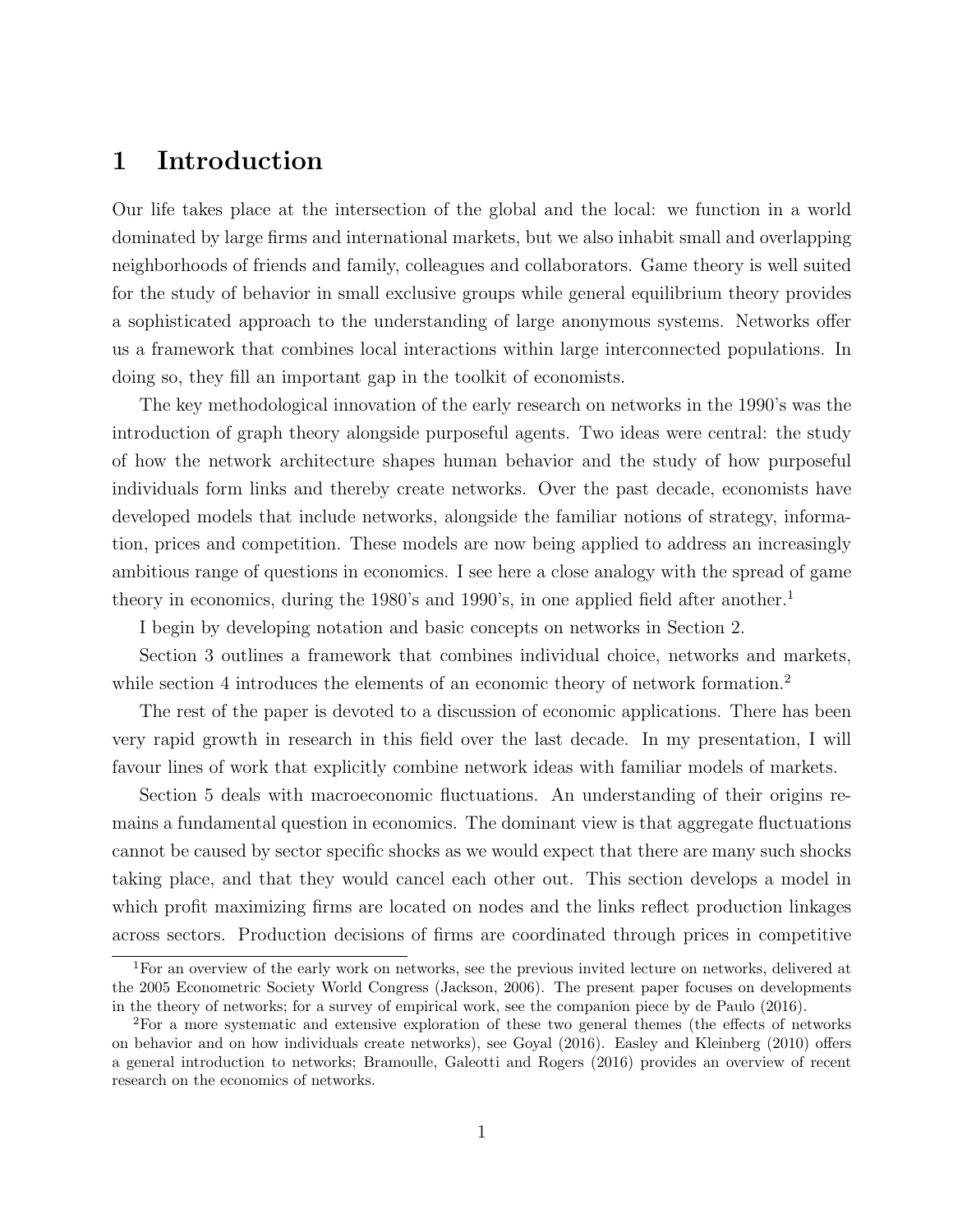markets. I show how sector specific shocks may be amplified by the network structure – viz. the existence of general purpose technologies – to generate aggregate fluctuations.

Sections 6 and 7 turn to the study of trading and market power. In section 6, I study direct trade between buyers and sellers (with no resale). In the real world, buyers typically trade only with a subset of sellers. By contrast, in the standard Walrasian model, all agents can trade with each other at a common price. The first goal is to understand how this 'incompleteness' of direct trading relations affects economic activity. I study price formation in a network of buyers and sellers. The analysis provides an elegant network foundation for Walrasian competitive outcome: local trading relations must mirror the global buyer/seller surplus. The analysis also tells us how network structure shapes the distribution of earnings. As individuals are aware of the network in shaping their earnings, they seek to form links to create the 'right' networks. I show that linking activity among traders is rich in externalities. The discussion then moves on to conditions under which trading networks thus created are efficient.

Section 7 studies intermediation, a defining feature of the modern economy. Intermediation is prominent in agriculture, in transport and communication, in international trade, and in finance. I begin with a study of pricing games on intermediation networks and discuss how the pricing protocol and the network jointly shape pricing and define market power. The discussion highlights the role of critical nodes – nodes that lie on all paths in a network – in shaping behavior. I then turn to link formation by individuals who seek to extract intermediation rents. The analysis once again highlights the role of externalities and provides a theoretical foundation for the empirically salient core-periphery networks.

Section 8 takes up the role of social networks in labor, product and financial markets. Information asymmetries are an important feature of these markets. I begin with the empirical observation that a large fraction of jobs at all levels of the economy are obtained through social connections. This leads me to study the role of networks in shaping wages, unemployment and inequality. I then turn to product markets: social connections shape tastes and provide access to information. This motivates the introduction of social networks in traditional models of advertising and pricing. The analysis allows me to study the ways in which governments and firms can use social networks to further their own goals. The section ends with a brief discussion on social networks in financial markets.

Section 9 takes up transport networks. The state and private firms set up a variety of transport networks and then price access to these networks. Traditionally, research has focused on pricing issues. The discussion here focuses on network design issues. I begin with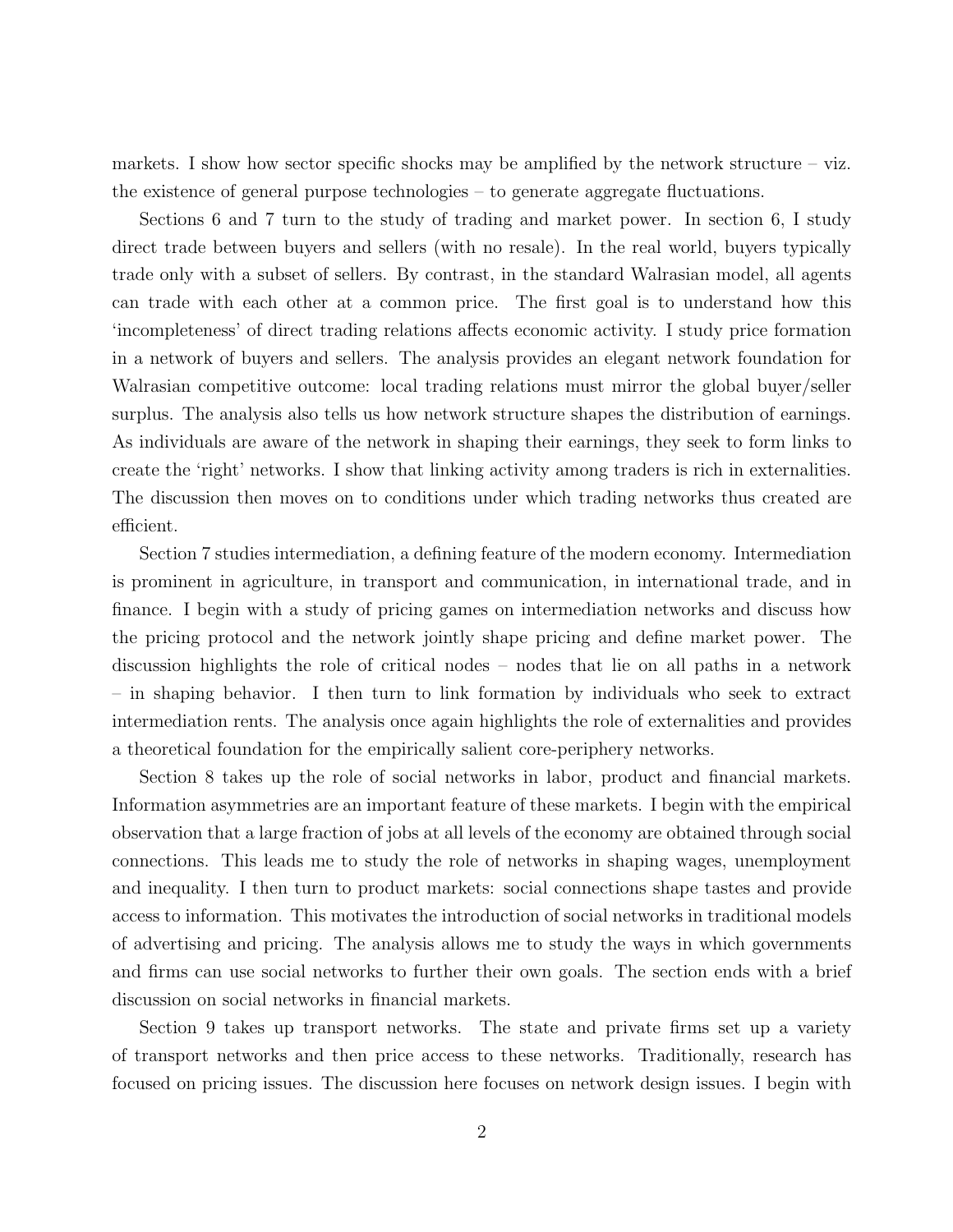the monopoly problem: what is the best way to design a network to transport passengers across a collection of cities? This sets the stage for a discussion of competition between two networks. Hub-spoke networks economize on linking costs and on path length: they are salient both under monopoly and in the duopoly setting.

Section 10 discusses the nature of the firm. It is customary to partition economic activity between firms (based on hierarchy) and markets (based on anonymous arms length relations). In practice, economic activity often takes place outside markets and hierarchy; prominent examples are research alliances and capacity sharing. I discuss behavior of firms in these two contexts and then explore incentives to form networks. The discussion brings out the importance of the two-way flow of influence: networks are shaped by competitive forces in markets, but the formation of networks also significantly alters the functioning of the 'market'.

In section 11, I turn to the dynamic interaction between social networks and markets. Markets are traditionally associated with the erosion of social relations, but empirical work also provides us with notable instances where markets strengthen social interaction. I present a framework where individuals can choose exchange through networks and in (frictionless) anonymous markets. The analysis shows how social structure and the strategic relation between networks and markets – whether they are substitutes or complements – jointly shape individual choice, inequality and aggregate welfare.

Section 12 concludes.

## 2 Networks

I begin by introducing some notation and a few basic concepts about networks that will be used throughout the paper. For a general overview of graph theory, see Bollobas (1998); for introduction of network concepts to economics, see Goyal (2007), Jackson (2008) and Vega-Redondo (2007).

A network g comprises of a collection of nodes  $N = \{1, 2, \ldots n\}$  with  $n \geq 2$ , and the links  $(g_{ij}), i, j \in N$ , between them. A node may be an individual, a firm, a project, a city or a country, or even a collection of such entities. A link between them signifies a relation. In some instances it is natural to think of the link as bidirectional; examples include friendship, research collaboration and defence alliance. In other instances, a link is unidirectional: examples include investment in a project, citation, a web link, listening to a speech or following a tweet.

Given a network g,  $g + g_{ij}$  and  $g - g_{ij}$  have the natural interpretation. In case  $g_{ij} = 0$  in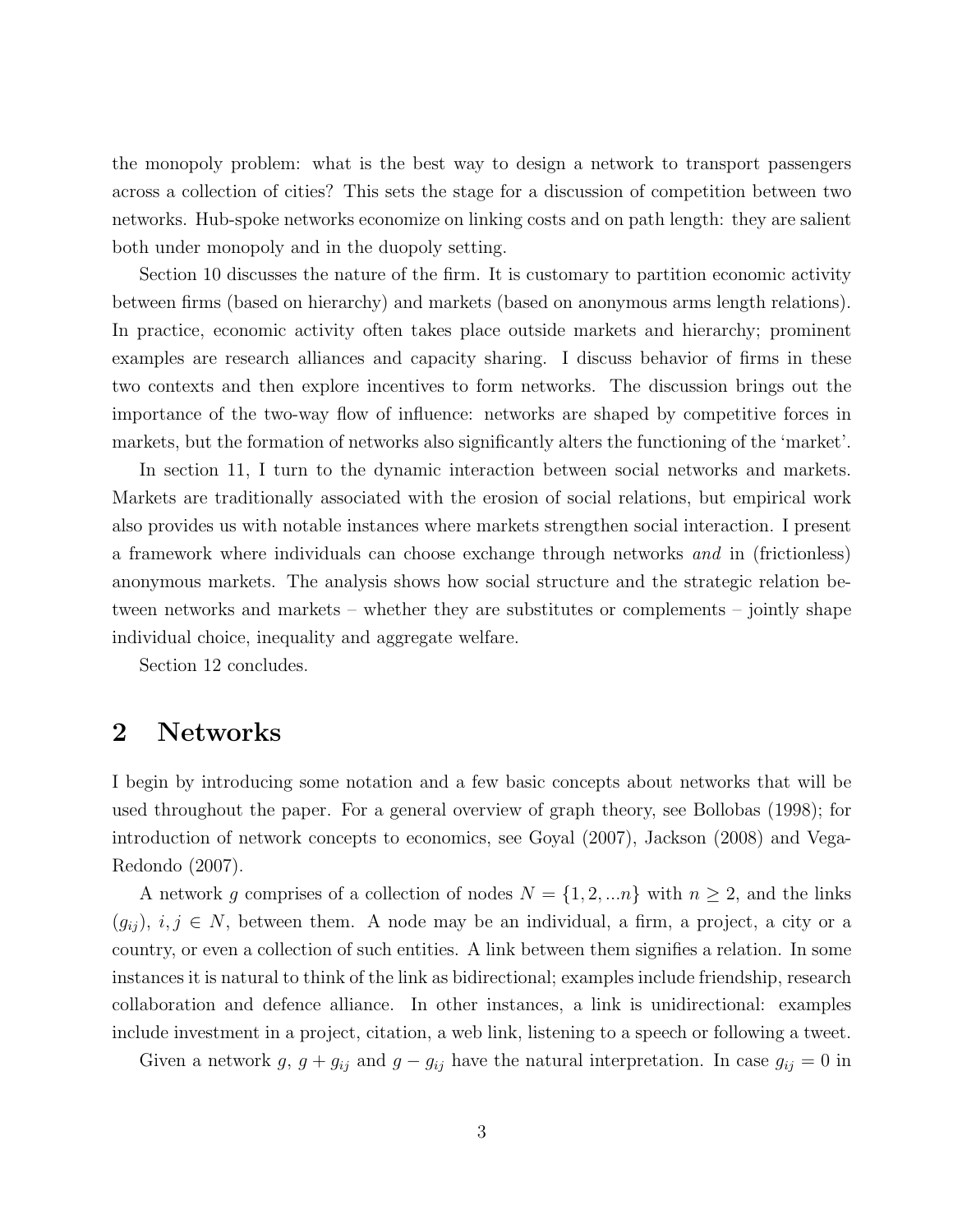

Figure 1: Regular networks

 $g, g + g_{ij}$  adds the link  $g_{ij} = 1$ , while if  $g_{ij} = 1$  in g then  $g + g_{ij} = g$ . Similarly, if  $g_{ij} = 1$  in g, g – g<sub>ij</sub> deletes the link g<sub>ij</sub>, while if g<sub>ij</sub> = 0 in g, then g – g<sub>ij</sub> = g. Let  $N_i(g) = \{j | g_{ij} = 1\}$ denote the nodes with whom node  $i$  has a link; this set will be referred to as the *neighbors* of i. Let  $\eta_i(g) = |N_i(g)|$  denote the number of connections/neighbors of node i in network g. Moreover, for any integer  $d \geq 1$ , let  $\mathcal{N}_i^d(g)$  be the *d*-neighborhood of *i* in *g*: this is defined inductively,  $\mathcal{N}_i^1(g) = N_i(g)$  and  $\mathcal{N}^k(g) = \mathcal{N}_i^{k-1}$  $\zeta_i^{k-1}(g) \cup (\cup_{j \in \mathcal{N}_i^{k-1}} N_j(g)).$ 

There is a path from i to j in g either if  $g_{ij} = 1$  or there exist distinct nodes  $j_1, \dots, j_m$ different from i and j such that  $g_{i,j_1} = g_{j_1,j_2} = ... = g_{j_m,j} = 1$ . A component is a maximal collection of nodes such that there is a path between every pair of nodes. A network  $g$  is said to be connected if there exists one component, i.e., there is a path from any node  $i$  to every other node j.

Let  $N_1(g), N_2(g), ..., N_{n-1}(g)$  be a partition of nodes:: two nodes belong to the same group if and only if they have the same degree. A network is said to be regular if every node has the same number of links i.e.,  $\eta_i(g) = \eta \ \forall i \in N$  (and so all nodes belong to one group in the partition). The *complete* network,  $g^c$ , is a regular network in which  $\eta = n - 1$ , while the empty network,  $g^e$ , is a regular network in which  $\eta = 0$ . Figure 2 presents regular networks.

A *core-periphery* network contains two groups: the periphery,  $N_1(q)$ , and the core,  $N_2(q)$ . Nodes in the periphery have a link only with nodes in the core; nodes in the core are fully linked with each other and have links with a subset of nodes in the periphery. The star (or hub-spoke) network is a special case in which the core contains a single node. The *inter-linked* star or multi-hub network is a special case of the core-periphery network in which every node in the core is linked to all other nodes. Figure 2 presents core-periphery networks.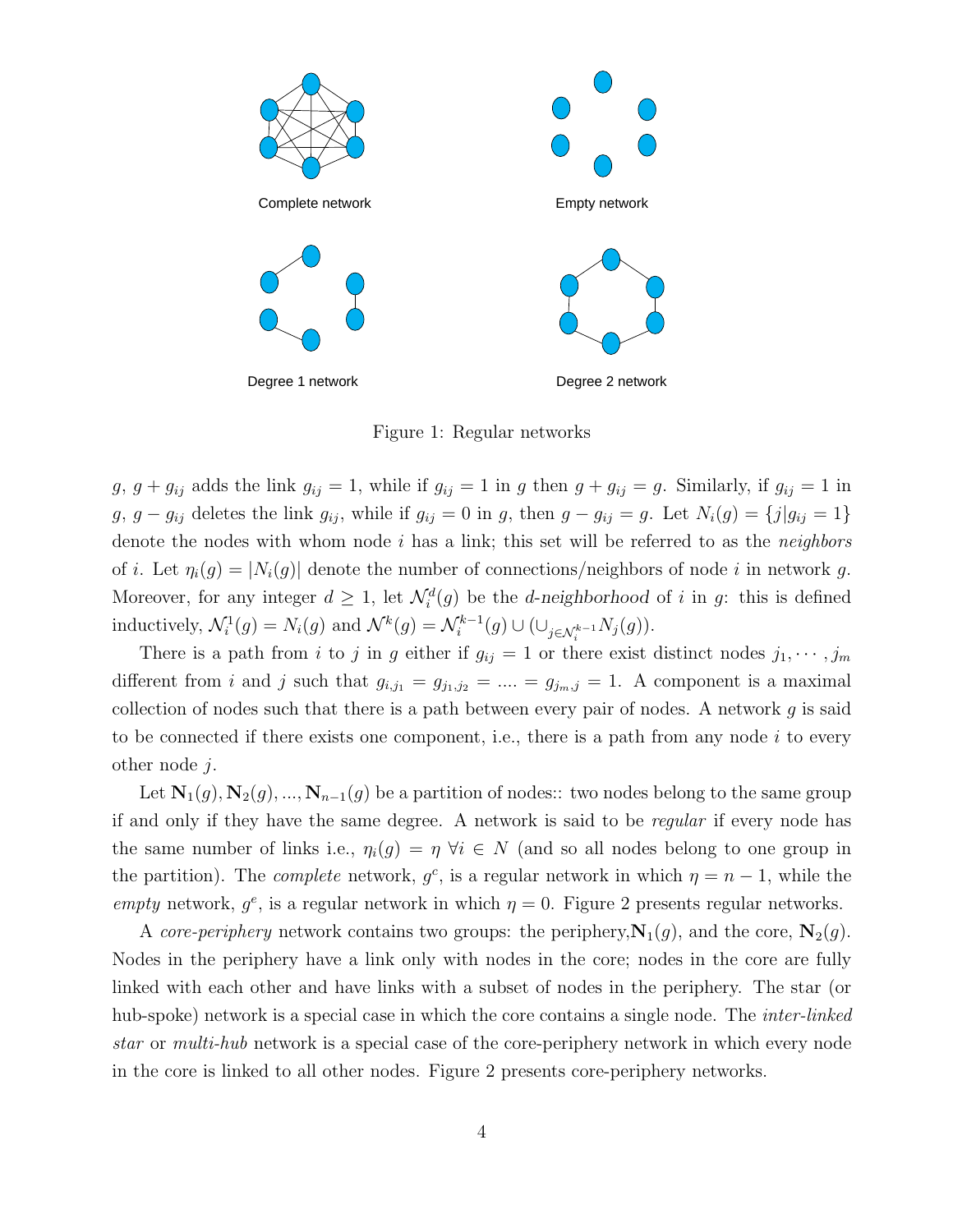





Figure 2: Core-periphery networks



Figure 3: Exclusive group networks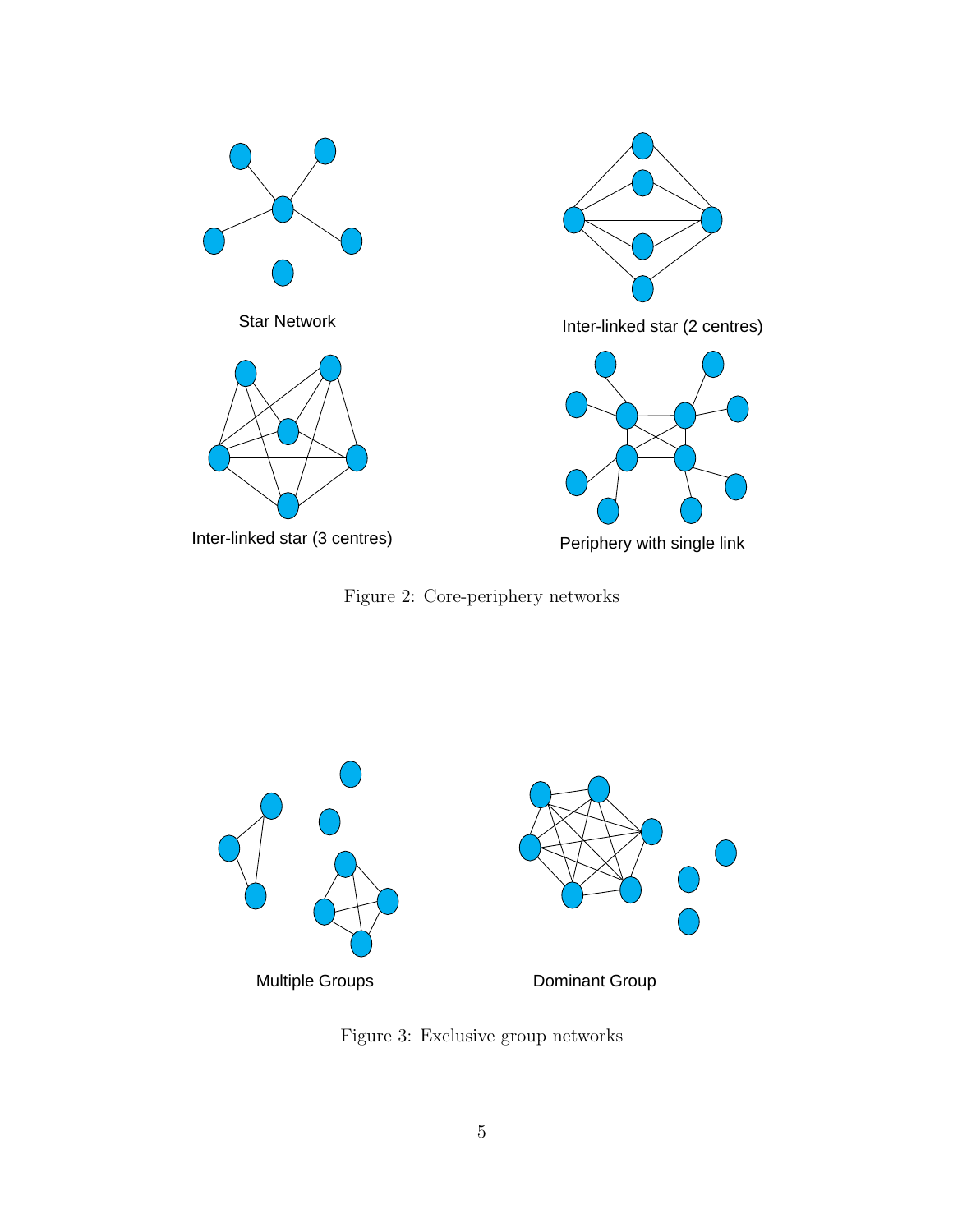

Figure 4: Differences in networks

Exclusive groups is an architecture with a group of isolated nodes  $D_1(g)$  and  $m \geq 1$  distinct groups of completely linked nodes,  $D_2(g),..., D_{m+1}(g)$ . Thus  $\eta_i(g) = 0$ , for  $i \in D_1(g)$ , while  $\eta_j(g) = |D_x(g)| - 1$ , for  $j \in D_x(g)$ ,  $x \in \{2, 3, ..., m+1\}$ . A special case of this architecture is the *dominant group* network in which there is one complete component with  $1 < k < n$  nodes while  $n - k > 0$  nodes are isolated. Figure 2 illustrates exclusive group networks.

It is important to note that networks allow for a very rich range of possibilities in relationships, that go beyond degrees. To bring out this point in a simple way, consider a degree-2 regular connected network and a corresponding generalized star network with the same number of links.

Observe that as the nodes increase, 'distance' between the nodes is unbounded in the ring; distance is bounded above by 2 in the latter network. In the regular network, all nodes are essentially symmetric, while in the multi-hub network the hub nodes clearly have many more connections and are more 'central' than the other nodes. Finally, observe that in the ring, no pair of neighbors are linked, while in the latter network one pair of periphery nodes are linked (the frequency of 'connected' triads is measured by the 'clustering' coefficient).

## 3 Individual Choice, Networks and Markets

This section develops the elements of a framework for individual choice at the intersection of networks and markets. I will present three economic examples.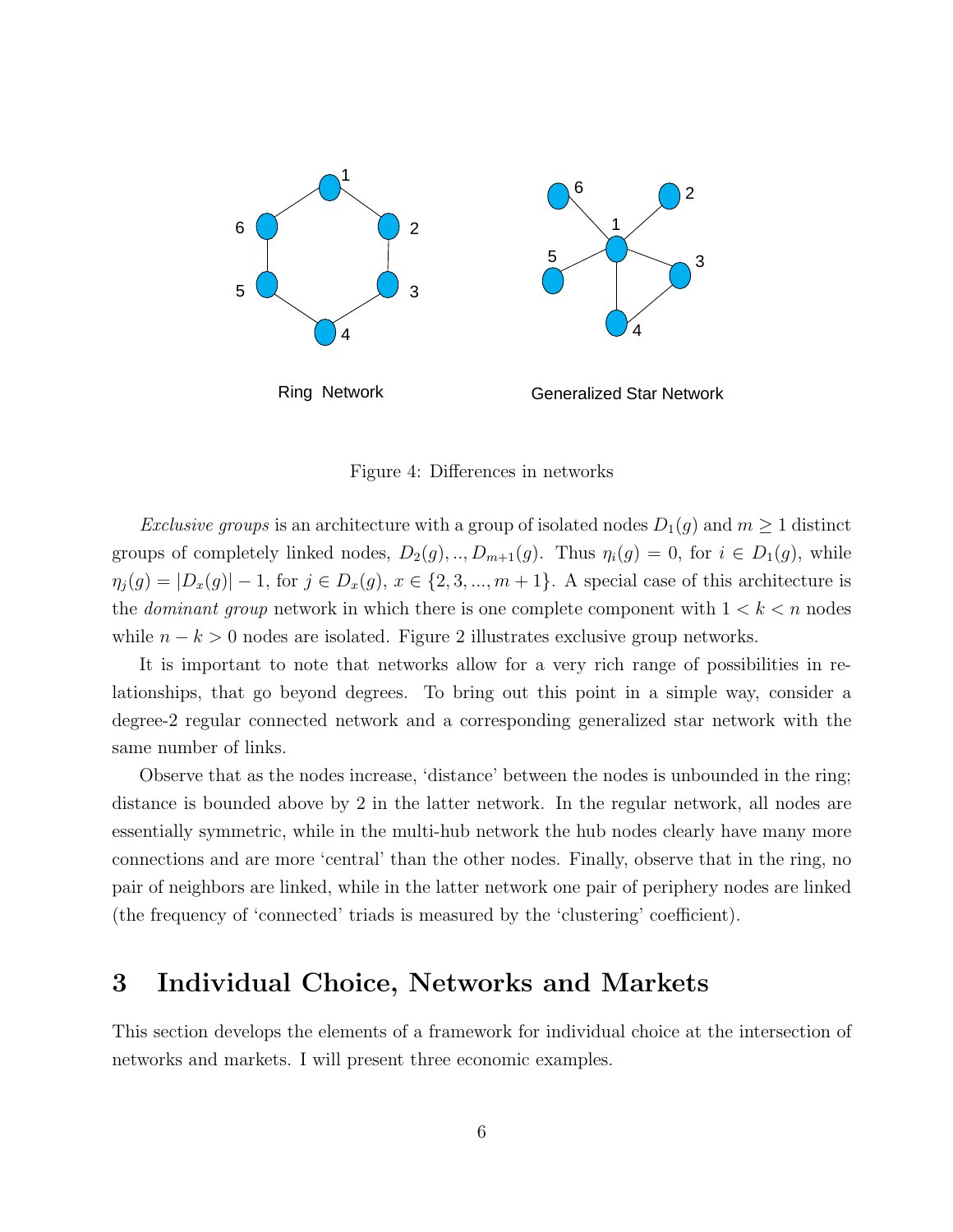The first example concerns social learning and diffusion. The diffusion of new ideas and technologies in a society is a classical theme in the social sciences. In economics, the traditional models of diffusion examine the role of individual heterogeneity in explaining differential rates of adoption (Griliches (1957)). By contrast, there exists a long tradition of empirical work in sociology and related disciplines on the role of social connections in shaping adoption and individual behavior (Coleman (1966), Katz and Lazersfeld (1955), Rogers (1983), Ryan and Gross (1943)). Drawing on the early work of Bala and Goyal (1998, 2001), I present a model for the analysis of the dynamics of choice of technology among socially connected individuals.

#### Example 1 Learning and Diffusion

Individuals – e.g., farmers, consumers, doctors, firms – are located on nodes of a network and the links between the nodes reflect information flows between them. They choose between alternatives whose relative advantages are imperfectly known. Since rewards are uncertain, individuals use their own past experience and also gather information from their *neighbors*. The goal is to understand if information gathered from one neighbor spreads through connections to other neighbors and if everyone eventually adopts the optimal action.

There are two alternatives  $a_0$  and  $a_1$ . Action  $a_0$  yields 1 and 0 with equal probability. Action  $a_1$  is an unknown technology. Its payoffs may be High or Low. In High state it yields 1 with probability 0.75 (and 0 with probability 0.25), and in Low state it yields 1 with probability 0.25 (and 0 with probability 0.75). So action  $a_0$  is optimal in Low state and action  $a_1$  is optimal in High state.

At the start, individual i believes that action  $a_1$  is High with probability  $\mu_i \in (0,1)$  and Low with probability  $1 - \mu_i$ . Given the belief  $\mu_i$ , the one period expected utility from action  $a_1$  is given by

$$
u(a_1, \mu_i) = \mu_i \pi_H + (1 - \mu_i) \pi_L.
$$
\n(1)

An individual chooses an action to maximize (one-period) expected payoffs (I abstract from the information value of actions). So he chooses  $a_1$  if  $\mu_i > 1/2$  and  $a_0$  if  $\mu_i < 1/2$ . At the end of the first period, every individual  $i$  observes the outcome of his own actions and those of his neighbors,  $N_i(g)$  and then updates his prior  $\mu_i$ , to arrive at the prior for period 2,  $\mu'_i$ <sup>3</sup> She then makes a decision in period 2, and so forth.

<sup>&</sup>lt;sup>3</sup>In this example, a link is taken to directed: so, for instance,  $g_{ij} = 1$  means that i observes j, but it does not say anything about whether j observes i. Formally, a directed link model allows for  $g_{ij} \neq g_{ji}$ . All the concepts introduced in section 2, for undirected networks, carry over in a natural way to directed networks.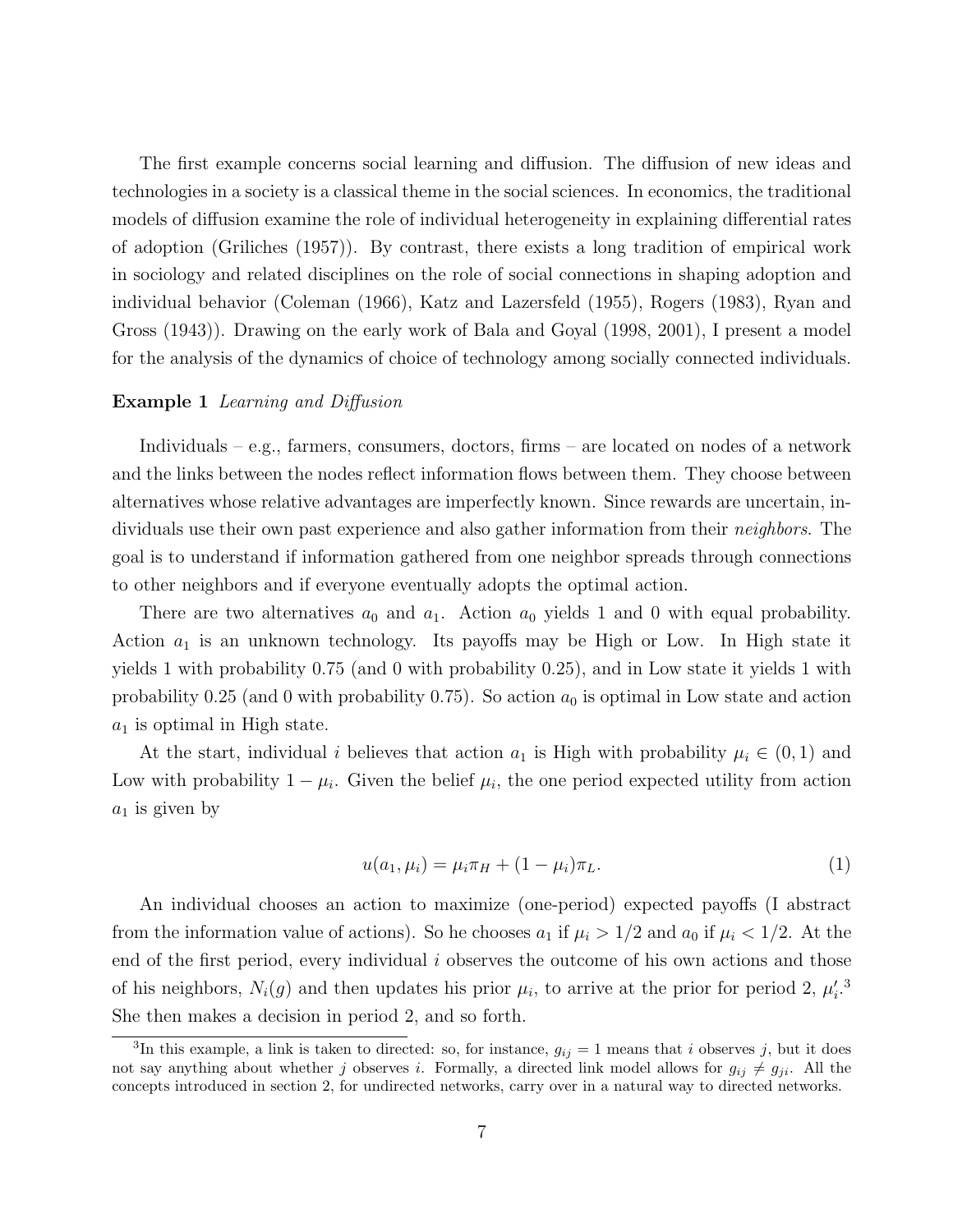Let the passing of time be denoted by  $t = 1, 2, ...$  The goal is to understand how the network g, shapes the evolution of individual actions and beliefs  $(a_{i,t}, \mu_{i,t})_{i \in N}$ , over time.

Bala and Goyal (1998, 2001) first draw out a general implication of network connections: in a (strongly) connected society, all agents choose the same action and obtain the same utility, in the long run. They then examine the conditions on the network under which social learning ensures choice of the efficient action.

To fix ideas, suppose individuals are arranged around a circle and observe their immediate neighbors and in addition observe a common set of individuals (referred to as the 'Royal Family'). Bala and Goyal (1998) show that there is a strictly positive probability that everyone chooses action  $a_0$  (even when  $a_1$  is the optimal action), in the long run, *irrespective of the size* of the population. On the other hand, in a large society with only local neighbors (thus with no Royal Family), everyone chooses the optimal action with probability 1, in the long run. More generally, if there is an upper bound on the in-degree, then everyone will eventually choose the optimal action in a large (strongly) connected society.  $\Box$ 

This example shows how concepts from graph theory (directed graphs, connectedness, heterogeneities in connections), taken together with results from statistical decision theory and probability theory illuminate the dynamics of diffusion. In recent years, the study of diffusion and social learning has attracted a great deal of interest, see e.g., Banerjee, Chandrashekhar Duflo, and Jackson (2013), Acemoglu, Dahleh and Ozdaglar (2011)), Gallo (2014), and Golub and Jackson (2010). For overviews of the research in this field, see Goyal (2012, 2016).

This example also draws attention to a very general finding in the research on networks: inequality in connections (reflected here in the presence of the highly connected Royal Family) can have large economic implications.

The second example combines choice, networks and markets within a common framework. The concept of neighbours plays a key role. An action that I take may raise or lower payoffs of neighbors: actions are said to create *positive externality* if an increase in their value raises the rewards of neighbours and they are said to create negative externality otherwise. If an increase in other's actions raises the marginal returns from own actions, the actions are strategic complements, while if an increase in other's actions lowers the marginal returns from own actions then we say that the actions are strategic substitutes. The effects of others' actions can have different effects depending on network location. So, for instance, actions of neighbors may generate positive effects while actions of non-neighbors may generate negative effects, and vice-versa. This draws attention to the rich and potentially complex interplay between action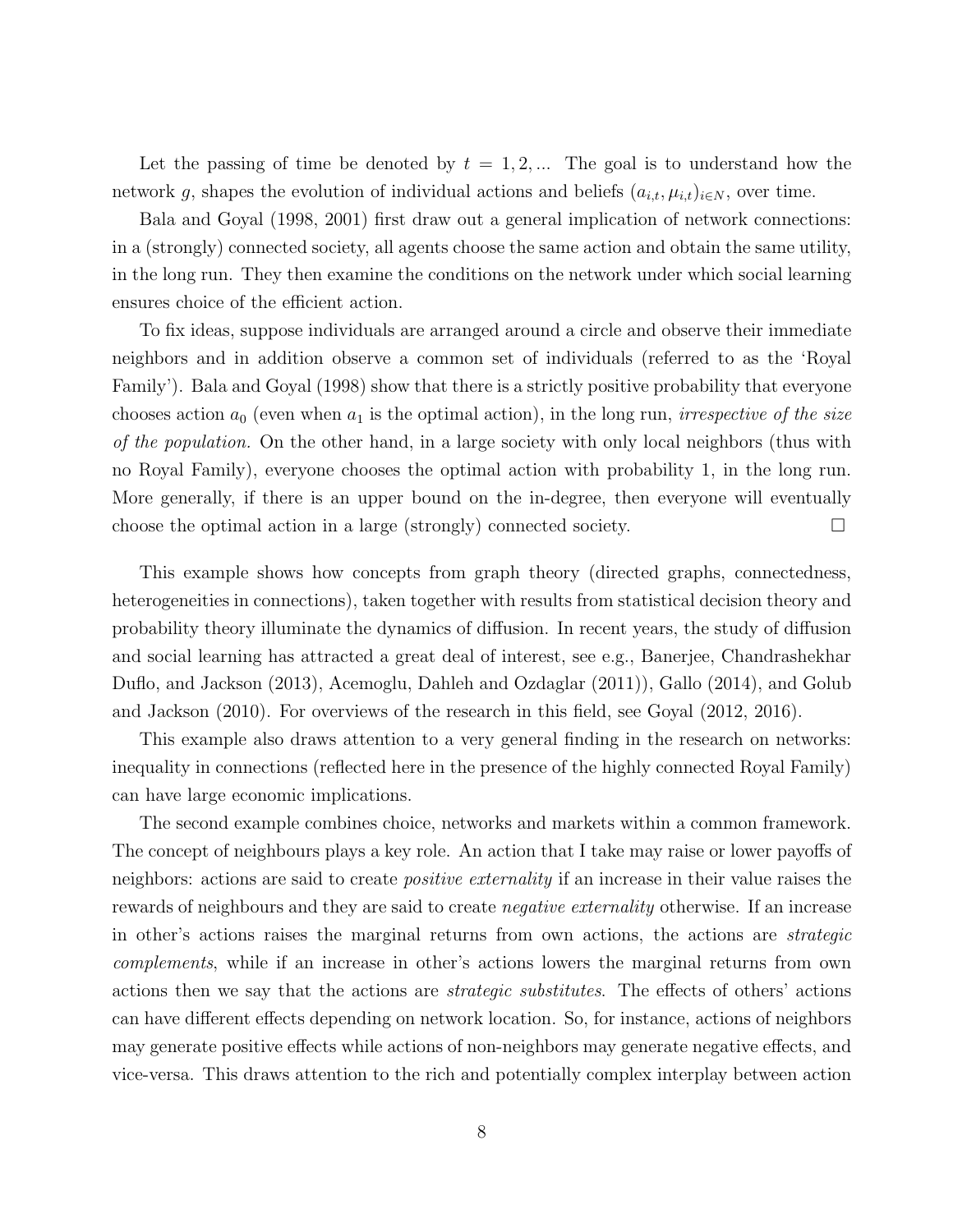externalities and network location.

The goal is to understand how network location and structure shapes individual behavior and well being: do better connected individuals earn larger rewards as compared to poorly connected individuals? What is the best design of a network? For a general introduction to games on networks, see Goyal  $(2007)^{4}$  I present an early model, taken from Goyal and Moraga-Gonzalez (2001), that introduces networks in an oligopolistic market.

#### Example 2 Collaboration in Oligopoly

Suppose demand is linear and given by  $Q = 1-p$ . There are  $n \geq 2$  firms. The initial marginal cost of production in a firm is  $\bar{c} > 0$  and assume that  $n\bar{c} < 1$ . Each firm i chooses a level of research effort given by  $s_i \in \mathbb{R}_+$ . Collaboration between firms involves sharing of research efforts that lower costs of production. The marginal costs of production of a firm  $i$ , in an network g, facing a profile of efforts s, are given by:

$$
c_i(s|g) = \bar{c} - (s_i + \sum_{j \in N_i(g)} s_j).
$$
 (2)

Note that  $N_i(g)$  refers to the (undirected) neighbors. Let  $\eta_i(g) = |N_i(g)|$ . Research effort is costly:  $Z(s_i) = \alpha s_i^2/2$ , where  $\alpha > 0$ . Given costs  $c = \{c_1, c_2, ... c_n\}$ , firms choose quantities  $({q_i}_{i\in N})$ , with  $Q = \sum_{i\in N} q_i$ . Using standard methods, it is possible to compute the Cournot equilibrium quantities for any cost profile c. Thus the payoffs of firm  $i$ , located in network  $g$ , and faced with a research profile s are:

$$
\left[\frac{1-\bar{c}+s_i[n-\eta_i]+\sum_{j\in N_i(g)}s_j[n-\eta_j(g)]-\sum_{l\in N\setminus\{i\}\cup N_i}s_l[1+\eta_l(g)]}{n+1}\right]^2-\frac{\alpha s_i^2(g)}{2}.
$$

There is a positive externality across neighbors and negative externality across non-neighbors actions. Moreover, (due to the quadratic term) in the payoffs expression, actions of neighbors are strategic complements, while the actions of non-neighbors are strategic substitutes.

Goyal and Moraga-Gonzalez (2001) focus on regular networks (everyone has the same degree). They show that research effort is decreasing, production costs are initially declining and then increasing, and profits are initially increasing but eventually falling in degree.

<sup>&</sup>lt;sup>4</sup>The study of games on networks remains an active field of research, see e.g., see Bramoulle and Kranton (2007), Ballester, Calvo-Armengol and Zenou (2006) and Galeotti, Goyal, Jackson, Vega-Redondo and Jackson (2010). For recent surveys of the research in this field, see Bramoulle and Kranton (2016) and Jackson and Zenou (2014).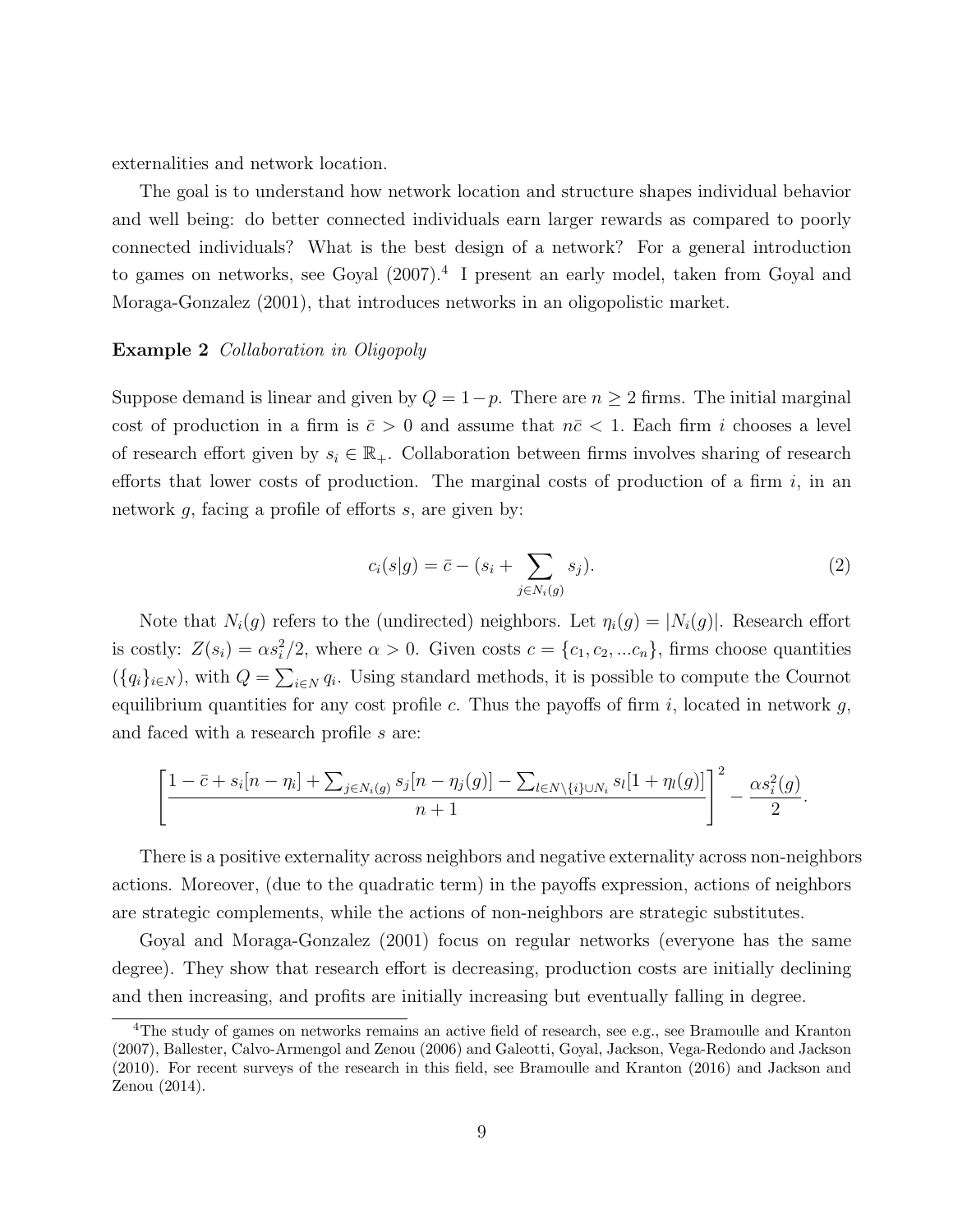They also consider the case where firms are local monopolists: in this situation, research efforts of neighbours and non-neighbours exhibit positive externalities and are strategic complements: consequently research efforts and profits are increasing in degree.

Example 2 illustrates how concepts from game theory (strategic substitutes and complements), oligopoly theory, and concepts from the theory of graphs (increasing density of links) can be brought together to understand firm behavior in a textbook economic setting.

The third example takes up individuals embedded in communities who participate in competitive exchange markets. The example is drawn from Ghiglino and Goyal (2010).

#### Example 3 Communities and Competitive Exchange

Consider a pure exchange competitive economy with individuals located on nodes of an (undirected) network. There are two goods, x and y. Individuals have Cobb-Douglas preferences; the novel feature is that the good  $y$  is a relative consumption good. In particular, assume that utility of individual *i*, facing a consumption profile  $(x_i, y_i)_{i \in N}$ , is:

$$
u_i(x_i, y_i, y_{-i}) = x_i^{\sigma} [y_i - \alpha \eta_i (y_i - \frac{1}{\eta_i} \sum_{j \in N_i(g)} y_j)]^{1-\sigma}
$$
\n(3)

where  $\sigma \in (0,1)$  and  $\alpha$  measures the strength of social comparisons,  $N_i(g)$  refers to the set of neighbors, and  $\eta_i$  to the number of neighbors of i.

Let good  $x$  be the numeraire and sets its price equal to be 1. A general equilibrium is defined as a price  $p_y$  (for good y) that clears all markets given that individuals optimally allocate their budget across x and y. Our interest is in understanding how the structure of the network affects individual consumption and market prices.

Building on the work of Ballester, Calvo-Armengol, and Zenou (2006), the authors show that general equilibrium prices and consumption are a function of a single network statistic: (Bonacich) centrality. An individual's "centrality"' is given by the weighted sum of paths of different lengths to all others in a social network. Individual consumption is proportional to its node centrality and the relative price of good y is proportional to the average network centrality of all agents in the network. Adding links to a network pushes up centralities and this, in turn, pushes up the price of good y.  $\square$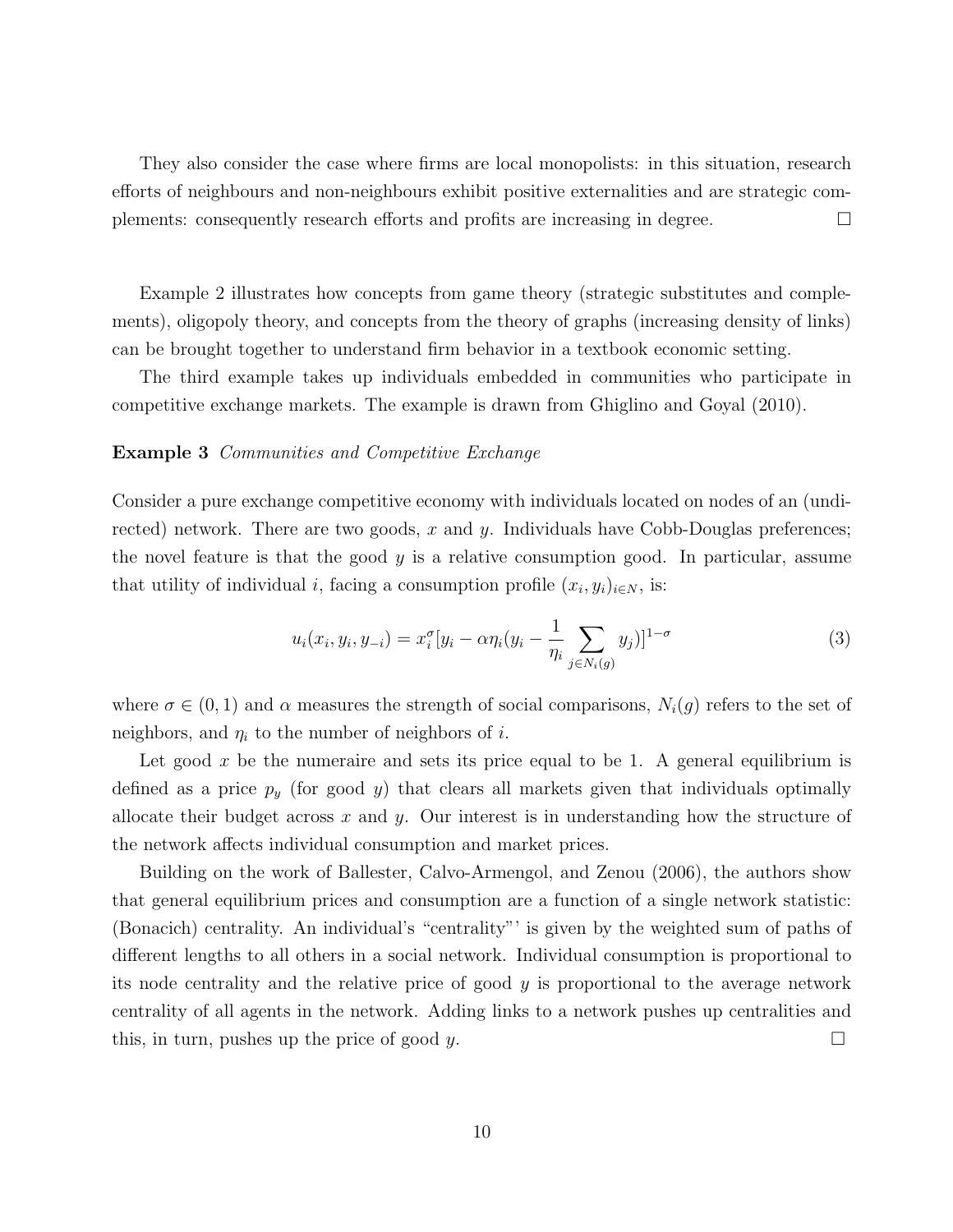This example shows how a key concept from social networks and graph theory – centrality – helps us understand prices and consumption in a textbook competitive economy.<sup>5</sup>

Centrality is a key concept in the literature on networks; the research over the past decade has shown that the relevant notion of centrality depends on the specific economic application. For an introduction to centrality in networks, see Goyal (2007) and Jackson (2008); for a survey of key player problems in economics, see Zenou (2016).

## 4 Linking and Network Formation

The finding that network structure can have large and systematic economic effects suggests that individuals will seek to form and dissolve links and create networks that are advantageous. At the very outset, it is worth emphasizing the novelty of the approach: the traditional approach in sociology and other social sciences focuses on the effects of social structure on behavior (Granovetter (1985), Smelser and Swedberg (2005)). In contrast, the economic approach to network formation locates the origins of networks in individual choice.

The beginnings of the theory of network formation can be traced to the work of Boorman (1975), Aumann and Myerson (1988) and Myerson (1977, 1991). In recent years, the theory of network formation has been a very active field of research. Broadly speaking there are two approaches: unilateral linking and bilateral linking.

The model of unilateral link formation was introduced in Goyal (1993) and systematically studied in Bala and Goyal (2000). Consider a collection of individuals, each of whom can form a link with any subset of the remaining players. A link with another individual allows access, in part and in due course, to the benefits available to the latter via his own links. As links are created on an individual basis, the network formation process can be analyzed as a noncooperative game. Bala and Goyal (2000) assumed that the payoffs of individuals are increasing in the number of people accessed and declining in the number of links formed.

There are important practical examples of this type of link formation – investments in a project, loans/borrowing, hyper-links across web-pages, citations, (following links in) Twitter. But the principal appeal of this model is its simplicity.

The set of individuals is given by  $N = \{1, ..., n\}$ , where  $n \geq 2$ . The strategy of person

<sup>&</sup>lt;sup>5</sup>I have focused on the case where the absolute difference in consumption of a good matters. In a recent paper, Immorlica, Kranton, Manea and Stoddard (2016) explore behavior of individuals who seek status – higher 'ranks' – in their neighborhood. For a general introduction to the role of the social comparisons, see Frank (1993).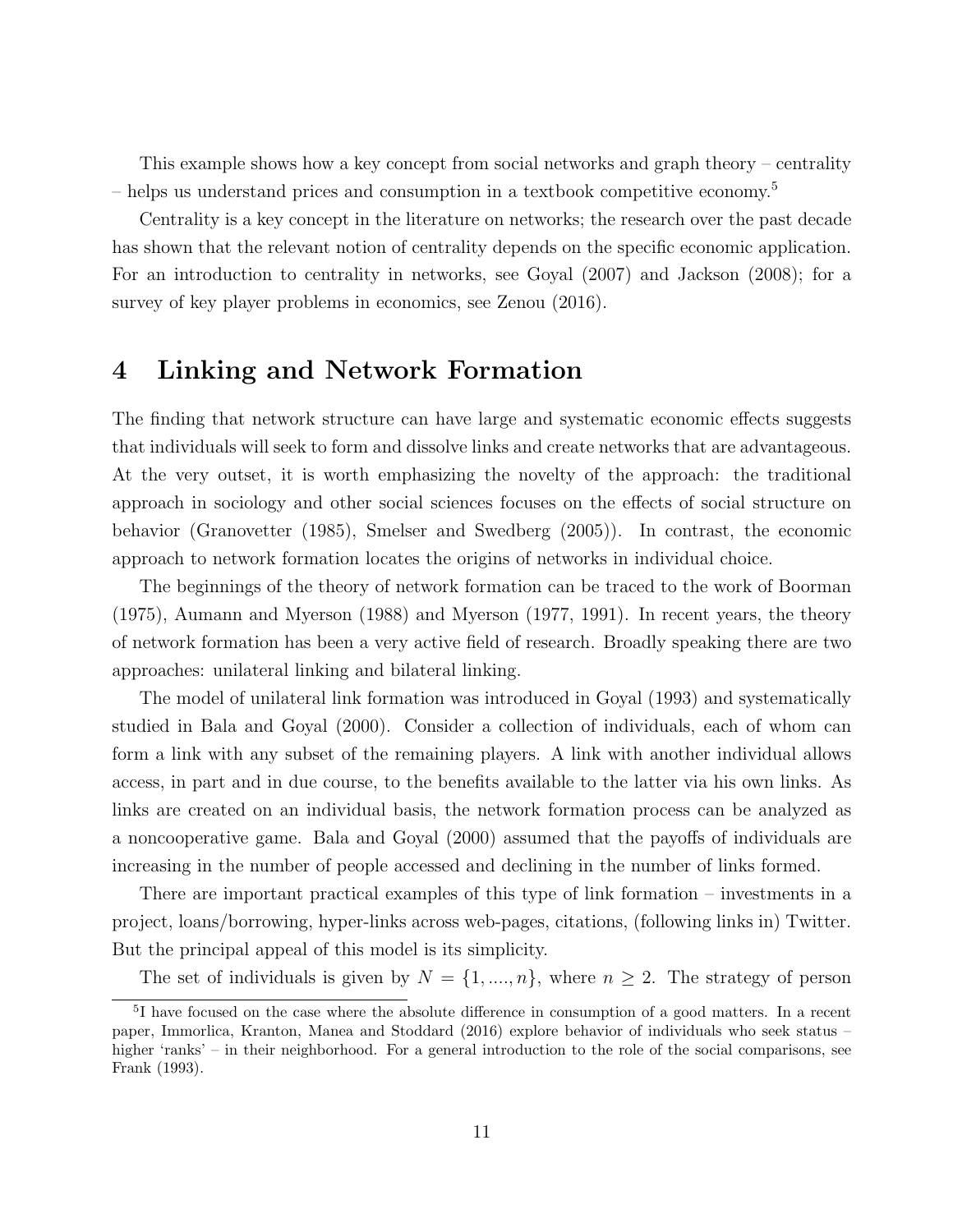$i \in N$  is  $s_i = (s_{i,1}, \ldots, s_{i,i-1}, s_{i,i+1}, \ldots, s_{i,n})$  where  $s_{i,j} \in \{0,1\}$  for each  $j \in N\setminus\{i\}$ . Player *i* has a link with j if  $s_{i,j} = 1$ . A strategy profile for all players is denoted by  $s = \{s_1, s_2, s_3, ..., s_n\}$ , with the set of all strategies being given by  $S = \prod_{i=1}^n S_i$ . There is an equivalence between the set of strategies and the set of all directed networks  $\mathcal{G}$ . So I use g to refer to a strategy profile and also to the directed network, thus created.

Abusing terminology slightly, I shall say that  $N_i^d(g) = \{j \in N | g_{i,j} = 1\}$  is the set of players with whom player *i* forms a link; let  $n_i^d(g) = |N_i^d(g)|$ . In the directed network g, let  $\mathcal{N}_i(g) = \{k \mid i \stackrel{g}{\longrightarrow} k\}$  be the set of individuals to whom i has a directed path. I follow the convention that a player accesses herself, and so the number of players accessed by player  $i$  in network g, is given by  $n_i(g) \equiv |\mathcal{N}_i(g)| + 1$ .

#### Example 4 One-way and two-way flow models

Consider a setting of information sharing. The model reflects the idea that more information is valuable, that a link with another person allows access to information that this person in turn accesses from her links, and that links are costly to form. In the one-way flow model, given a strategy profile q, the payoff of player  $i$  is

$$
\Pi_i(g) = \phi(n_i(g), \eta_i^d(g)).
$$
\n(4)

The function  $\phi$  is strictly increasing in the first argument and strictly declining in the second argument. I interpret  $n_i(g)$  as the "benefit" that player i receives from the network, while  $\eta_i^d(g)$  measures the "cost" associated with maintaining her links. This is known as the one-way model.

The two-way flow model describes a network formation game in which links are unilaterally formed but where the benefits flow in both directions. Define  $\hat{\eta}_i(q)$  as the number of people accessed by  $i$  in the undirected graph induced by  $q$ .

In the two-way flow model, the payoff to player i under strategy profile  $q$  is

$$
\hat{\Pi}_i(g) = \phi(\hat{n}_i(g), \eta_i^d(g)).
$$
\n(5)

The function  $\phi$  is increasing in the first and decreasing in the second argument.

Following the convention in this literature, let welfare in a network be given by the sum of individual payoffs. Denoting  $W(g)$  as welfare in network g, it follows that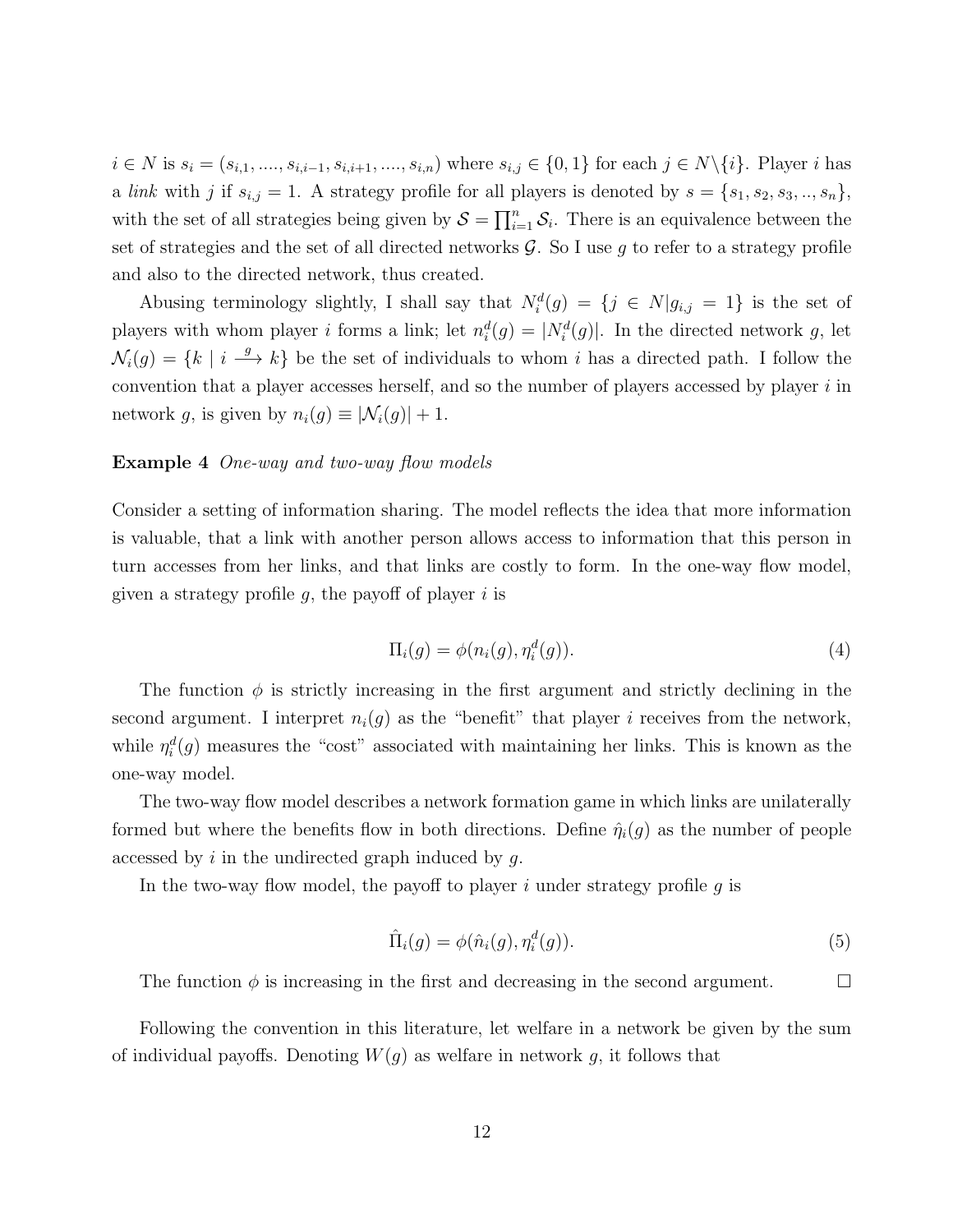$$
W(g) = \sum_{i \in N} u_i(g). \tag{6}
$$

A network g is said to be efficient if  $W(g) \geq W(g')$ , for all  $g' \in \mathcal{G}$ .

Bala and Goyal (2000) develop a characterization of the architecture of equilibrium networks. They show that the network externalities in the linking process imply that equilibrium networks are either (strongly) connected or empty. Moreover, equilibrium networks have simple architectures: star (hub-spoke) networks (in the two-way flow model) and the cycle (in the one-way flow model). They also find that externalities have major effects: equilibrium networks are typically inefficient and the welfare costs can be very large.

I turn next to two-sided or bilateral link formation. A link between two players requires the approval of both the players involved. This is a good description of friendships, co-authorships, collaborations between firms, and free trade agreements between nations.

Following Myerson (1991) suppose that all players announce a set of *intended* links. An intended link is a binary variable,  $s_{i,j} \in \{0,1\}$  where  $s_{i,j} = 1$   $(s_{i,j} = 0)$  means that player i intends to (does not intend to) form a link with player j. Define  $g_{i,j} = \min\{s_{i,j}, s_{j,i}\}\.$  Every strategy profile  $s = \{s_1, s_2, ..., s_n\}$  therefore induces a corresponding undirected network  $g(s)$ . Define  $\Pi_i: \mathcal{S} \to \mathcal{R}$  as the payoff function of a player i in network g.

What is the architecture of networks that are 'stable' and what are their welfare properties. Jackson and Wolinsky (1996) introduce the concept of pairwise stability.

**Definition 1** A network q is pairwise stable if:

- 1. For every  $g_{i,j} = 1$ ,  $\Pi_i(g) \ge \Pi_i(g g_{i,j})$  and  $\Pi_j(g) \ge \Pi_j(g g_{i,j})$
- 2. For  $g_{i,j} = 0$ ,  $\Pi_i(g + g_{i,j}) > \Pi_i(g) \implies \Pi_j(g + g_{i,j}) < \Pi_j(g)$ .

Pairwise stability looks at the attractiveness of links in a network g, one at a time. The first condition requires that every link that is present must be (weakly) profitable for the players involved in the link. The second condition requires that for every link which is not present in the network it must be the case that if one player strictly gains from the link then the other player must be strictly worse off.

Jackson and Wolinsky (1996) develop a number of interesting economic examples. They also establish a general tension between pairwise stable and efficient networks. The theory of network formation remains a vibrant field of research; for overviews of this work, see Goyal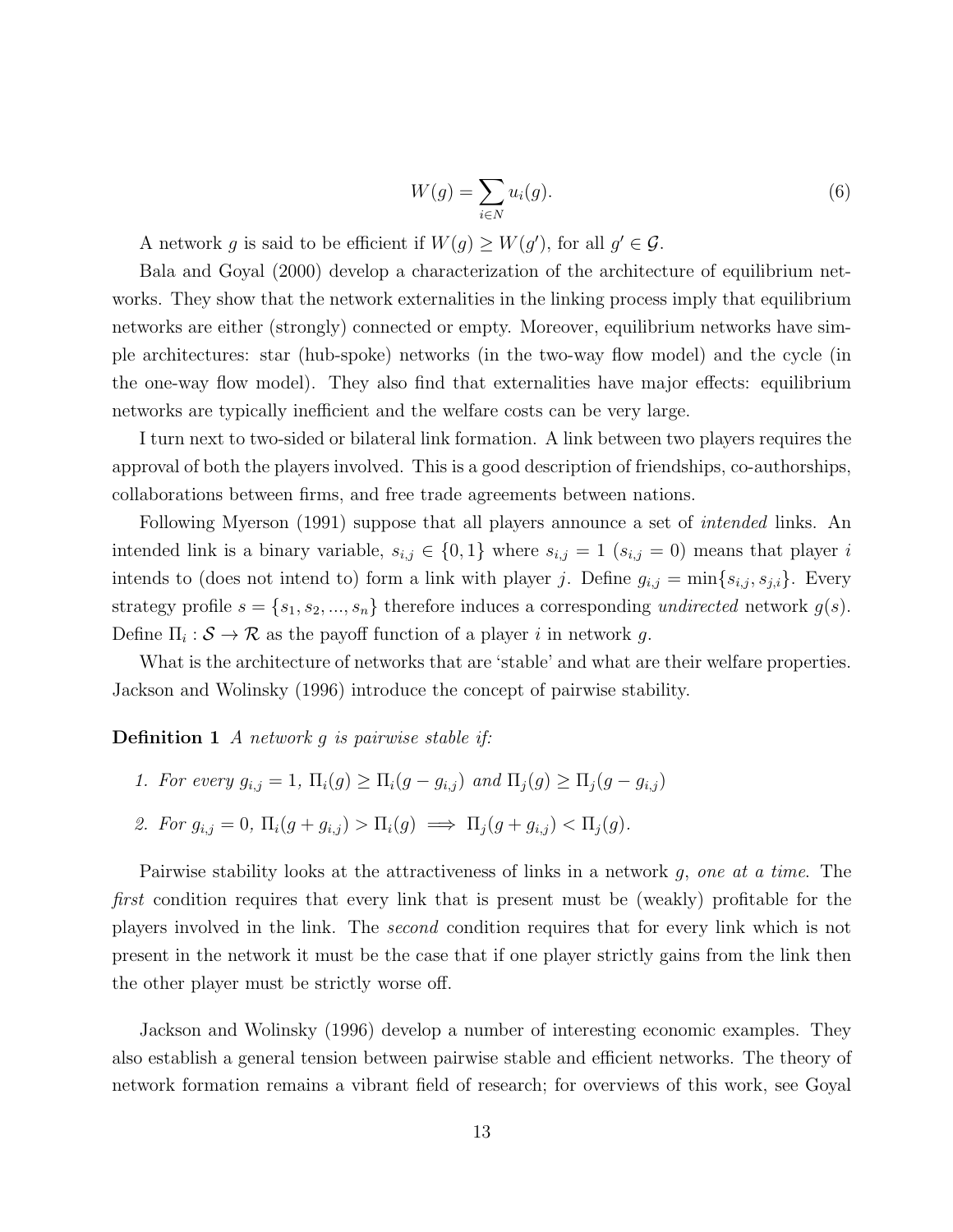(2007), Jackson (2008), Bloch and Dutta (2012) Chandrashekhar (2016), Choi, Gallo and Kariv (2016).

## 5 Macroeconomic Fluctuations

Modern economies exhibit significant fluctuations that have large scale welfare implications. An understanding of their origins remains a fundamental question in economics. The dominant view is that large scale aggregate fluctuations cannot be caused by local/sector specific shocks: the reason is that in a complex large economy, one would expect that there are many shocks taking place and that they would cancel each other out. Long and Plosser (1983) and Acemoglu, Carvalho, Ozdaglar and Talbrezi (2012) provide a framework to illustrate how local sector specific shocks may be amplified by the production network structure to generate large scale aggregate fluctuations. Therefore, understanding the empirical structure can deepen our understanding of the origins of aggregate fluctuations and thereby help the design of appropriately targeted policies.<sup>6</sup>

By way of motivation, consider the 2011 earthquake in Japan: this set in motion the ensuing tsunami and led to the meltdown problems at the nuclear plant in Fukushima, Japan. These three events resulted in the destruction of human and physical capital, but they were amplified by the disruption of national and global supply chains.

When the linkage structure in the economy is dominated by a small number of hubs supplying inputs to many different firms or sectors, aggregate fluctuations may arise for two related, but distinct, reasons. First, fluctuations in these hublike production units can propagate throughout the economy and affect aggregate performance, much in the same way as a shutdown at a major airport has a disruptive impact on scheduled flights throughout a country. ... the presence of these hubs provides shortcuts through which these supply chain networks become easily navigable. (Carvalho  $(2014, \text{ page } 24)$ ).

Acemoglu, Carvalho, Ozdaglar and Tahbaz-Salehi (2012) study a production economy. There are *n* distinct firms, each specializing in a different good. These goods are a final good for consumption by the consumer but they also serve potentially as inputs in the production of other goods. For simplicity suppose that the consumer values all goods equally, and that

<sup>6</sup>For an early study of the implications of local network based complementarities on aggregate growth patterns, see Durlauf (1993).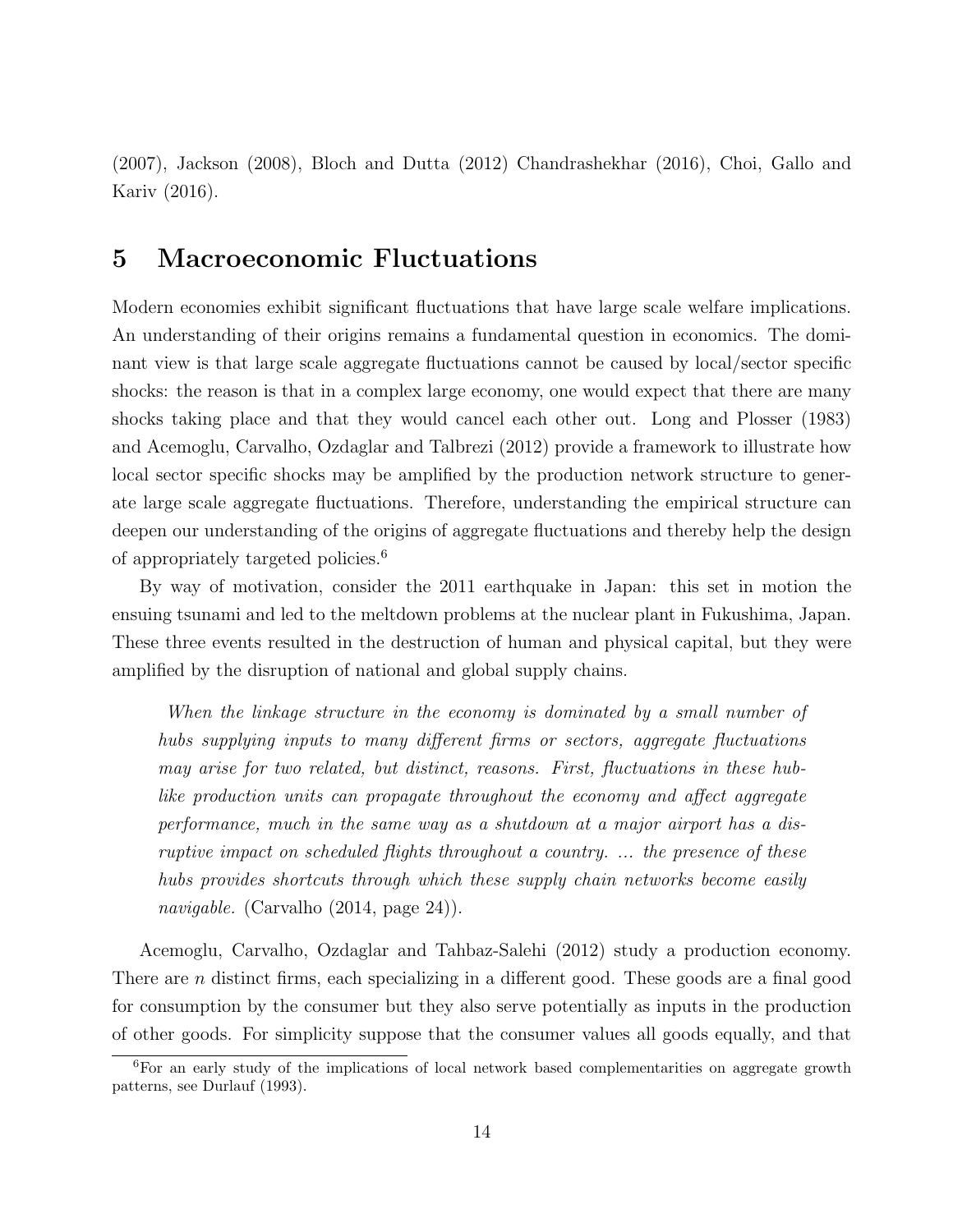she supplies labour inelastically and that she spends the wage income on consumption of the n goods. The output of sector  $i$  is given by:

$$
x_i = (z_i l_i)^{1-a} (\prod_{i=1}^n x_{ij}^{\omega_{ij}})^a.
$$
 (7)

where  $x_{ij}$  is the input from sector j to sector i. The amount of labor hired by sector i is given by  $l_i$ , while  $(1 - a)$  is the share of labor in production. The sector specific productivity shock is captured by the term  $z_i$ . It is natural to start with the assumption that these productivity shocks are independent across producers of goods in the economy. The coefficients a and the  $\omega_{ij}$  reflect the technological relations in the economy. Putting together the nodes and the technological relations then gives us the production network of the economy. Price taking firms (in the sectors) seek to maximize profits. The authors study the general equilibrium of this production economy.

The analysis in Acemoglu, Carvalho, Ozdaglar and Tahbaz-Salehi (2012) yields

**Observation 1** In equilibrium, (the logarithm of) aggregate value added, y, is a weighted sum of the (logarithm of) sector level productivity shocks,  $\epsilon_i$ :

$$
y = \sum_{i=1}^{n} v_i \epsilon_i \tag{8}
$$

where the weights,  $v_i$ , are given by the Leontief inverse matrix, and represent reflect the centrality of a sector in the production network, and  $\epsilon_i = \log z_i$ . This sets the stage for a study of how network topology affects the propagation of sector specific shocks.

I take up three networks to illustrate how network structure matters; see Figure 5. Consider first the simplest baseline case: an empty network with no intermediate input trade in the economy. So all sectors only use labour for production. In this economy, shocks to any given sector will not affect any other sector: there is no amplification of micro-level volatility.

Next consider a supply chain with 6 nodes, where inputs flow unidirectionally from a welldefined upstream sector through intermediate stages to a final downstream sector. In network parlance, this is a tree or line structure with a single source. Productivity fluctuations at the most upstream source, sector 1, now have a first-round effect on its immediate downstream customer, sector 2; a smaller, second-round effect on sector 3 and so forth. The presence of these indirect effects means that the production network amplifies the shock to sector 1.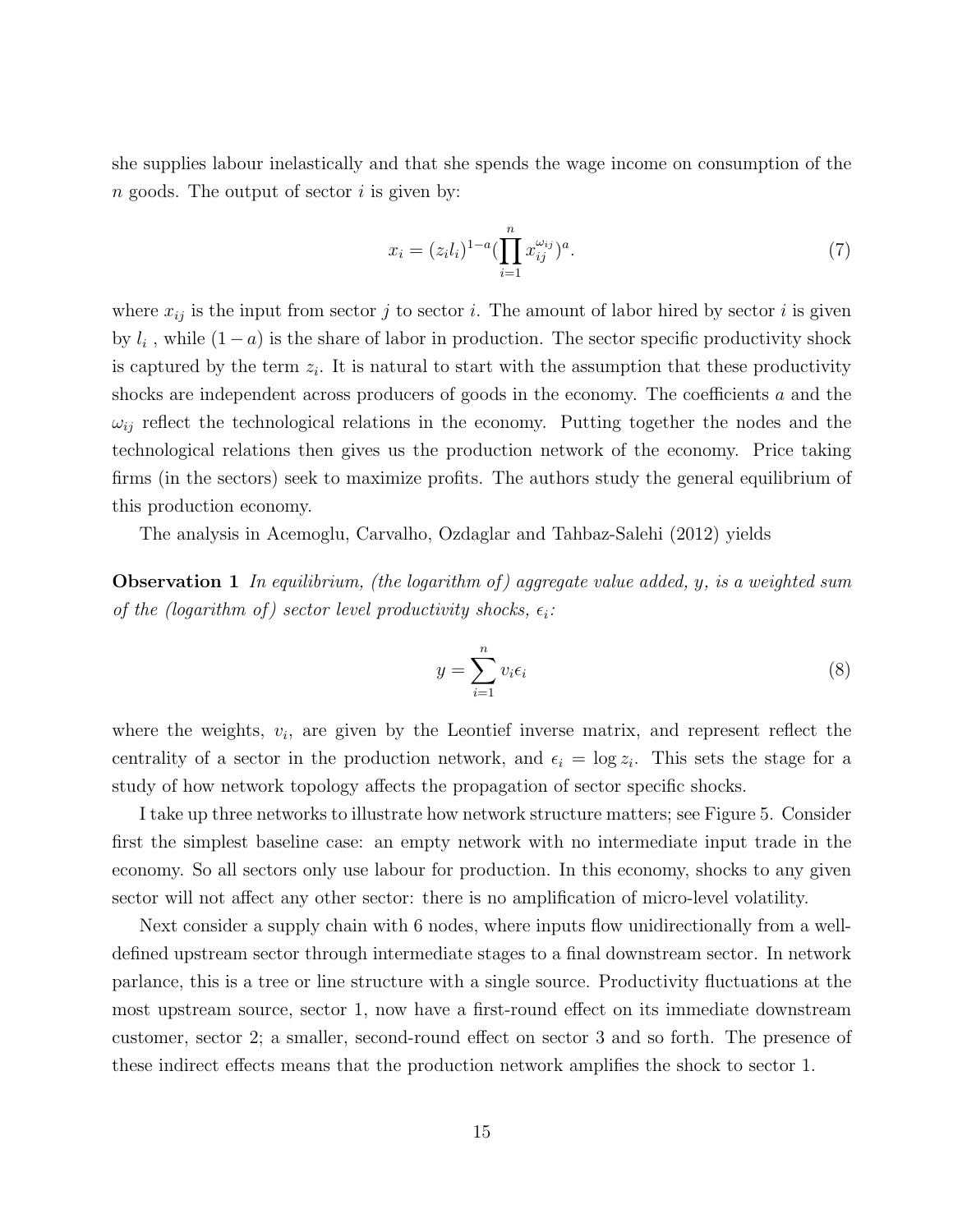

Figure 5: Simple Production Networks

Finally, consider the (directed) hub-spoke network with a single general purpose technology. The hub is used as the sole intermediate input in all other sectors and each of these sectors is necessary for the general purpose technology. The general purpose technology reflects features of real world sectors such as real estate and construction, finance, energy and information technology. It can be shown that this network generates the highest volatility. There are two reasons for this. One, fluctuations in the hub sector now have a large first order impact on every sector in the economy and two, the hub brings all sectors close to each other and therefore raises the power of second order effects.

This observation reinforces an important finding in Example 1 (in section 2 above): the key role of highly connected hubs in shaping aggregate outcomes.

To close the circle, I note some facts about the production network of the US economy: this is a relatively sparse graph that contains a small collection of highly connected hub sectors – the general purpose technologies – making the production economy a typical 'small world' (Acemoglu et al. (2012), Blochl, Theis, Vega-Redondo and Fisher (2011)). Thus sector specific shocks can potentially be amplified by the network structure to generate large aggregate shocks. The study of network amplification is a major field of research currently: for a survey of some of the general themes, see Acemoglu, Ozdaglar and Tahbaz-Salehi (2016). In a related line of work, global supply chains have motivated the study of the role of production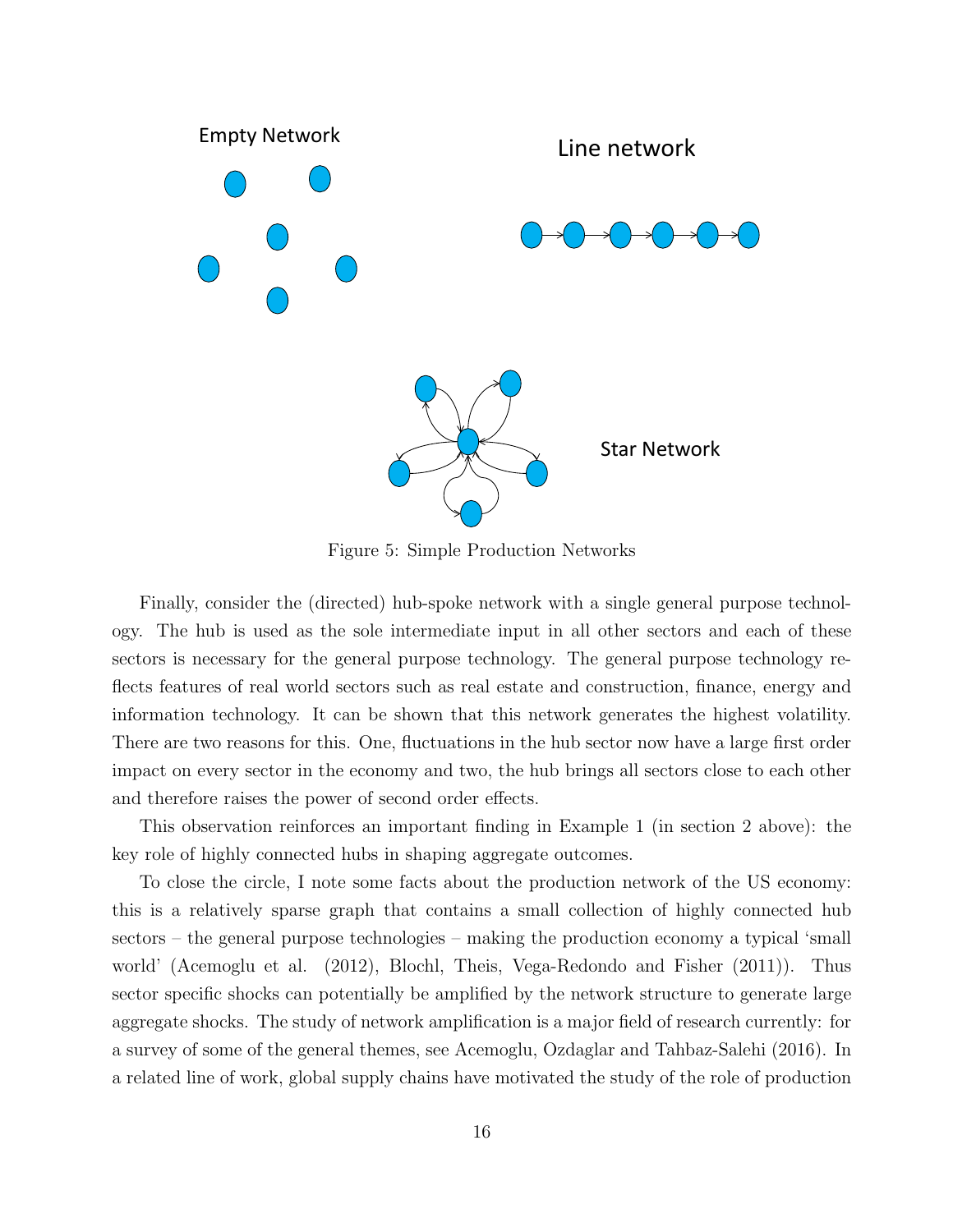networks in international trade (Antras (2015), Costinot, Vogel and Wang (2012)).

In the discussion above, it was assumed that firms are price takers and the network is exogenously given. In real world markets, firms often have stable relationships with small subsets of the market. A deeper understanding of price formation and market power in networks is thus clearly important in these settings. The study of market power is also a first step in developing a theory of the how the production economy itself evolves over time. The next section takes up the theory of price formation in networks.

## 6 Exchange and Market Power

In the standard Walrasian model, individuals – be they consumers, producers or traders – are anonymous, they can all trade with each other and this trade takes place at a common price. Empirically, individuals have clear identities and develop durable and personal relations of exchange, and there are definite limitations on who can trade with whom. Moreover, the terms of trade – between the buyers and sellers for the same good – often differ and these differences are related to the structure of relationships among the individuals (Uzzi (1996), Kirman and Vignes (1991)). There is thus a need to move beyond the Walrasian framework and develop a systematic understanding of exchange networks: their antecedents and their implications for pricing, allocation of surplus and aggregate efficiency.

I start with a simple two sided market comprising of buyers (numbering B) and sellers (numbering S). Each seller has a single indivisible good (which she values at 0) and every buyer has a known valuation for the good (which he values at 1). The trading relationships are represented by a bipartite network. A network in which all sellers can trade with all buyers (and vice-versa) is a special case of this setting. Suppose that an auctioneer announces prices with the aim of equating demand and supply. A price of  $p$  between a pair of traders means the buyer's payoff is  $1 - p$  while the seller makes p. It is easy to see that if  $B > S$  then the equilibrium price must be 1, while if  $B < S$  then the price must be 0. Thus there is a single price for all trade and the outcome is efficient. I will denote this as the Walrasian benchmark.

I now turn to the more general networks where some buyers and sellers cannot trade with each other. Our interest is in the role of the network and so I use a price formation protocol that is close to the centralized Walrasian auctioneer. Following Corominas-Bosch (2004), I consider a model of price formation through bargaining. The bargaining process proceeds as follows: In period 1 and all subsequent odd periods, sellers make offers, which are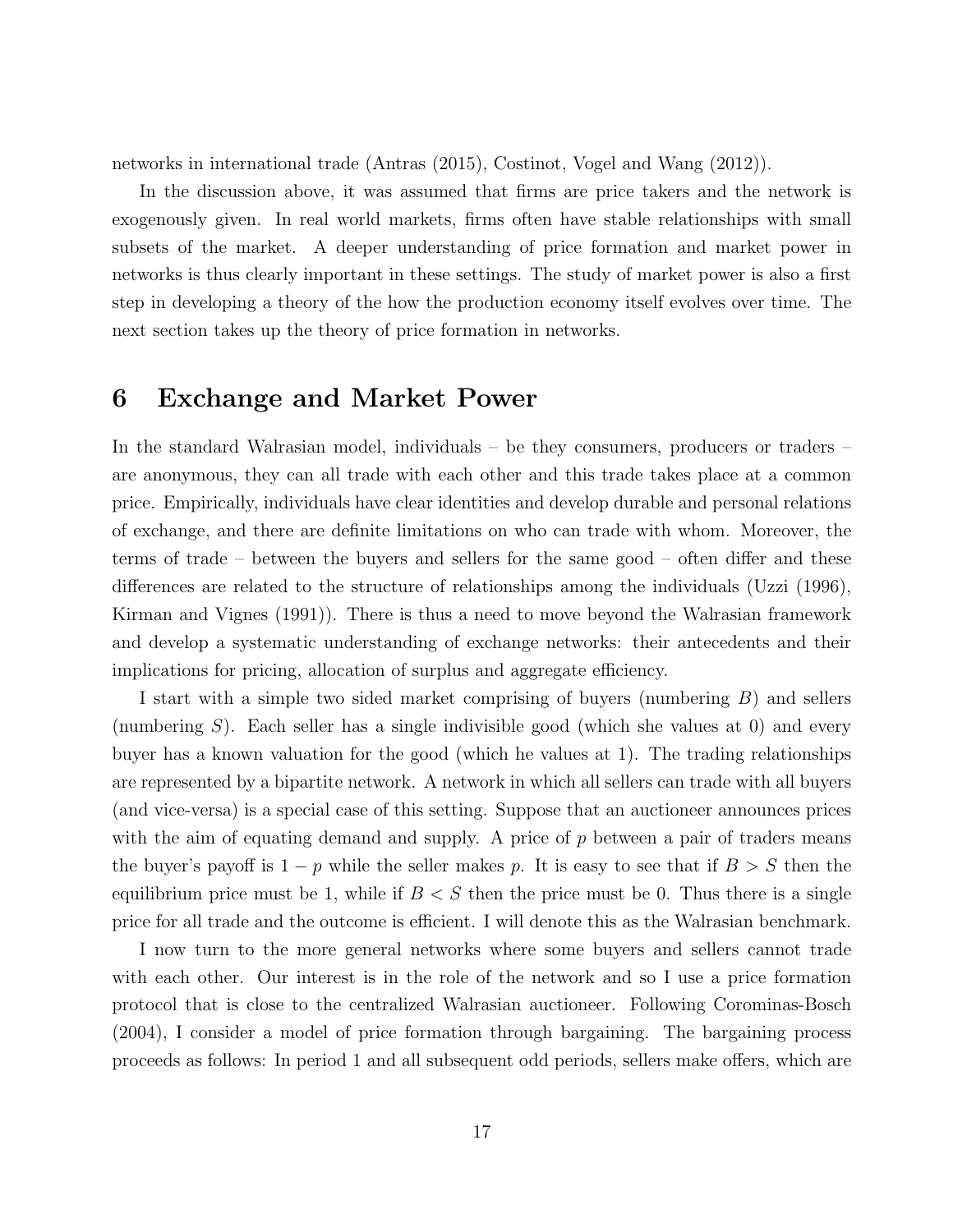observed by the connected buyers. Buyers who wish to trade at the prices they see, propose a price. Given these offers and counter-offers, a maximal matching is picked (this is a matching that maximizes the number of trades). Those who have an agreed trade, exchange at the agreed price and leave the market (without replacement). In round 2, and all subsequent even numbered rounds, buyers make offers, and connected sellers respond. Suppose all traders discount the future at rate  $\delta \in [0, 1]$ . This completes the description of a game on a network.<sup>7</sup> Our aim is to understand how network structure affects prices and the efficiency of trading.

There are broadly three types of outcomes: a buyer gets most of the surplus (p close to 0), a seller gets most of the surplus  $(p \text{ close to } 1)$ , and traders split the surplus (price close to  $1/2$ ). If two buyers are linked to a single seller then p is equal to 1; traders in disjoint pairs agree on a price  $p = 1/1 + \delta$ , as in the original Stahl-Rubinstein bilateral bargaining model. I now turn to more general networks.

The Marriage Theorem (Hall (1935)) provides us with conditions for a perfect matching: where all traders can in principle trade. It says that there exists a matching that covers a set of buyers  $B$  if and only if every subset of buyers in  $B$  is connected to a set of sellers of equal or larger cardinality.

The key to understanding trading in these networks is the idea of 'local' market dominance. Following Manea  $(2016a)$  let us say that a node i is under-demanded if there exists a maximal matching in which it is unmatched. Let U be the set of under-demanded nodes. Correspondingly, the set of over-demanded nodes  $\mathcal O$  consists of nodes that do not belong to U and have at least one link to an under-demanded node. The set of perfectly matched nodes is simply the complement of the set of under-demanded and over-demanded nodes.

Corominas-Bosch (2004) exploits the Gallai-Edmonds Decomposition Theorem to establish the following striking result.

**Observation 2** Fix a network g. For every  $\delta$  there exists a sub-game perfect equilibrium, in which under-demanded and over-demanded traders earn respectively 0 and 1. Sellers in the perfectly matched set earn  $z = 1/1 + \delta$ , while buyers get  $1 - z$ .

In this model all trade occurs in the first period and so the outcome is efficient. However, the terms of trade can differ widely, depending on local market conditions.

<sup>7</sup>The bargaining protocol in Polanski (2007) also has a centralized structure though it differs in some details. The analysis there also exploits the Gallai-Edmonds decomposition and the results of the two papers are closely related.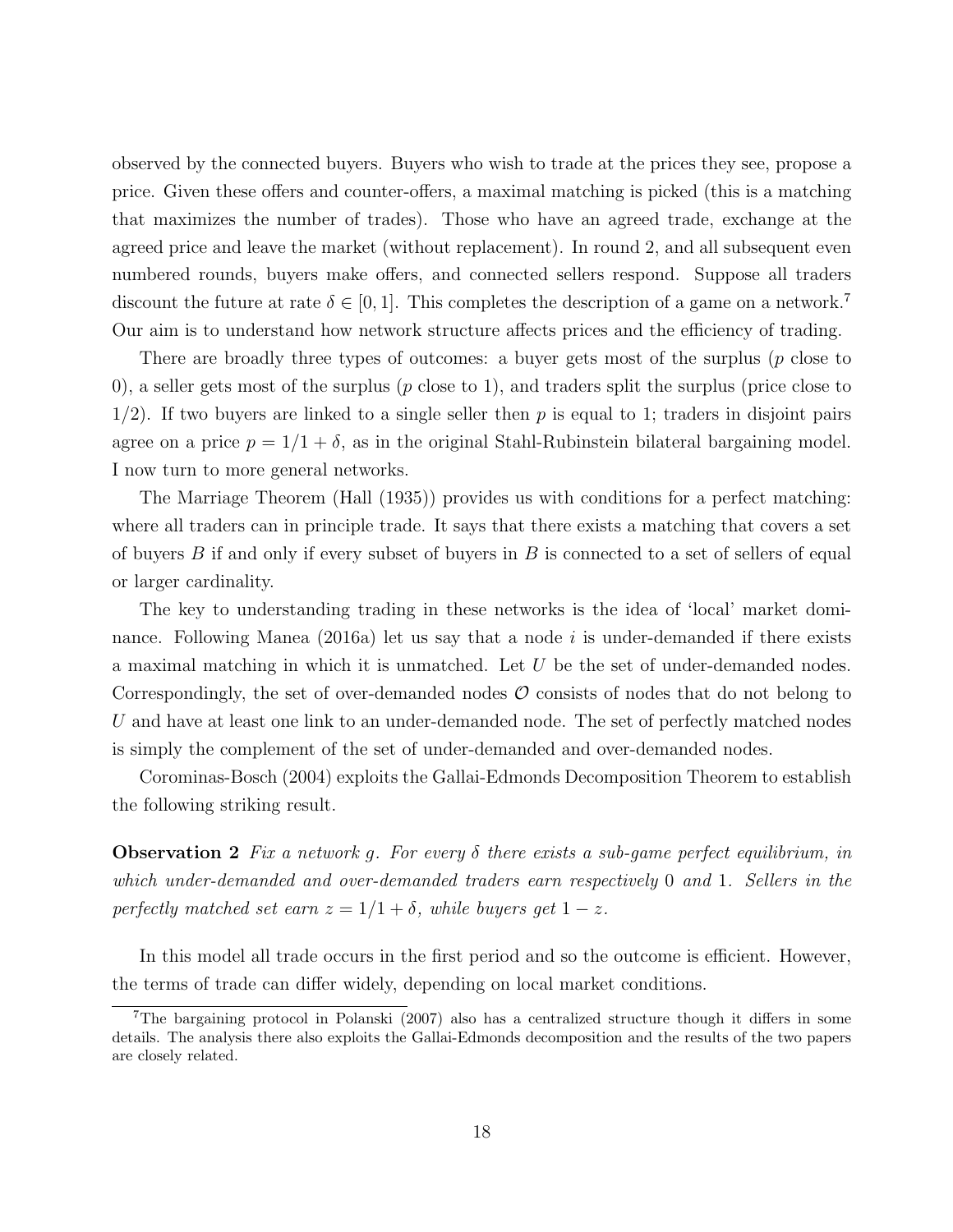The idea behind this result is simple: consider the profile in which all over-demanded sellers propose 1 and all buyers accept it. Suppose that a buyer rejects this proposal. Then in equilibrium the trade will take place among the remaining buyers and sellers in the subgraph. So the buyer will be disconnected from all sellers in the original sub-graph. So his only hope is a possible payoff from connections across in other sub-graphs. But the decomposition theorem tells us that this buyer is only linked to sellers in other over-demanded sets. In such a sub-graph, sellers propose 1 and the buyers linked to them agree to the proposal. So the buyer cannot hope to earn anything positive by deviation. Given Observation 2, it follows that if  $S > B$ , then G will support the competitive outcome if and only if every seller is under-demanded. Likewise, if  $S < B$ , then G will support the competitive outcome if and only if every seller is over-demanded. Finally, if  $S = B$ , then G will support the competitive outcome if and only if all traders are perfectly matched.

This paper provides an elegant micro-foundation for the Walrasian benchmark: in particular, it tells us that the law of one price obtains only when all local markets reflect the global balance of buyer vs sellers. So, in a 'market' with surplus sellers there may be an outcome in which subsets of sellers make large sums of money because they are 'locally' in a buyer surplus market. In a follow up paper, Charness, Corominas-Bosch and Frechette (2007) show that the behavior of experimental subjects in a laboratory conforms to the predictions of the model.

In the Corominas-Bosch (2004) and Polanski (2007) models, the price formation process is centralized: a single price is announced to all linked traders at the same time. In recent work, Abreu and Manea (2012a, 2012b) study a model with decentralized matching: in every period a single pair of linked traders is picked to bargain. They show that decentralized trading has significant effects: bargaining may end in disagreement, a pair of traders may refuse to trade at one stage but agree to trade at a subsequent point. Moreover, decentralization creates the possibility of inefficient Markov perfect equilibrium.<sup>8</sup>

I have taken the network as given so far, but given the trading outcome on any network, we can now take a step back and ask what sort of networks would form if buyers and sellers can build links with each other. Consider the Corominas-Bosch (2004) model and suppose a link is two-sided and entails a cost  $c > 0$  for each trader. As links are costly, the efficient network will entail a maximal set of disjoint pairs. Jackson (2008) shows that if  $c < 1/2$  and the discount factor is close to 1, then pairwise stable networks coincide with efficient networks.

<sup>&</sup>lt;sup>8</sup>The models of bargaining I have discussed all assume that traders who agree leave and are not replaced. For a study of bargaining in networks where traders are replaced, see Manea (2011).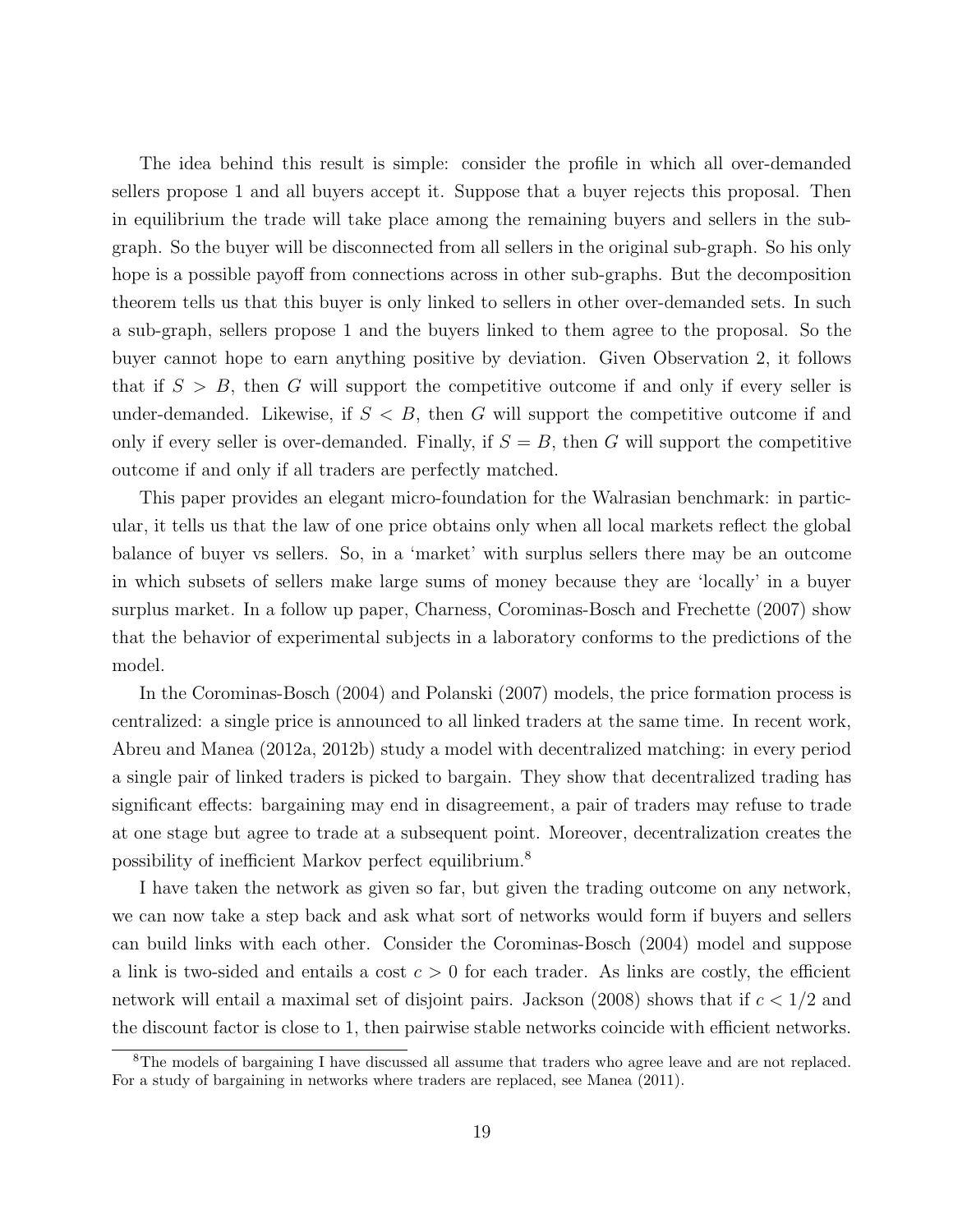This simple model provides us a benchmark to assess the role of networks in shaping bargaining. The study of bargaining in networks remains an active field of research; for a recent survey, see Manea (2016a).

I now turn to the two alternative price formation protocols – posted prices and auctions.

Lever-Guzman (2011) considers the setting of a market with price setting firms. The firms and consumers are located in a bi-partite network (as in the Corominas-Bosch model). Consumers' reservation utility is 1 and is known to firms. Every firm sets a single price and the network is commonly known. This describes a game on a network, with prices set by sellers and consumer decisions on purchases. The goal is to understand how the network shapes pricing and the allocation of surplus.

It is easy to see that if all consumers have two or more links with firms then a firm knows that a consumer can always compare two prices and the competitive (Bertrand) price is the natural outcome. If, on the other hand, there is a consumer who has only one link then the firm who has this captive consumer can always make a profit of 1 by setting a price of 1. If this firm also has consumers with multiple links then there is a tension in the pricing strategy: a high price may lead to a loss of the other consumers. This suggests that in general networks, firms will use mixed strategies in prices. The same intuitions arise in search theory; a well known early paper on price dispersion is Burdett and Judd (1983).

I now turn to auctions on networks and discuss the work of Kranton and Minehart (2001). There are two stages. In stage 1, buyers unilaterally choose to form costly links with sellers. These links enable buyers to procure goods or inputs. Buyers trade-off expected gains from trade against costs of link formation.<sup>9</sup> In stage 2, the valuations of buyers are realized; they then engage in trade with sellers restricted by the network structure defined in the first stage. The trading in stage 2 takes place through a centralized auction where at each price efficient matches are determined. The paper establishes, somewhat surprisingly, that an efficient allocation mechanism (ex-post competitive environment) is sufficient to align the buyers' incentives to form ties with the social incentives. The following simple example illustrates the role of the link formation protocol – unilateral vs two-sided – in shaping the efficiency of networks.

#### Example 5 Role of Linking Protocol

There are two stages. In stage 1, players choose to form links. The links determine potential

 ${}^{9}$ For a related strand of the literature on buyer-seller networks with a different modeling approach – based on heuristic learning rules and random linking decisions – see Weisbuch, Kirman and Herreiner (2000).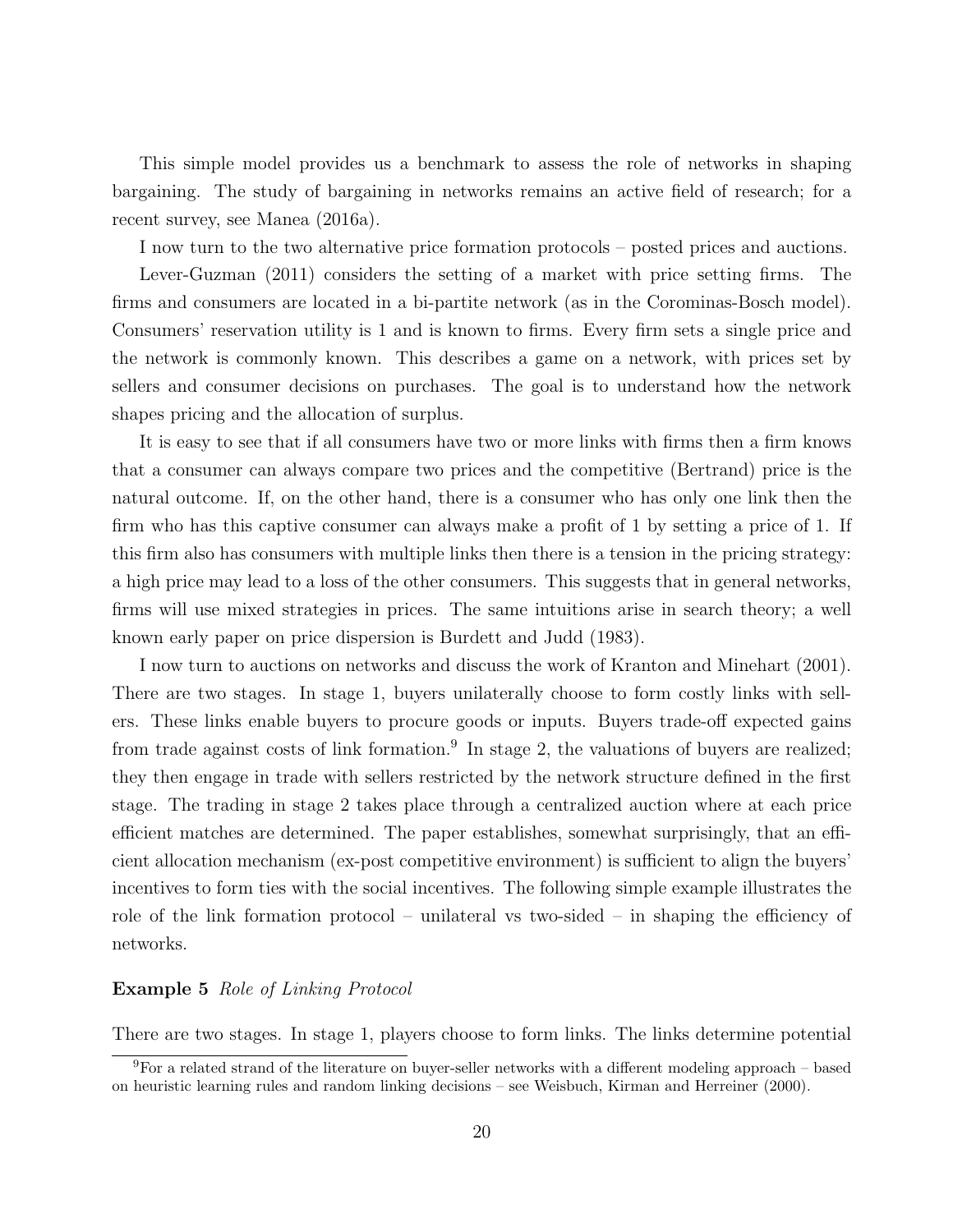trade patterns. In stage 2, buyers simultaneously make bids to the seller. The winner is determined using a second price auction. Assume that the valuations of the buyers are uniformly distributed on the unit interval.

To fix ideas consider the simple case with 2 buyers and 1 seller. It is easy to see that in the single link network, the buyer will bid 0. In the two links network, buyers will submit valuations equal to their valuation, and so the expected price is the expected value of the second highest valuation. It maybe checked that the expected valuation of the winner is 2/3 (which is also the total value of surplus generated), while the expected price is equal to 1/3. Each buyer expects to earn  $1/6$ , together they expect to earn  $1/3$ , the seller expects to earn 1/3.

What are the incentives of the traders to form a network? I first characterize the efficient networks: observe that expected social value of one buyer is 1/2 while the expected social value of selling to two buyers is  $2/3$ . This immediately implies that empty network is efficient if  $c > 1/2$ , the single link network is efficient if  $1/6 < c < 1/2$ , and the two link network is efficient if  $c < 1/6$ .

Consider the case of unilateral links formed by buyers. Observe that the network is an equilibrium if no buyer has an incentive to form a link: simple computations reveal that if the cost of a link  $c > 1/2$  then the empty network is an equilibrium. Next consider the single link network: if a buyer has formed a link then for him to retain it  $c < 1/2$ . On the other hand, for the second buyer not to form a link it must be the case that returns are less than cost of link, i.e., if  $c > 1/6$ . I have thus shown that a single link network is an equilibrium if  $1/6 < c < 1/2$ . Similarly, a comparison of expected payoffs from linking reveals that the two link network is an equilibrium if  $c < 1/6$ .

Jackson (2008) shows that the linking protocol matters: with two-sided linking, efficient networks are generally not pairwise stable except for very high and very low costs of linking.

 $\Box$ 

This discussion brings out two general points. The first is that the network structure and price formation mechanism both shape the efficiency of trading and the allocation of surplus. The second is that the link formation protocol has a decisive impact on the architecture of networks and the efficiency of the trading system. For a systematic exploration on inefficiencies in bilateral trading networks, see Elliott (2015) and Elliott and Nava (2015). Finally, the existing work assumes that traders know the network. For a general treatment of games with incomplete network knowledge, see Galeotti, Goyal, Jackson, Vega-Redondo and Yariv (2010).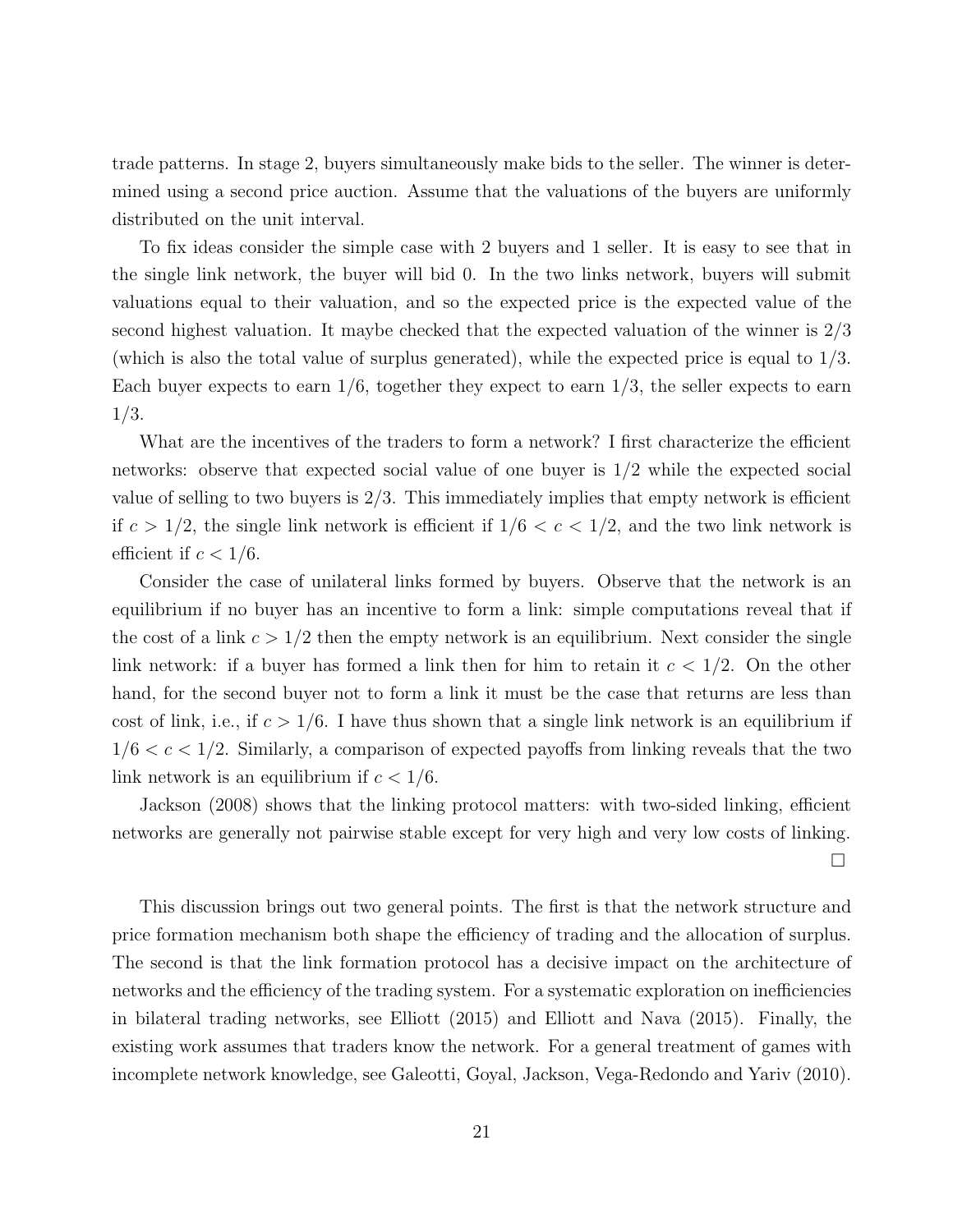

Figure 6: Transport Network: London to Paris

## 7 Intermediaries

I have so far considered direct ties between sellers and final buyers. Supply, service and trading chains are a defining feature of the modern economy. They are prominent in agriculture, in transport and communication networks, in international trade, and in finance. The routing of economic activity, the allocation of surplus and the efficiency of the system depend on the prices set by these different intermediaries. This section discusses recent research on price formation in networks of intermediaries.<sup>10</sup>

I begin with a simple model of posted prices, taken from Choi, Galeotti and Goyal (2016). By way of motivation, let us consider a tourist who wishes to travel by train from London to see the Louvre in Paris. The first leg of the journey is from home to St. Pancras Station. There are a number of different taxi companies, bus services and the Underground. Once at St. Pancras Station, the only service provider to Paris Nord Station is Eurostar. Upon arriving at Paris Nord, there are a number of alternatives (bus, Metro and taxi) to get to the Louvre. The network consists of alternative paths each constituted of local transport alternatives in London and in Paris and the Eurostar Company. Each of the service providers sets a price. The traveler picks the cheapest 'path'. Figure 7 represents this example.

 $10$ In an early paper, Nava (2015) studies a model where traders choose how much quantity to buy and sell from neighbors. He finds that intermediation arises endogenously in equilibrium: traders buy in order to resell to others. Prices strictly increase along any intermediation chain. Efficiency is attained only in large economies and only when intermediation is negligible.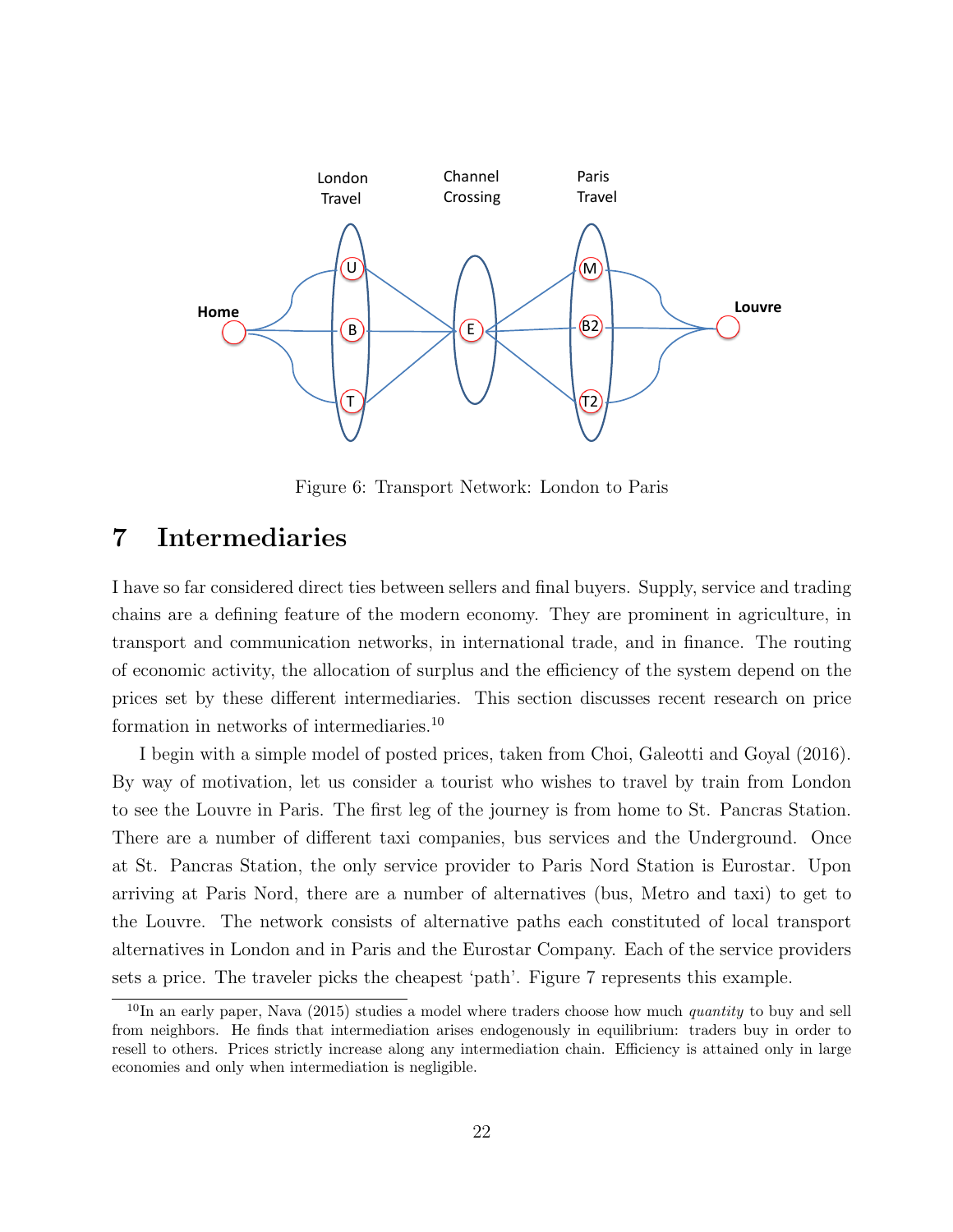This example suggests the following model: there is a source node,  $S$ , and a destination node, D. A path between the two is a sequence of interconnected nodes, each occupied by an intermediary. The source node and the destination node and all the paths between them together define a network. The passage of goods (or people) from source to destination generates surplus. Let us suppose that the value is known and for simplicity set it equal to 1. Intermediaries (who have zero cost) simultaneously post a price; the prices determine a total cost for every path between  $S$  and  $D$ . The tourist moves along a least cost path; so an intermediary earns payoffs only if she is located on it. This completes the description of a game on a network.

The aim is to understand how the network structure of intermediation shapes the prices and the allocation of surplus across traders.

To build some intuition let us consider two simple networks. The first network has two paths between  $S$  and  $D$ , each with a distinct node. The two intermediaries compete in price: this is a simple game of strategic complements. Standard arguments – a la Bertrand – tell us that the firms will set a price equal to 0. The second network contains a single line with two nodes between  $\mathcal S$  and  $\mathcal D$ . The two intermediaries are now engaged in bilateral Nash Bargaining and the strategies are strategic substitutes (assuming that the sum of demands must equal the value of surplus). As in the standard model, there are a number of possible outcomes. These examples illustrate how classical models of price formation and competition constitute special cases of our framework and also show how networks and the strategic structure are intimately related.

Moving on to general networks, a node is said to be *critical* if it lies on all paths between  $S$ and D. Choi, Galeotti and Goyal (2016) develop a full characterization of equilibrium pricing. This result shows that critical traders are sufficient but not necessary for surplus extraction. The lack of necessity arises due to possible coordination failures along chains of traders that enhance the market power of non-critical traders. These coordination problems give rise to multiple equilibria. Standard refinements do not resolve the multiplicity problem, and so the authors take the model to the laboratory. The experiments establish that subjects avoid coordination problems. As a result, trade always takes place, and non-critical traders make very little profits. Summarizing the theory and the experiments yields.

**Observation 3** When value from exchange is common knowledge, the presence of critical traders in both necessary and sufficient for full surplus extraction by intermediaries. Subjects in the laboratory typically coordinate successfully and trading outcomes are efficient.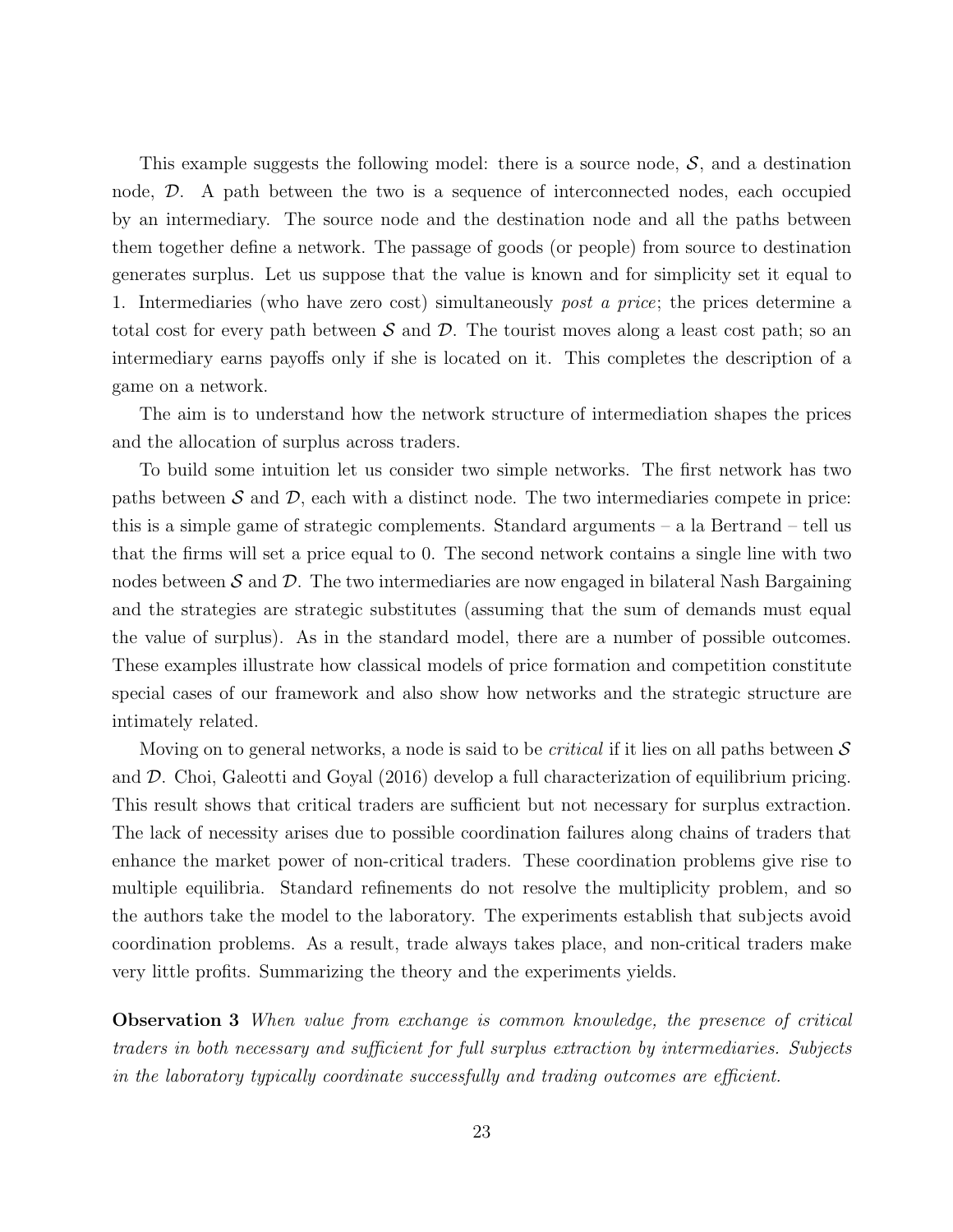In the benchmark setting with full information the number of critical intermediaries does not have an important impact on pricing and trading outcomes. However, in markets with multiple vertically related firms, double marginalization is a major concern for policy and regulation; see e.g., Lerner (1934), Tirole (1994) and Spulber (1999). This motivates an extension of the benchmark model to a setting where value is uncertain. Suppose to fix ideas that value is uniformly distributed on the unit interval. This defines a new game on a network: the strategies remain as before but the payoffs are altered due to the incomplete information on valuations.

Consider the same two network examples as above. In the two path case, nothing essential changes: prices are still set at 0. But in the line network with two nodes, there is an outcome where both intermediaries set a price equal to  $1/3$ , so there is no trade with probability  $2/3$ . It is easy to see that with three intermediaries the price will be  $1/4$  and so the probability of no trade is 3/4. Thus individual prices are falling, aggregate price is rising and the probability of trade is falling in the number of critical traders. Using a combination of theory and experiments, Choi, Galeotti and Goyal (2016) generalize this insight to cover networks in general.

The result on critical nodes is sharp but criticality may be seen as too demanding: a node that lies on most (but not all) paths has the same status as compared to a node that lies on only one path. Moreover, all critical paths have equal status in the model. It may be argued that location in the path – upstream or downstream – should matter. Related work with alternative pricing protocols develops these points. For auctions, see Kotowski and Leister (2014) and Gottardi and Goyal (2012); for bargaining, see Condorelli, Galeotti and Renou (2016), Gofman (2011), and Manea (2016b); for bid-and-ask prices, see Acemoglu and Ozdaglar (2007), Blume et al. (2007) and Gale and Kariv (2009).<sup>11</sup>

I begin with bargaining. Following Manea (2016b), consider the following intermediation game. A seller is endowed with a single unit of an indivisible good, which can be resold through linked intermediaries until it reaches one of several buyers. At every stage in the game, the current owner of the good selects a bargaining partner among his downstream neighbors in the network. The two traders negotiate the price of the good via a random proposer protocol. With probability  $p$ , the current owner makes an offer and the partner either accepts or turns down the offer. With probability  $1 - p$  the downstream trader makes an offer. Irrespective of the offer originator, once an offer is rejected bargaining ends. The current owner has an

 $11$  For a comparison of outcomes under different pricing protocols, see Choi, Galeotti and Goyal (2016).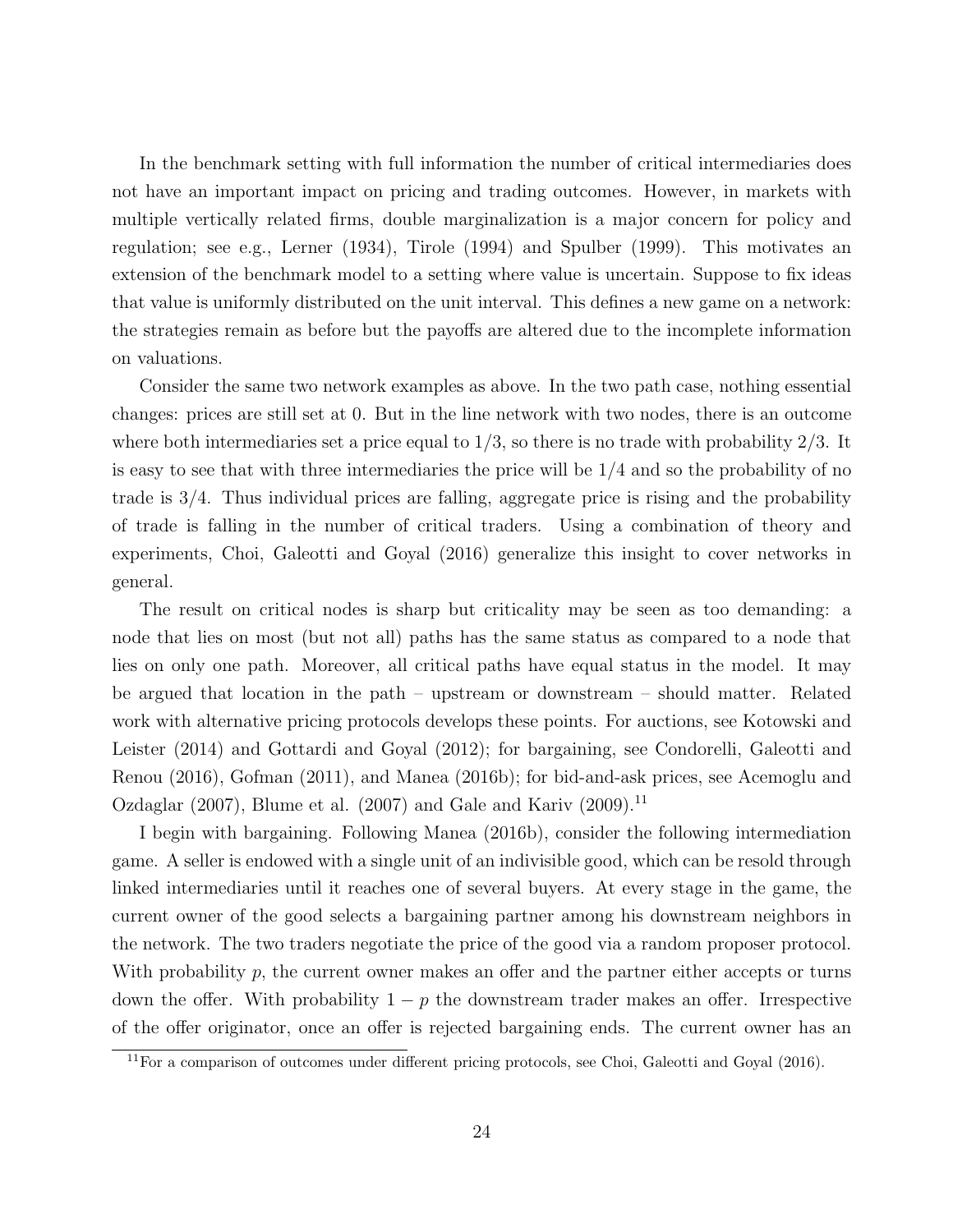opportunity to select a new trader in the next stage. If an offer is accepted, then the two traders exchange the good at the agreed price. If the new owner is an intermediary, he has an opportunity to resell the good to downstream neighbors following the same protocol. The final buyer consumes the good upon purchase. Traders have a common discount factor  $\delta \in (0,1)$ . The paper focuses on (Markov perfect) equilibria of this intermediation game.

To draw out the role of the network architecture, I focus on the simple setting where all traders have zero costs and all buyers have a common value  $v > 0$ . The following construction plays a key role in the analysis. Observe that any intermediary linked to two (or more) buyers will extract the full surplus of  $v$ , as traders become patient. This motivates the construction of the following layered graph. Start with the buyers, and add all intermediaries who are linked to at least two buyers, then add all intermediaries linked to at least two traders already present, and so on, until no more traders have two or more links to already present traders. This constitutes layer 0. Now consider traders left over: start with any trader who has one link with traders in layer 0, then add all intermediaries who have at least two links with intermediaries currently in layer 1 and proceed until there is no one with two or more links with traders in the emerging layer 1. Proceed recursively until all agents have been assigned to layers.

Manea (2016b) shows that, as  $\delta \to 1$ , the (Markov Perfect) equilibrium in any (acyclical) network can be characterized in terms of the resale values of different traders. These resale values are in turn defined by the different layers of the constructed multi-layered network.

To get a good sense of market power and behavior in the model it is useful to focus on a special class of networks, inspired by the example of travel from London to Paris (see Figure ?? above). A complete multipartite network has a single original seller and a single final buyer and there are L intermediating levels. Every node in a level is linked to every node in the adjacent levels above and below it. In this network, a node is critical if it is the unique member of a layer. Given the layer x, let  $k_x$  be the number of downstream layers that have critical traders. Let  $k$  be the number of 'critical' layers in the entire network. In the context of complete multipartite networks, the analysis in Manea (2016b) yields us:

**Observation 4** Fix a complete multipartite network and let  $\delta \rightarrow 1$ . In equilibrium, the reservation value of intermediary i in level x converges to  $p^{k_x+1}v$ . The payoff of the initial seller converges to  $p^{k+1}v$  and payoff of the buyer converges to  $(1-p)v$ . The payoff of noncritical intermediaries converges to 0, while the payoff of critical trader at level x converges to  $(1-p)p^{k_x+1}v.$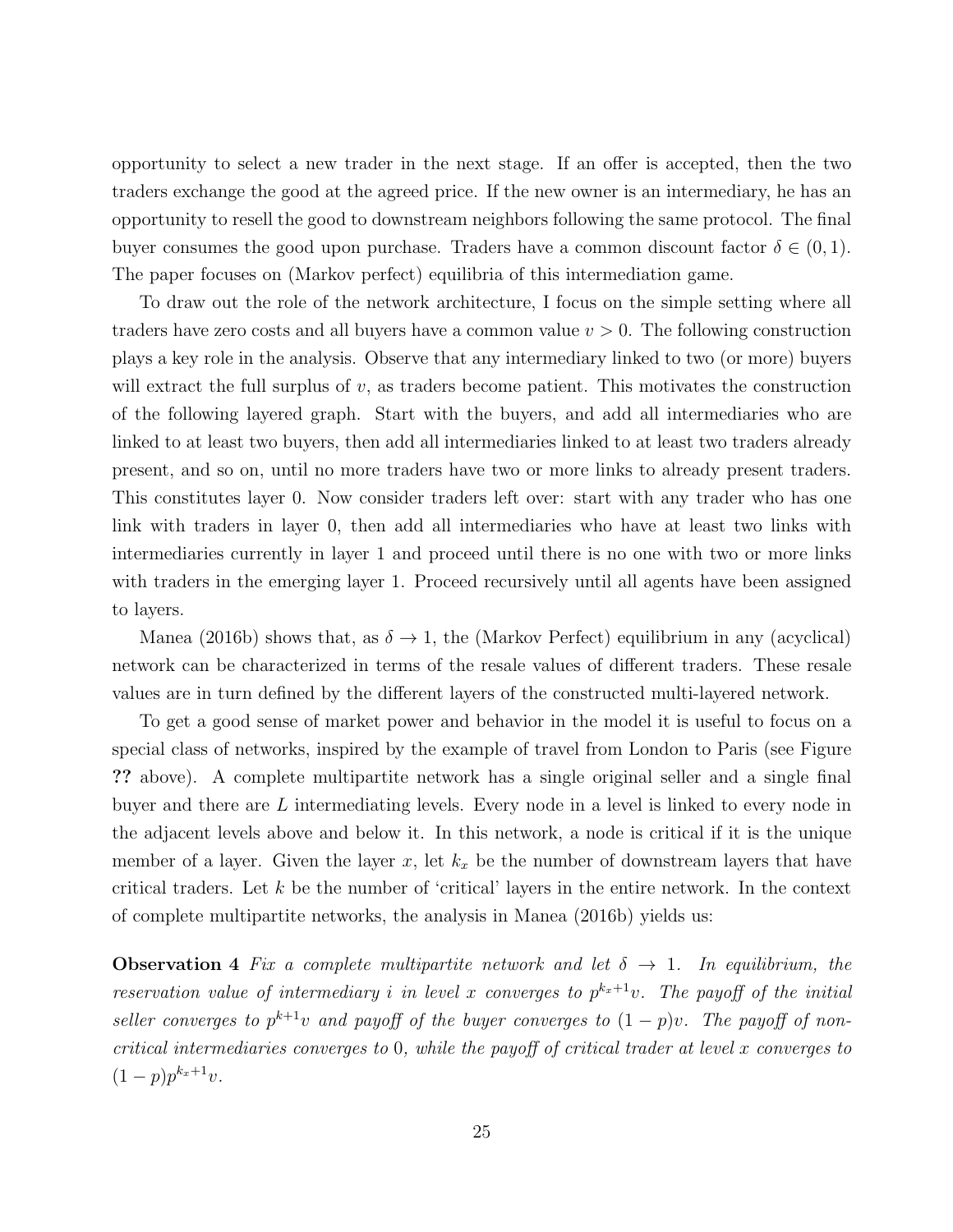Thus the market power of any trader depends on the number of layers in the induced graph and number of traders in each layer of the downstream graph.<sup>12</sup>

So far, I have assumed that all players know the value of the good. I now turn to settings with incomplete information on valuations/surplus. Condorelli, Galeotti and Renou (2016) study a setting where the good either has Low or High value to a trader. This valuation is independent of other's valuations and is private information. Trading proceeds as follows: the current owner makes a take-it-or-leave-it offer to a 'neighbor'. If the neighbor accepts then trade takes place, if not then he makes an offer to other neighbors. The process of bargaining gradually reveals information on the private valuations of traders. In equilibrium, High valuation traders always consume the product, while Low valuation traders seek out potential trading partners: the novelty here, relative to the earlier bilateral bargaining literature, is that search for a high valuation trader will involve possibly many other traders (in the network). A trader that lies on all paths between a trader  $i$  and the original seller – a suitably defined critical node – earns higher payoffs. For a general discount factor  $\delta \in (0,1)$ , the analysis is intricate and trading exhibits complicated behavior: prices may be non-monotonic and trading inefficient. However, as  $\delta \to 1$ , trading is efficient: the traders manage to locate the High valuation trader (if one exists).

I turn next to auctions. Gottardi and Goyal (2012) and Kotowski and Leister (2014) study auctions in a network of intermediaries. I briefly describe the model and the main results from Kotowski and Leister (2014). There is a single source and possibly multiple eventual buyers (each of whom value the good at value  $v > 0$ ). There are tiers of intermediaries between the original owner and buyers. In each tier, traders compete to provide intermediation services. The current owner conducts a second price auction among downstream traders to sell his good. The new owner does likewise until the good arrives at a buyer. The network is common knowledge but intermediaries have private information on their own costs. If the cost of trading is High then the intermediary drops out of the network.

Kotowski and Leister (2014) provide an elegant characterization of prices and profits. They show that behavior is defined by two network characteristics – number of layers and number of intermediaries in each layer – and the probability of High cost intermediaries. In the benchmark setting with two or more Low cost intermediaries in each layer the original owner will extract full surplus. Therefore, an intermediary earns rents only if it is the sole Low cost player in its layer, i.e., it is critical. With a greater probability of High cost, intermediate

<sup>&</sup>lt;sup>12</sup>This application to complete multipartite networks is taken from Condorelli and Galeotti (2015).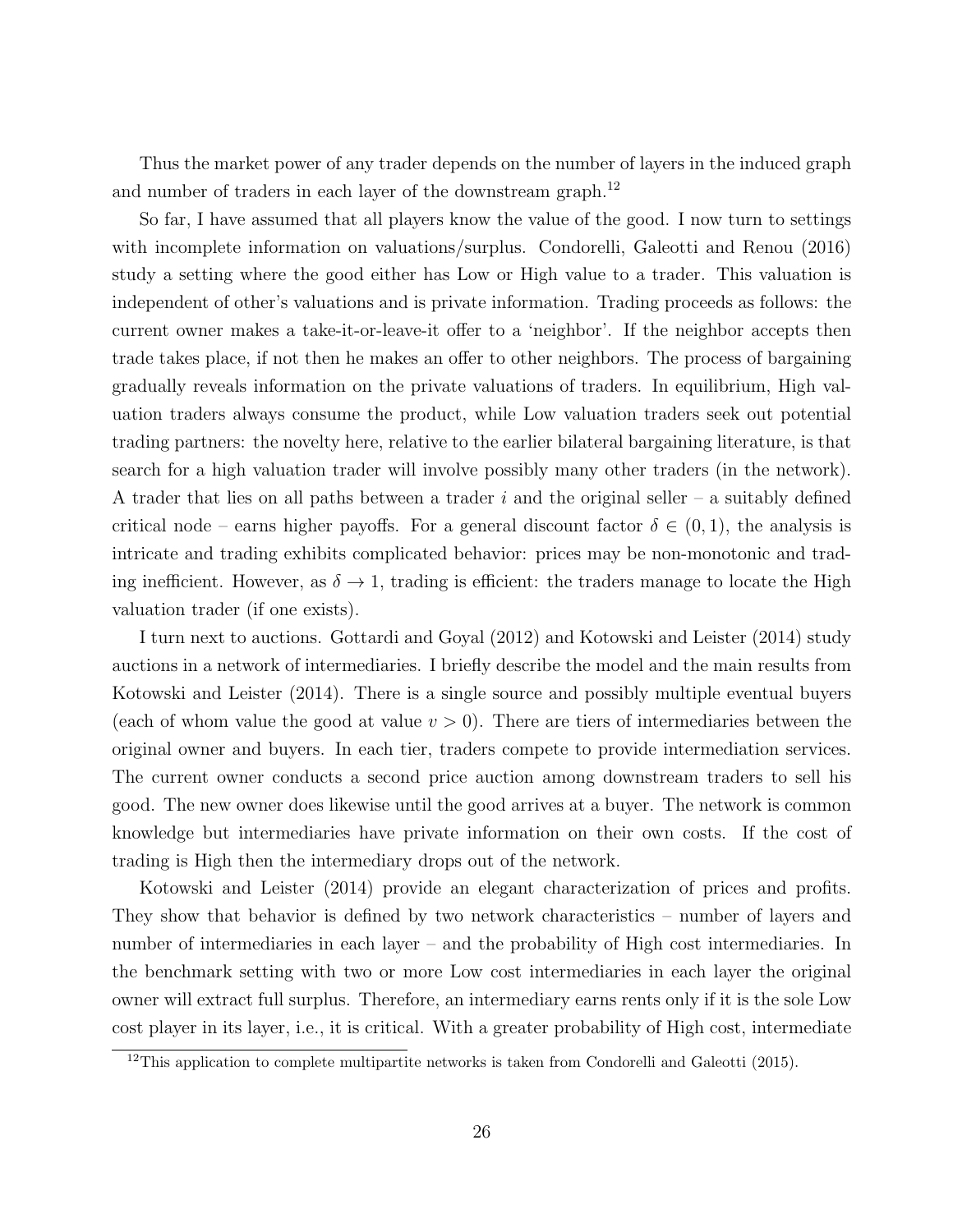layers can in principle earn rents, in the event that their competitors in the same layer have turned out to be high cost. However, this possibility has correspondingly negative effects on the resale value for upstream traders. The authors show that the resale value is increasing in the probability of being Low cost and in the number of traders in each layer.

This discussion illustrates the ways in which standard price formation protocols – posted prices, bargaining and auctions – may be used to study intermediation in networks. In all cases, critical traders appear to be central to shaping market power. The models also clarify how the pricing protocol and the timing (sequential versus simultaneous) of decision making interacts with networks and with private information. In the posted price model, all prices are set at the same time. If prices were set in sequence then upstream traders will extract more of the surplus, just as in the bargaining and in the auction models. The extent of this extraction will be mitigated by private information downstream.

Network formation: The discussion above shows that location within a network and the structure of the network have powerful effects on earnings. So it is only natural that traders will seek to shape their network. The model of posted prices discussed above brings out the role of critical nodes. Given the potentially large rewards of being critical, firms and individuals will make investments in connections to make themselves critical. However, these efforts will face counter-efforts from other nodes who would like to keep intermediation rents down. What is the outcome of these pressures? I address this question with the help of a network formation model taken from Goyal and Vega-Redondo (2007).

Consider a link announcement game. Every player  $i \in N$  announces a set of (intended) links with others  $s_i = (s_{i1}, ..., s_{in})$ . A link between i and j is formed,  $g_{ij} = 1$ , if  $s_{ij} = s_{ji} = 1$ . Upon formation of a link, both players incur a cost  $c > 0$ . As before,  $\mathcal{N}_i(g)$  is the set of players whom player i accesses in network g. For any  $k \in \mathcal{N}_i(g)$ , define  $\mathcal{C}(j, k; g)$  as the set of players who are critical to connect j and k in network g and let  $c(j, k; g) = |\mathcal{C}(j, k; g)|$ . Then, for every strategy profile of intended links,  $s = (s_1, s_2, ..., s_n)$ , the (net) payoffs to player i are given by:

$$
\Pi_i(s_i, s_{-i}) = \sum_{j \in \mathcal{N}_i(g)} \frac{1}{e(i, j; g) + 2} + \sum_{j, k \in \mathbb{N}} \frac{I_{\{i \in \mathcal{C}(j, k)\}}}{e(j, k; g) + 2} - \eta_i^d(g)c,
$$
\n(9)

where  $I_{\{i \in \mathcal{C}(j,k)\}} \in \{0,1\}$  stands for the indicator function specifying whether i is essential for j and k, and  $\eta_i^d(g) \equiv |\{j \in N : j \neq i, g_{ij} = 1\}|$  refers to the number of players with whom player i has a link.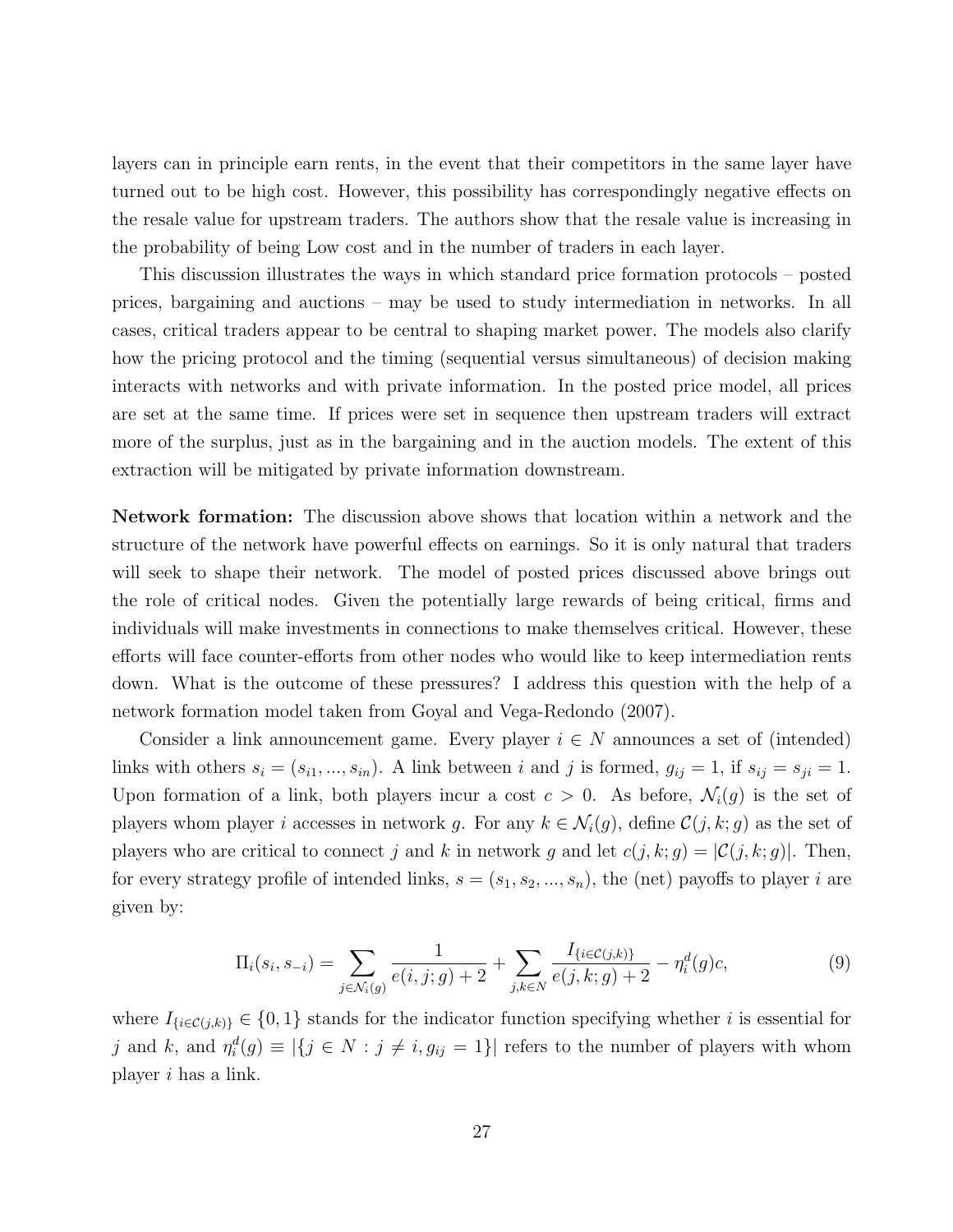Goyal and Vega-Redondo (2007) show that equilibrium networks are either connected or empty. The attempt of traders to extract rents from intermediation pushes towards a star structure in which there is a single central node. However, the desire of traders to avoid paying rents pushes toward a competitive network like a ring – with no critical traders – in which no one earns any intermediation rents. Their analysis reveals that with coordinated bilateral linking, the second pressure dominates and the star emerges as the unique (non-empty) stable network. I state this as:

Observation 5 For a wide range of linking costs the star network is the unique (non-empty) stable network. The ratio of payoffs of the hub trader and a periphery trader is unbounded, as the number of traders grows.

The idea of location advantages in networks has a long and distinguished history in sociology, see e.g., Burt (1992). From an economic perspective, this work naturally motivates the question: can location advantages and large payoff differences be sustained among otherwise identical individuals? The above model shows that the strategic struggle for these advantages leads to a star architecture – where a single player becomes essential to connect every other pair of players – and that such a network is robust with respect to individual and bilateral attempts to alter the structure.

While this is a very sharp prediction, there are three features of the result that are potentially unsatisfactory. The first is that it requires many links from a single player: capacity constraints may render the star infeasible in applications. The second is that it exhibits an extreme form of market power and this will attract entry and probably a larger and more coordinated rewiring of links. The third is that nodes are homogenous and that paths are perfectly competitive.

#### 7.1 Financial Intermediaries

In recent years, following the financial crises of 2008, there has been renewed interest in the role of interconnections among financial institutions as a source for the transmission and possible amplification of shocks. The financial sector embodies intermediation in a pure form – that between the sources and the eventual users of savings. Traditional models of the banking sector generally pay little attention to the rich patterns of intermediation within the sector. A number of papers have documented the structure of the inter-bank lending network, see e.g., Bech and Atalay (2010), Afonso and Lagos (2012), and Van Lelyveld I., and t' Veld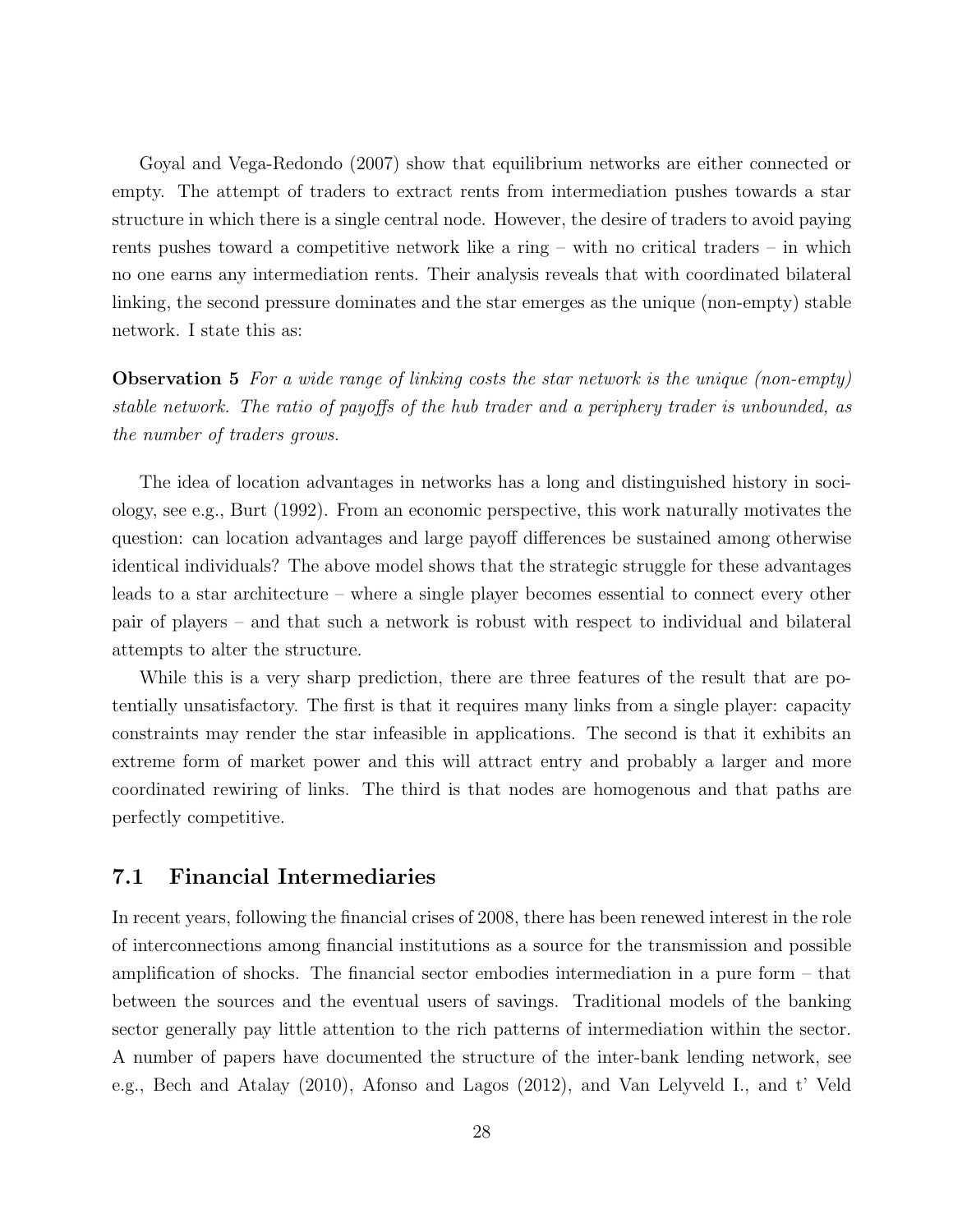(2012). The broad consensus is that this network has a core-periphery structure: there is a core of large banks that are densely interconnected, and a large number of smaller banks at the periphery who are connected to a few of the core banks. There is a net inflow of funds from the peripheral banks to the core banks. These empirical findings motivate the study of economic mechanisms underlying the formation of core-periphery financial networks. I briefly discus this work.

van der Leij, Veld and Hommes (2016) extend the Goyal and Vega-Redondo (2007) model presented above by allowing for smoother competition between paths. Their first result is that a core-periphery network is not stable when agents are homogeneous. On the other hand, such a network arises naturally if there is heterogeneity – with respect to valuations – among individuals. The higher value banks constitute the core. In particular, their model can reproduce the observed core-periphery structure in the Dutch interbank market for reasonable parameter values.

Farboodi (2014) also explores the role of heterogeneity across nodes. There are banks that have links with depositors and banks that have links with potential investors. A link between two banks is a durable relationship. Links are unilateral: a link from X to Y constitutes a commitment from X to honor any loan demand from Y. A bank has an incentive to form multiple links and be the intermediary between a source bank and a destination bank as it can then earn 'rents'. Farboodi (2014) shows that a core-periphery network emerges as an equilibrium outcome. An important result is that the network is inefficient as banks who lend to investors 'over-connect', exposing themselves to excessive counter-party risk, while (depositor linked) banks who provide funding end up with too few connections. This creates excessive risk in the system at large.

In a recent paper, Wang (2015) explores the externalities in financial linking and the implications of contagion risk. In her model, firms form links by trading assets. Liquidation is costly. A link with a distressed firm percolates through the network: in a setting where contracts are not contingent on distant links, there is a externality generated by links. Her main insight is that when firms are highly dispersed in financial distress, the network features too many links with distressed firms and too few risk-sharing links among non-distressed firms. In an early paper, and using a more stylized model, Blume et al (2011) obtain a related result on over-connected networks in a setting where shocks spread through a system, but contracts are not contingent on third party links.<sup>13</sup>

<sup>&</sup>lt;sup>13</sup>There is a large literature on financial contagion and systemic risk in networks, see e.g., Acemoglu, Ozdaglar and Tahbaz-Salehi (2015), Babus (2016), Cabrales, Gottardi and Vega-Redondo (2016), Elliott and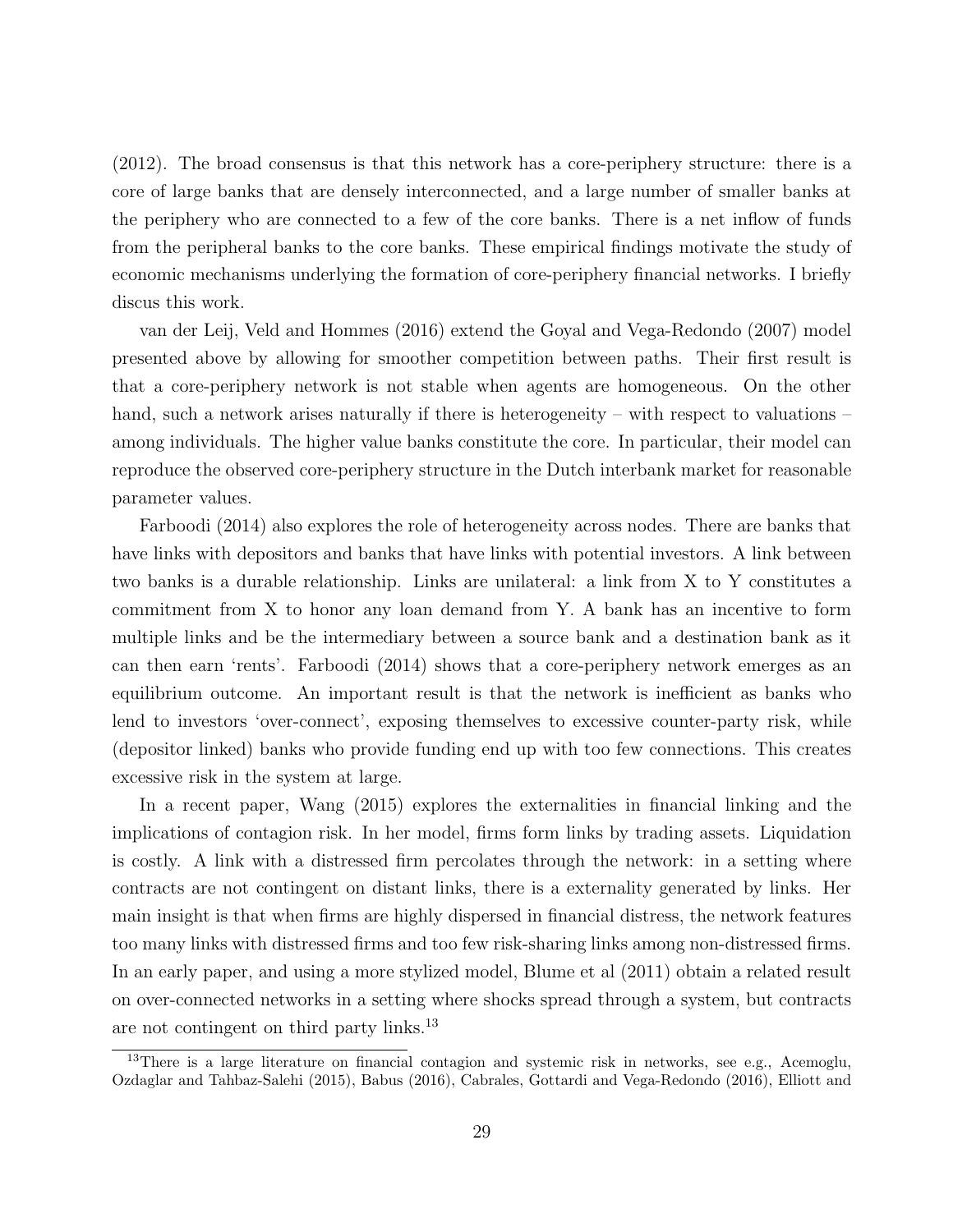The discussion in this section brings out the importance of critical traders in shaping market power and the role of intermediation rents in the creation of trading and financial networks. The research also shows that profit motivated linking can lead to networks that sustain inefficiencies and exhibit systemic risk. The study of intermediation in networks remains a very active field of work; for recent work on related themes, see Galeotti and Goyal (2014) and Candogan, Bimpikis, Ehsani (2015).

### 8 Work, consumption and finance

This section studies the role of social networks in labor, product and financial markets.

#### 8.1 Workers, unemployment and inequality

A significant fraction of all jobs are filled through the use of social networks (Granovetter 1974; Rees 1966; Cappellari and Tatsiramos 2010; Cingano and Rosolia 2012). There are two primary types of information for which contacts are used. First there is information on jobs: workers do not know which firms have vacancies while firms do not know the workers who are looking for a job. A second type of information concerns the ability of workers: a worker knows more about his own ability as compared to a potential employer. So firms seek information on quality and ability via personal contacts of their employees. This section examines the ways in which social networks affect the flow of information and thereby shape wages, unemployment and inequality.

Montgomery (1991) studies the adverse selection problem in labor markets. There are two periods. In each period a firm hires one worker. The output of a firm is equal to the ability of the worker in the firm. The ability of workers is private information. In period 1, firms pay wages equal to the (ex-ante) average ability of workers. During period 1, a firm learns the ability of its worker. At the start of period 2, it has a choice between asking the period 1 worker for the name of contact and offering a referral wage or simply posting a wage in the market. The key assumption is that there is a assortativity in social ties: so a High ability worker is more likely to have ties with other High ability workers. Competition between firms

Hazel (2016), Elliott, Golub and Jackson (2014), Galeotti, Ghiglino and Goyal (2015). For a survey, see Acemoglu, Ozdaglar and Tahbaz-Salehi (2016).

The problem of network resilience also arises in communication, criminal and transport networks; for recent research on these topics, see Dziubinski and Goyal (2016), Baccra and Bar-Isaac (2008) and Goyal and Vigier (2014). For a survey of this line of work, see Dziubinski, Goyal and Vigier (2016).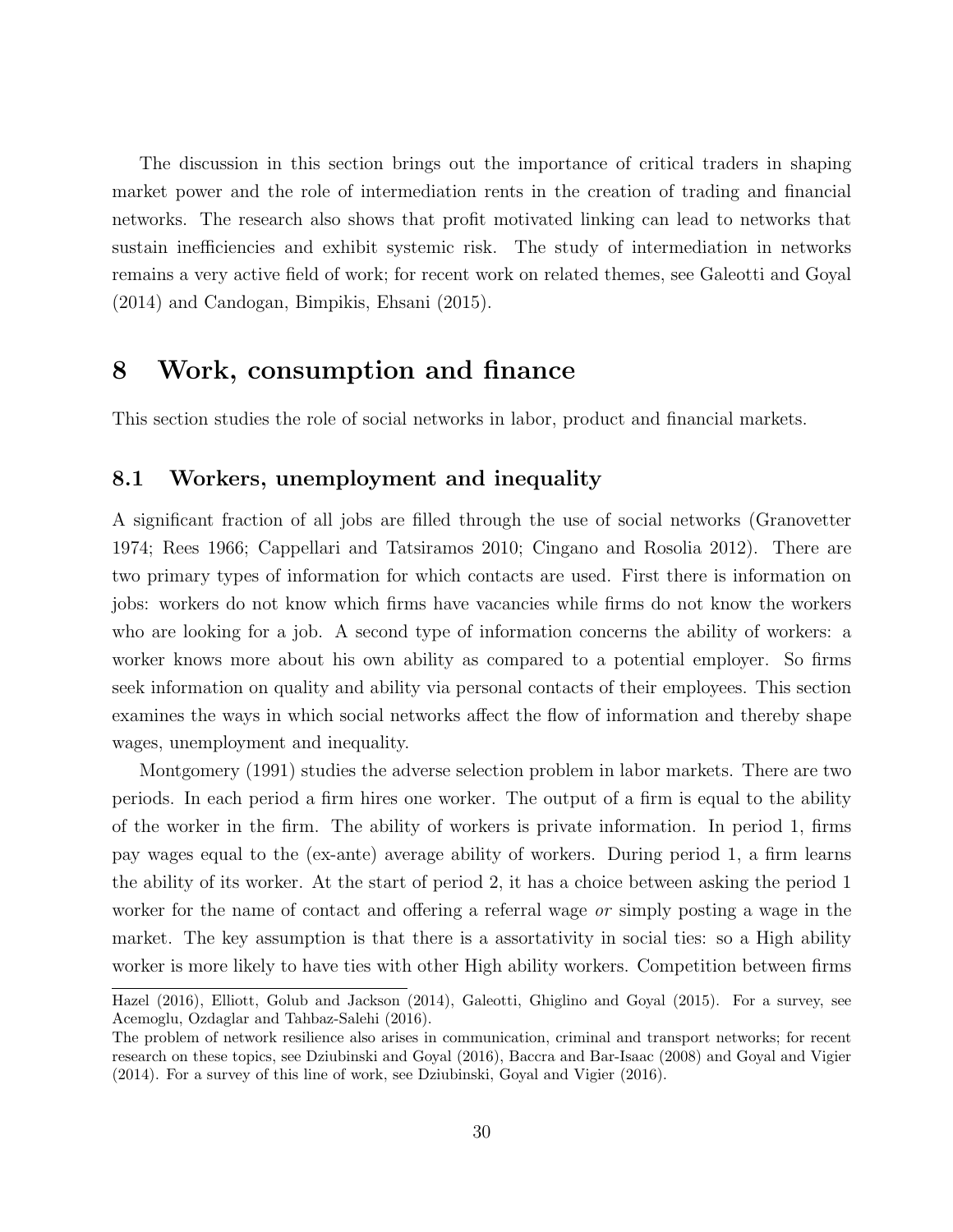means that wages equal expected ability of workers and, moreover, profits of firms are equal to zero (over the two periods).

Montgomery's (1991) analysis yields two insights. The *first* insight is that workers with more connections will earn a higher wage. The reason for this relation between connections and wages is simple: more connections implies a higher number of referral wage offers from firms and this translates in a higher accepted wage. The second insight is that an increase in the density of social connections raises the inequality in wages. This is a reflection of the lemons effect: an increase in social ties means that more high ability workers are hired via referrals, and this lowers the quality of workers who go into the open market. These considerations may be summarized as:

**Observation 6** Consider the model of referrals. A firm uses a referral offer when its current employee is a high-ability worker but not otherwise. Referral wage offers are dispersed over an interval. As firms entice higher quality workers through the referral wages, the average quality in the market falls: so wages in the market are lower than ex-ante average quality. An increase in the density of social connections or in the assortativity of social ties leads to a rise in the (maximal) referred wage and a fall in the market wage.

The Montgomery (1991) paper studies the role of social networks in resolving adverse selection problems in labour markets. I now turn to the role of social networks in facilitating the flow of information on jobs.

Calvo-Armengol and Jackson (2004) study a model of information transmission on job vacancies. Information about new jobs arrives to individuals. If they are unemployed they take up the job; if employed they pass on information to their unemployed friends and acquaintances. With positive probability an employed worker may lose his job. The process of job loss, the arrival of new job information, and the transmission of this information via the network defines a dynamic process. The outcome is the employment status of individuals. The interest is in understanding how the properties of the social network affect the employment prospects of different individuals.

Calvo-Armengol and Jackson (2004) develop three main insights. The *first* insight is that the employment status of two individuals in a connected network is positively correlated. If Mr A is employed then it is more likely that he will pass on information about jobs to his neighbors who in turn will pass on information if they are employed. Thus if Mr. A is employed then it is more likely that his neighbors are employed as well. The *second* insight is that the probability of an individual finding a job is declining with the duration of his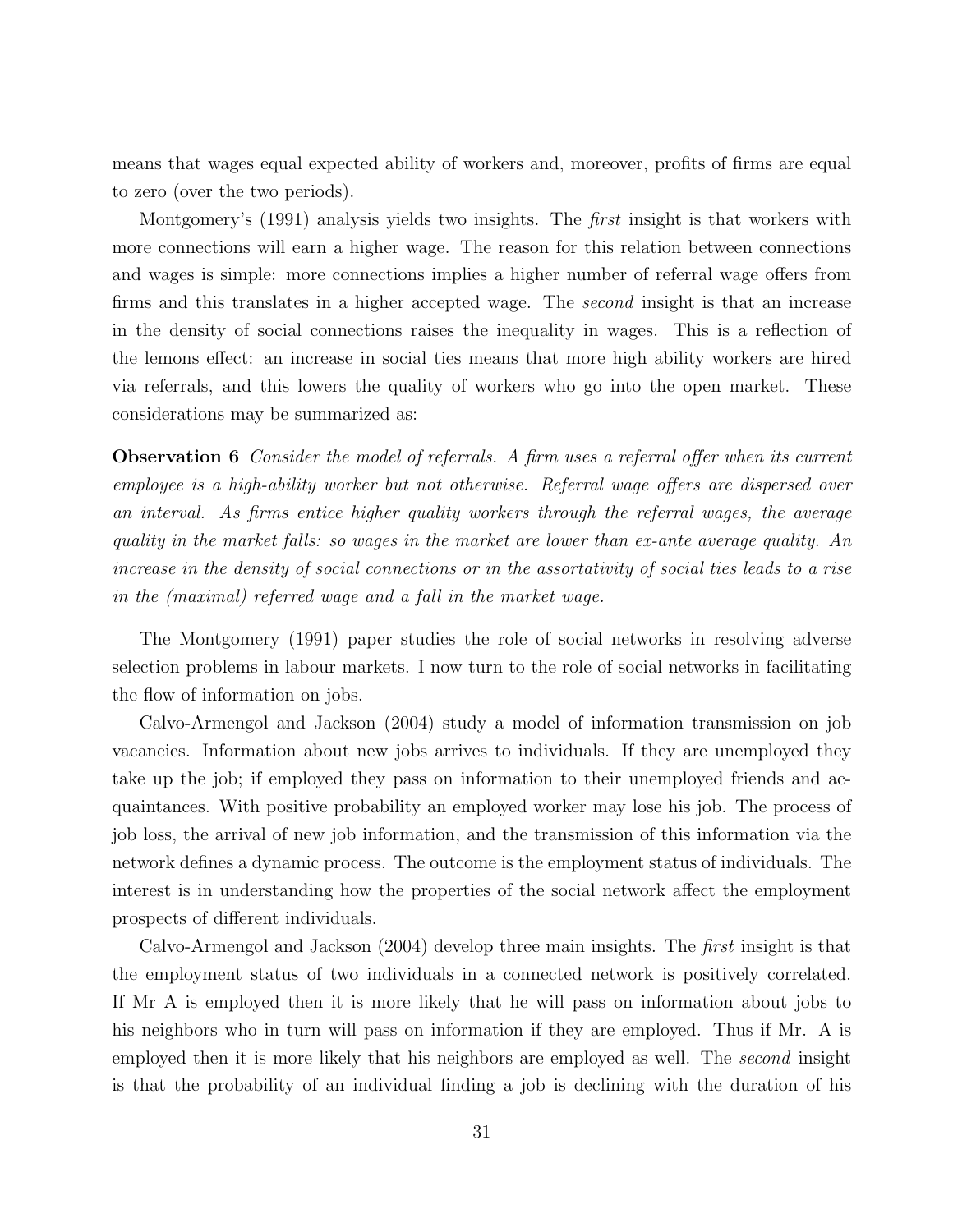unemployment. If Mr A has been unemployed for a long time then he must not have received information on jobs from others, and this is more likely if the neighbours are themselves unemployed. But this suggests that it is less likely that they will pass on new information concerning vacancies. Empirical research provides broad support for the positive correlation in employment rates of communities and neighborhoods and also shows that unemployment exhibits duration dependence. The *third* insight pertains to a multiplier effect on sustaining networks: a community with higher unemployment has lower incentives to keep connected. The loss in connections will however lower the employment rate, as information on jobs is not passed on. Thus small initial differences in unemployment rates can lead to a sequence of drop outs, which in turns can have large long run effects on the employment prospects of the group.

Observation 7 The employment status of workers in a connected network is positively correlated. There is positive duration dependence of unemployment. There is a network multiplier in unemployment: communities with high unemployment have lower incentives to maintain links, the lack of connections raises unemployment rates.

In Calvo-Armengol and Jackson (2004), prices and competition do not play a role, while in Montgomery (1991) there is no modeling of network topology. There is also no explicit model of network formation in these papers. In a recent paper, Galeotti and Merlino (2014) examine the relation between labor market conditions and the role of social networks in matching vacancies with job seekers. They allow for workers to invest in connections with a view to accessing information that other workers may have. The arguments in Calvo-Armegol and Jackson (2004) suggest that if the firing rate is very high then social connections are less attractive as people will not pass on job information. On the other hand, if the firing rates are very low then there is little value in information on new jobs. So linking is attractive only when there is a moderate 'separation' rate in the labor market. The authors build on this observation to show that the inverted-U relation between job separation rate and network investments determines an inverted-U relation between job separation rate and the probability that a worker finds a job through his social contacts. This prediction is consistent with data from the UK labor market.

There is a large literature on search and matching; in this literature search is random and workers are acting in isolation of each other (Rogerson, Shimer and Wright, 2005). As the networks approach to the study of labor markets matures it would be important to develop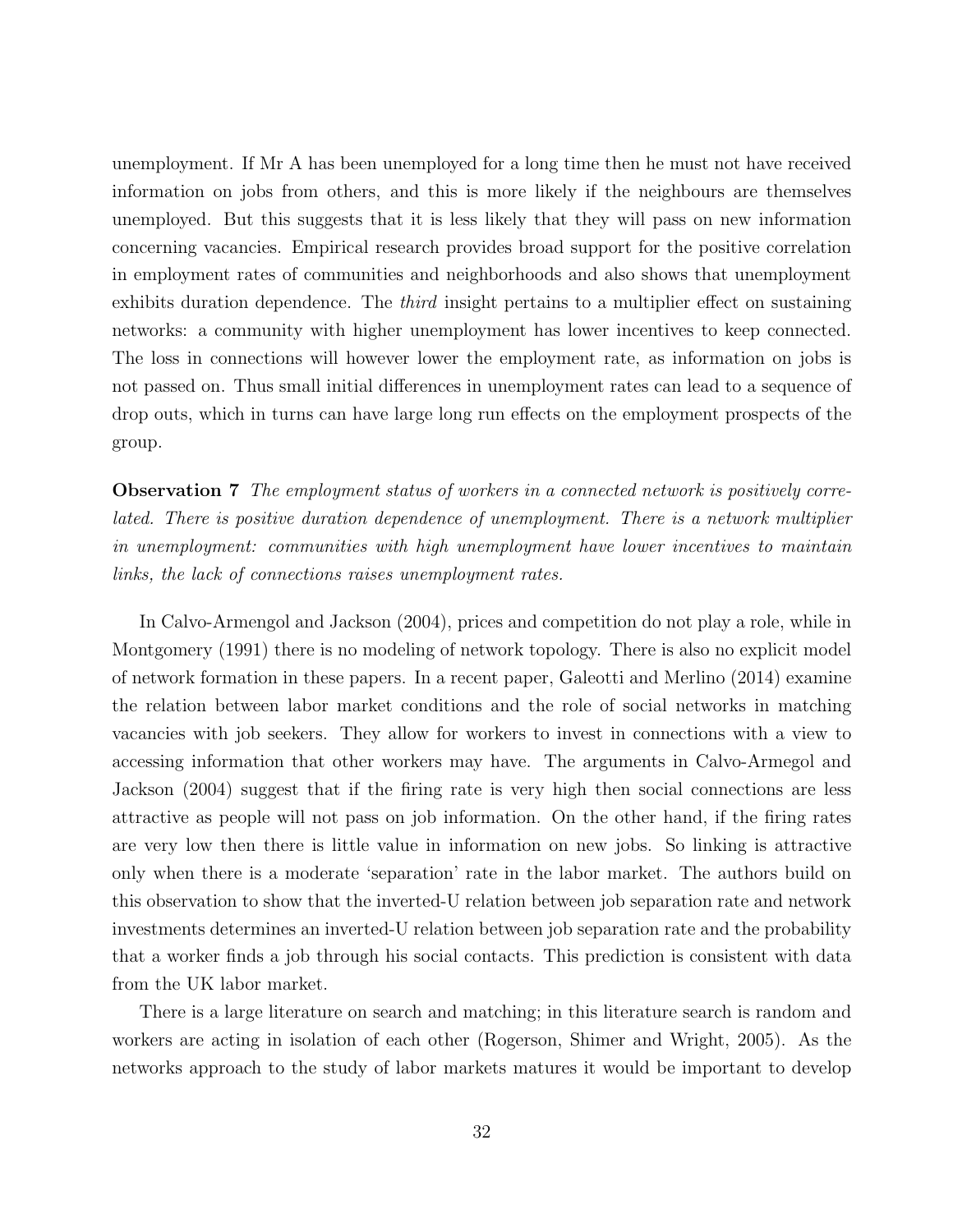models that combine random and network based search. This would be a first step to understanding the relative empirical significance of networks and random search in shaping wages and unemployment.<sup>14</sup>

#### 8.2 Advertising and Pricing

In the standard product market model a firm chooses prices, advertising strategy and quality taking as given heterogenous consumer preferences (Tirole, 1994). The background assumption is that individuals are anonymous and act in isolation of each other. Empirical work however suggests that friends, neighbors, and colleagues play an important role in shaping consumer choice. This social influence arises out of information sharing and also due to compatibility pressures. In the past, the practical use of such social influences for advertising or pricing was limited due to the absence of good data on networks. The availability of large amounts of data on online social networking along with the other advances in information technology have have led to an exciting new research programme on ways that firms and governments can harness the power of social networks to promote their goals. Practical interest has centered on questions such as: what are the relevant aspects of networks for marketing and competition? How much should a firm be willing to pay to acquire information about social networks?

Galeotti and Goyal (2009) study a simple model of large (directed) networks to study these questions. Their work distinguishes between the level and the content of social interaction. The level of interaction pertains to the number of people someone talks to (or the number of friends she has). Empirical work over the past decade has generated data on degree distributions across product categories as well as their relation to demographic characteristics of individuals which are traditionally used in design of influence strategies (Leskovec, Adamic, and Huberman (2007), and Keller, Fay, and Berry (2007)).

The content of social interaction reflects the way in which actions of others' affect individual incentives. In case of word of mouth communication about product quality and prices, the presence of a single informed neighbor leads to product awareness and possibly purchase. In case of choice of language a sufficient proportion of neighbors need to choose an action before an individual will switch to this action.

 $14$ See Galenianos (2014) for a model of search and social networks. The role of social networks in addressing information problems is also relevant for an understanding of migration patterns, see e.g., Munshi (2014) and Beaman (2016).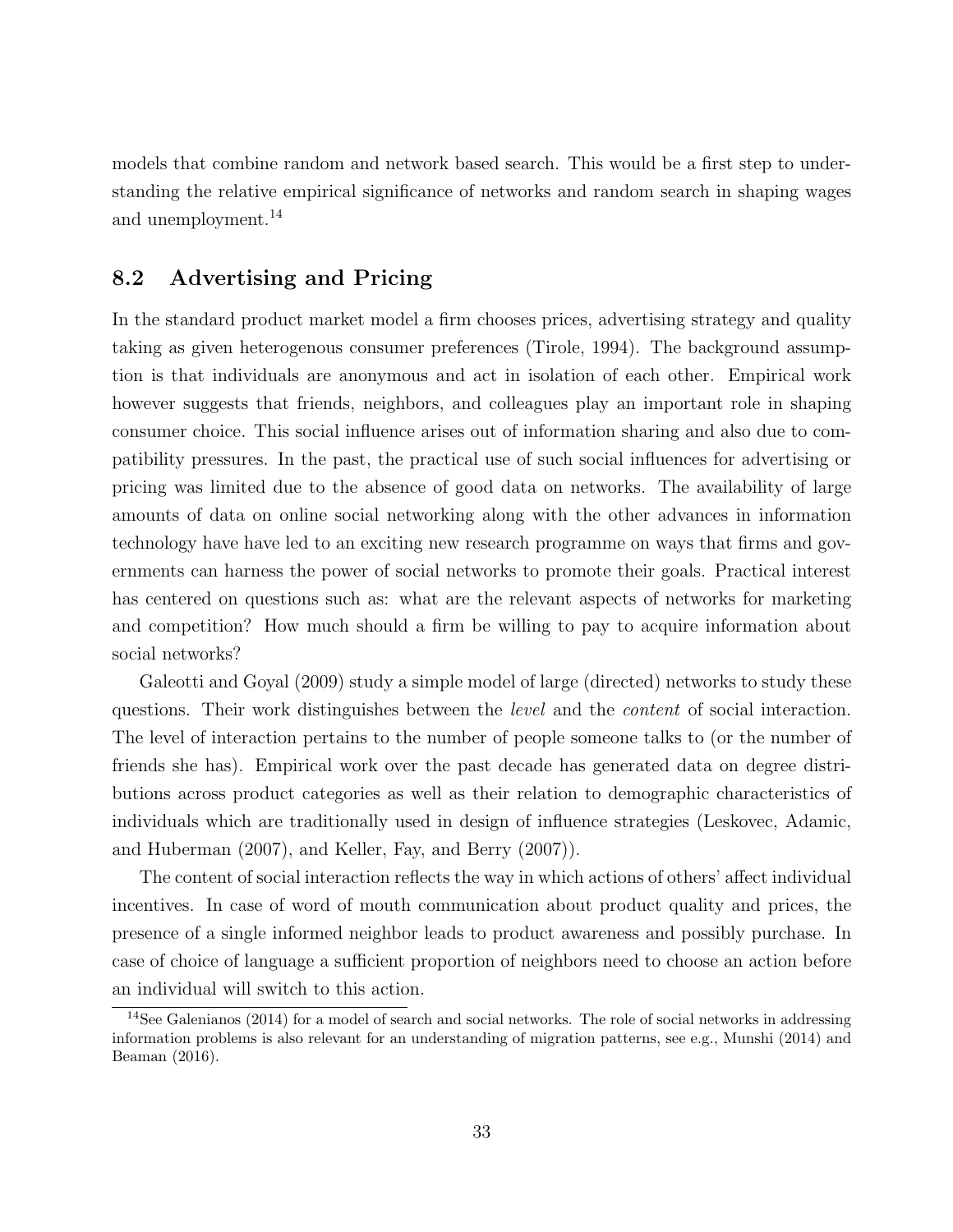A first remark concerns the uses of network information: the use of such information reduces waste in advertising resources and generates greater sales. The effectiveness of social influence campaigns can be further increased by using more detailed information – such as the connections of different individuals in the social network. This leads naturally to a study of what is the right target in a network? Galeotti and Goyal (2009) find that that in the word of mouth context it is optimal to target individuals who are poorly connected. By contrast, in the proportional adoption externalities application, it is optimal to seed the most connected individuals (as they are unlikely to adopt via social influence)!

They also show that the effects of networks on profits turn on the content of the interaction. In the word of mouth context, an increase in connectivity enables greater spread of information: this increases sales and profits. On the other hand, if the product exhibits adoption externalities, an increase in connectivity makes it harder to satisfy the requirement that (say) all of them buy a product. Thus, an increase in social interaction in the presence of adoption externalities lowers profits. These considerations are summarized in

Observation 8 The nature of optimal targets in networks depends on the content of social interaction: if interaction takes the form of word of mouth communication then poorly connected nodes constitute optimal targets, while in the adoption externality context highly connected nodes are the optimal targets. Greater connectivity raises profits in the case of word of mouth communication, but lowers profits in the case of adoption externalities.

Galeotti and Goyal (2009) focus on the case with one firm, with one step spread of advertisement, and the firm only chooses advertising. Current research expands the scope of the analysis significantly to include multiple firms, dynamics of spreading information, see e.g., Fainmesser and Galeotti (2016), Goyal and Kearns (2012), and Campbell (2013). The use of social networks for the optimal diffusion of information remains an active field of research in economics.

In a related line of work, researchers have explored the use of optimal pricing in social networks. In the industrial organization literature, consumer value and hence, pricing, is conditional on the number of consumers who adopt different products (Farrell and Saloner (1986), Katz and Shapiro (1985)). Network externality often arises through the use of common products or services in personal interaction. So it is reasonable to suppose that the value of adopting a product to a consumer should depend on how many of her neighbors adopt the same product. This observation motivates the new strand of research on optimal pricing in networks.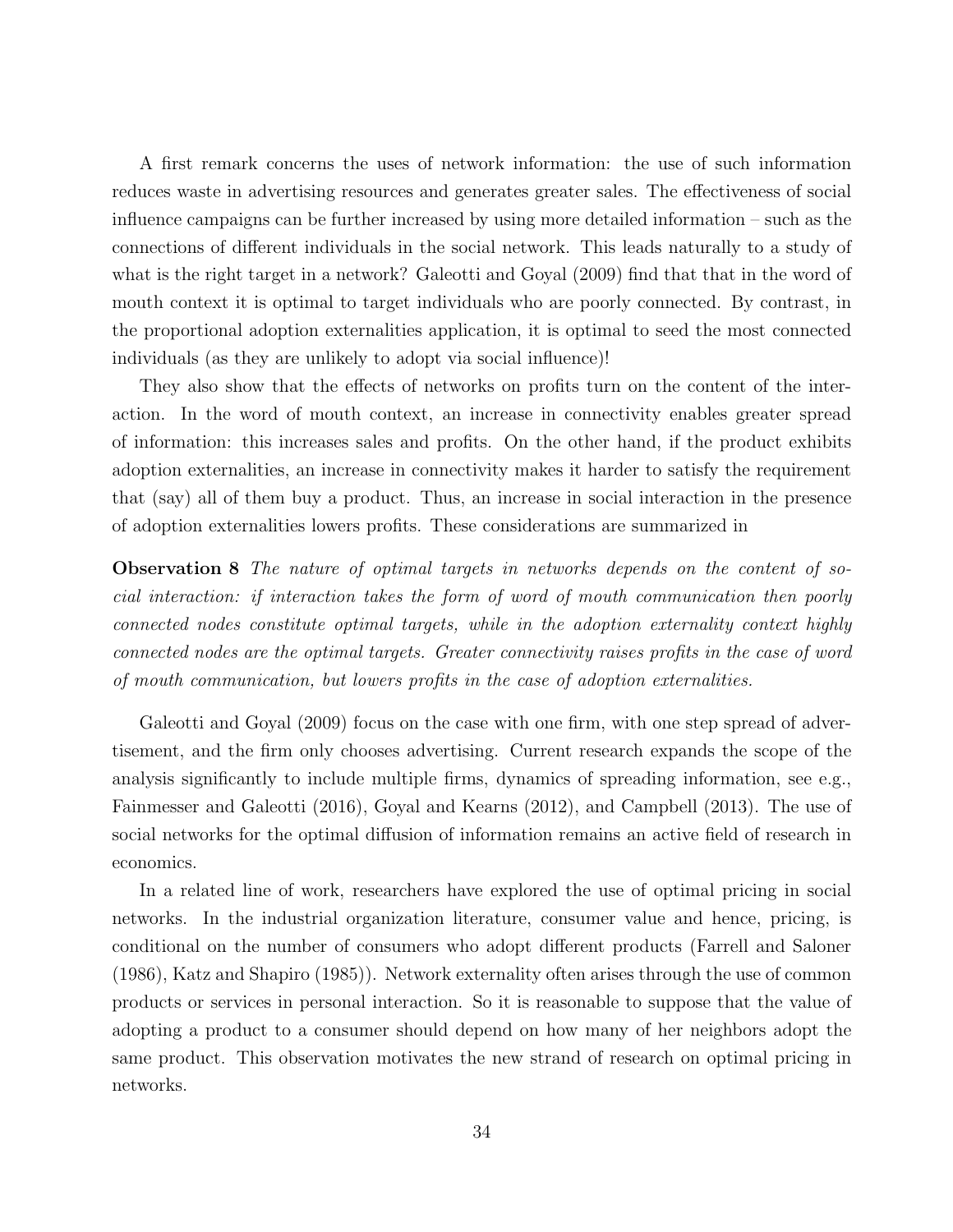Bloch and Querou (2013) and Candogan, Bimpikis and Ozdaglar (2012) study the problem of optimal monopoly pricing in social networks where agents care about consumption of their neighbors. Given a profile of prices  $\mathbf{p} = (p_1, ..., p_n)$ , and consumption profile  $\mathbf{q} = (q_1, ..., q_n)$ , an agent  $i$ 's utility is given by

$$
U_i(q_1,..,q_n) = a_i q_i - \frac{1}{2} b_i q_i^2 + q_i \sum_j g_{ij} q_j - p_i q_i \tag{10}
$$

where  $g_{ij}$  measures the influence of i on j and  $a_i > 0$  and  $b_i > 0$ . Observe that an increase in neighbor's consumption raises marginal utility of consumption.<sup>15</sup>

Given prices **p**, under standard conditions there exists a unique consumption equilibrium. The analysis in Candogan, Bimpikis and Ozdaglar (2012) and Bloch and Querou (2013) yields

Observation 9 Denote by G the adjacency matrix reflecting the social relations. The monopolist's optimal price vector satisfies

$$
\boldsymbol{p} = \boldsymbol{a} - \left[\Delta - \frac{G + G^{T}}{2}\right]^{-1} \frac{\boldsymbol{a} - c\boldsymbol{1}}{2}
$$

where  $\Delta$  is a diagonal matrix with terms  $2b_i$  on the diagonal, **a** the vector of  $a_i$ 's, c is the marginal cost of production and 1 is the vector of 1's.

Observe that if all influences are symmetric,  $G = G<sup>T</sup>$ , and the monopoly sets a uniform price across the network. There are two forces at work: on the one hand, greater connectivity means greater utility and this pushes toward higher prices. On the other hand, greater connectivity also means greater externalities and this pushes towards lower prices to boost direct demand and hence the demand of neighbors. In the linear model under study, these two effects cancel out exactly. Observe that equilibrium consumptions do vary across nodes, and the authors show that they are proportional to the Katz-Bonacich centrality. Pricing in networks remains an active field of research; see Aoyagi (2015) for a model with competition among several firms.

The literature on social networks in product markets is motivated by practical concerns. The models incorporate asymmetric/incomplete information and network externalities. The analysis brings out the advantages of using networks to define optimal targets for advertising

 $15$ The specification here focuses on local externalities; it is possible to generalize this model to assign weights that decay in path length/distance. The case with no decay would then say that payoffs depend on membership of same component: this would correspond to the traditional formulation in the industrial organization literature, where payoffs depend only on group size (as in Katz and Shapiro (1985)).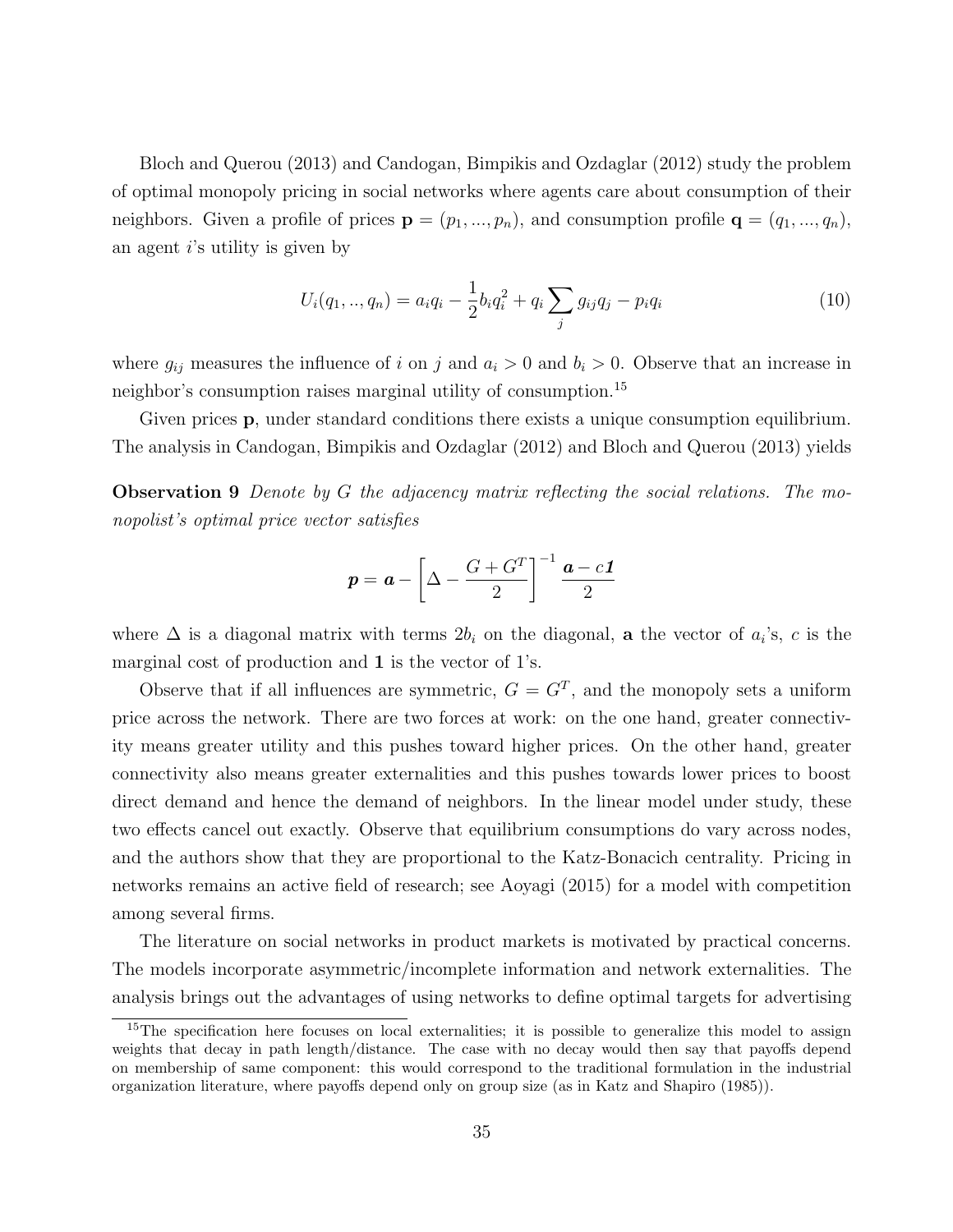and also in shaping optimal pricing: degree distributions and network centrality are the relevant network features. The analysis also highlights the ways in which networks can amplify small differences in resources between competing firms. While much progress has been made, it is clear that we have only a partial understanding of the interaction between consumer search and word of mouth communication interacts with firm advertising.<sup>16</sup>

#### 8.3 Financial Markets

Financial markets are one context where the paradigm of competitive markets, and common prices that reveal information of all traders remains dominant. In recent years, empirical research has shown that social networks play a prominent role in shaping trading activity. I present a brief overview of this work.

Cohen, Frazzini and Malloy (2008) show that portfolio managers place larger bets on firms where they have social connected senior managers or board members; Interestingly, these investments also yield higher returns. Similarly, Hong, Kubik and Stein (2005) present evidence that US fund managers located in the same city commit to correlated investment decisions. Such correlated choices may be due to peer-to-peer communication or because fund managers in a given area base their decisions upon common sources of information. This empirical research motivates a formal analysis of the relation between information social networks and trader behavior and aggregate outcomes on volume and prices.

Ozsoylev and Walden (2011) and Colla and Mele (2010) study asset pricing in markets where traders are located in information networks. They study trader behavior and derive relations between trader behavior, prices and trading volume, and the network topology. For a general overview of networks in finance, see Allen and Babus (2009).

## 9 Transport Networks

Firms (and governments) create infrastructure and price access on these networks. Traditionally, interest has focused on pricing issues; for a survey, see Altman and Wynter (2002) and Laffont and Tirole (2001). Moreover, as transport networks compete for passengers and for revenue, it is natural to view network formation as a competitive process. This section discusses the elegant work of Hendricks, Piccione and Tan (1995, 1999) on airline networks.

 $16$ See Galeotti (2010) for a model of social networks with search and pricing in product markets.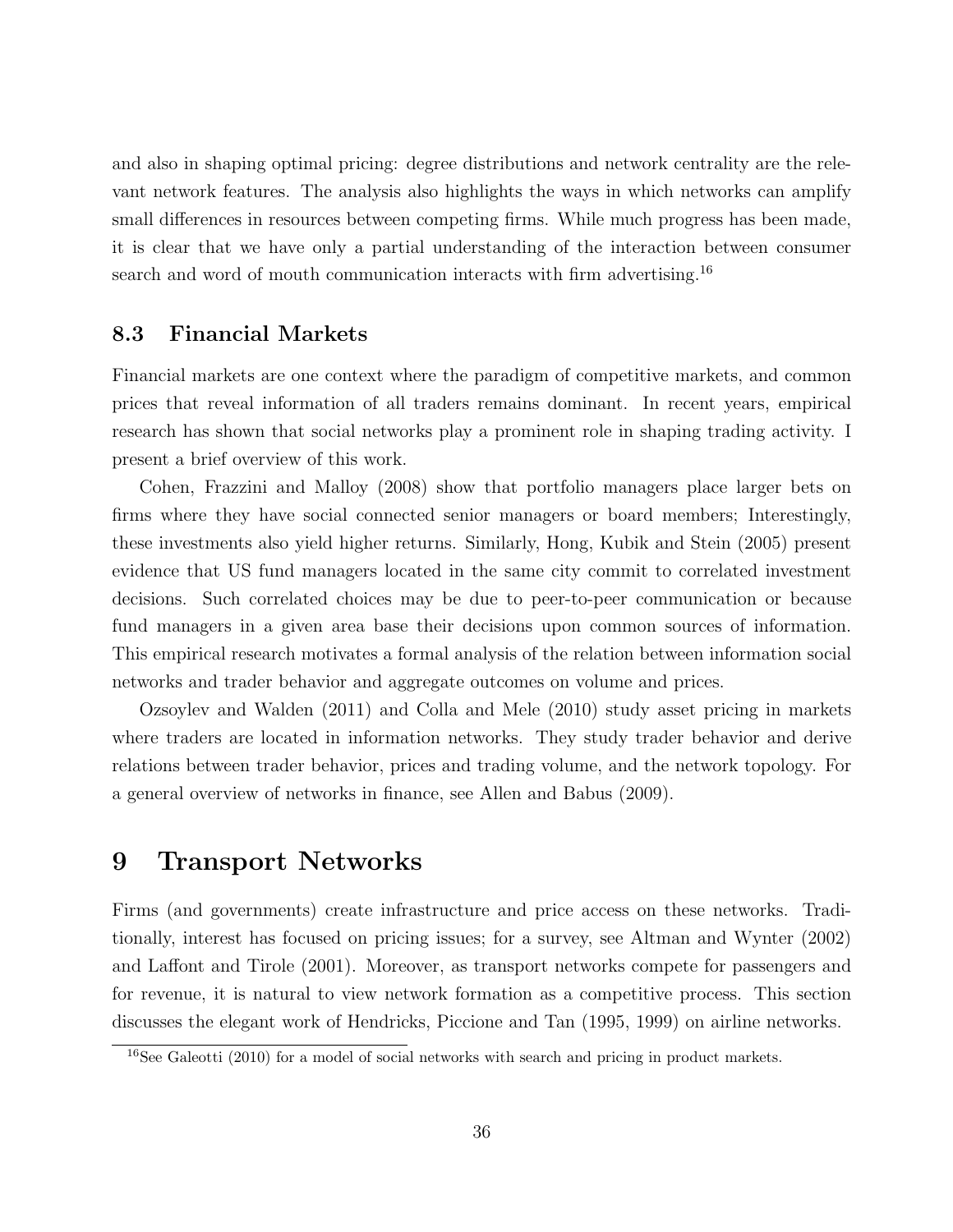Historically, airlines have been either publicly owned or heavily regulated. This has meant that both the routing as well as the pricing of services has been controlled in a variety of ways. In recent years, the airline market has been liberalized greatly in the US and Europe and also in other parts of the world. This has been accompanied by new entry and a significant fall in prices. Market concentration has gone up in direct flights but has come down in indirect flights. Airline networks increasingly exhibit a *hub-spoke* structure (with most flights being routed through a single city).

Following Hendricks, Piccione and Tan (1995), consider a single airline serving set of cities  $N = 1, 2, \ldots, n, n \geq 3$ . Travel is one-way (from city i to city j). People living in a city wish to travel to other cities. Let  $i, j$  index cities. A direct connection is a non-step flight from  $i$ to j. Operating the flight entails a variety of costs, such as check-in counters and ticketing. So suppose that one direct connection serves both routes i to j and j to i. For simplicity, suppose that there is a fixed cost of operating a direct link between any pair of cities, given by  $F > 0$ . The network of direct flights between the *n* cities is an (undirected) graph g. The profits of the airline is revenue minus fixed costs. The revenue (net of variable costs) is additively separable across city-market pairs. For each city pair, the revenue depends solely on the length of the path a traveler has to cross. Let  $\pi(z)$  denote the revenue for a carrier when  $z$  is the length of path. It is reasonable to suppose that revenue is falling in path length. The analysis of Hendricks, Piccione and Tan (1995) is summarized in

Observation 10 Suppose that revenue is falling in path length. Then there exist link cost levels  $F^*$  and  $F^{**}$ , such that for  $F < F^*$  the complete network is optimal, for  $F^* < F < F^{**}$ the hub-spoke network is optimal, and for  $F^{**} < F$  the empty network is optimal.

The proof builds on the trade-off between number of links versus path length: increasing direct flights is costly but raises revenue. The hub-spoke network balances the objectives perfectly: it contains the minimum number of links for any connected network and at the same time is also has short paths lengths (the maximum path length is 2). So if direct paths are attractive between two peripheral airports then, from separability, this must be true for all pairs of airports: the complete network with direct point-to-point flights between every pair of cities must be optimal.

In a subsequent paper, Hendricks, Piccione and Tan (1999) study competition between two airlines who choose flight networks. They develop a two-stage game in which two carriers simultaneously choose their networks and then compete for travelers. The carrier offering the shorter path between any city pair has a competitive advantage because length is costly for the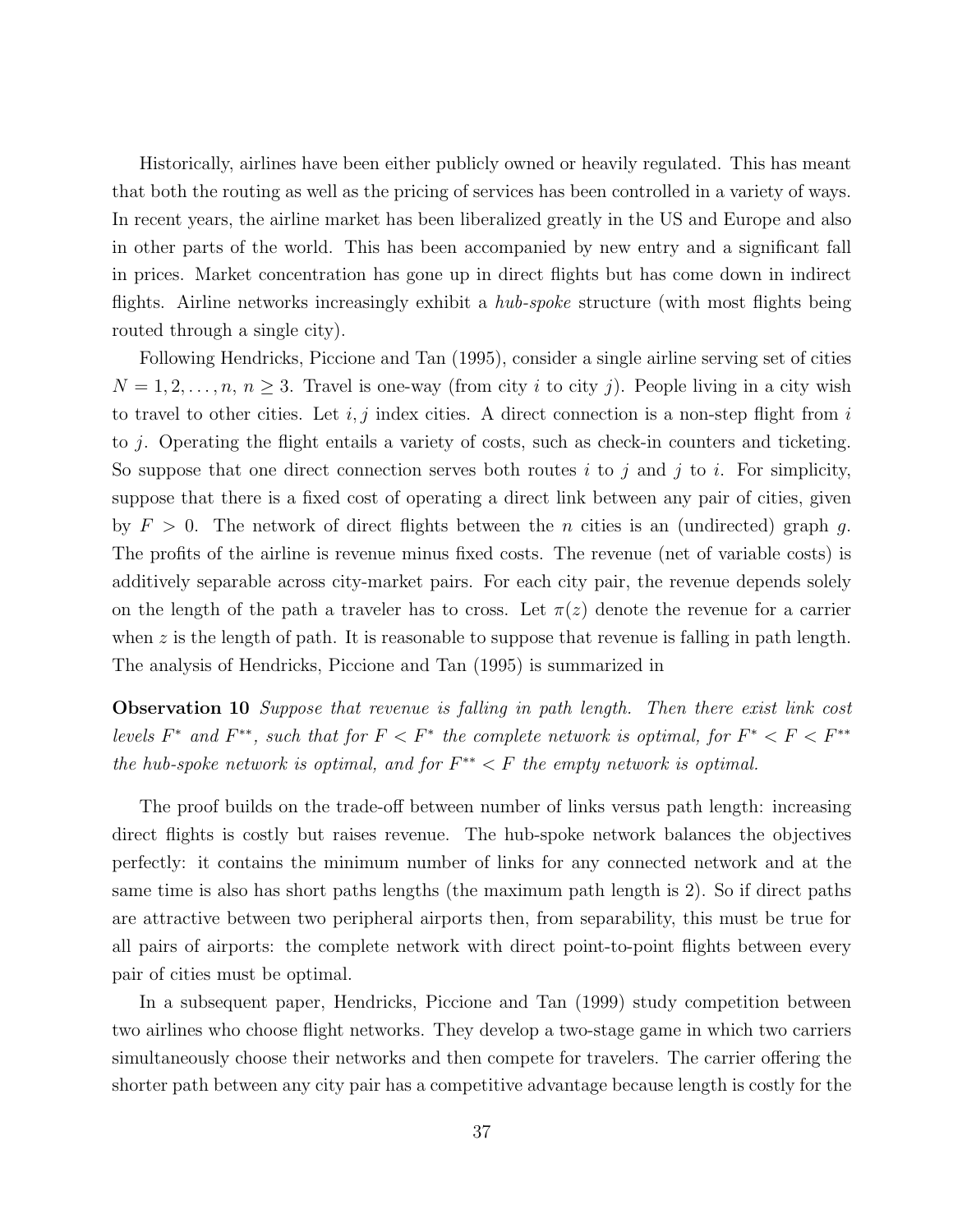traveler. They restrict attention to costs where a point to point network is unattractive, even for a monopolist. The paper studies the relationship between the severity of competition and the architecture of routing networks. In the setting of aggressive competition (e.g., Bertrandlike behavior), monopoly is an equilibrium outcome: a single carrier operates a hub-spoke network. Both airlines operating hub-spoke networks cannot be sustained in equilibrium. By contrast, in the setting of non-aggressive competition, there exists an equilibrium with competing hub-spoke networks (when the number of cities is not too small). Figure 7 represents the outcomes.



Figure 7: Airline Routing Networks

We have discussed competition between networks within the specific setting of demand for transport. But the problem is of more general interest. The next section takes up the networks in the context of the theory of the firm.

## 10 The nature of the firm

Following the early work of Coase (1937), and more recently that of Williamson (1975), it is customary to partition economic exchange as taking place in the 'market' (anonymous, arms-length) or within a firm (in a hierarchy). Empirical work, however, suggests that firms maintain a variety of durable relationships; research alliances and capacity sharing agreements are two prominent examples. Moreover, individuals in a firm maintain social relations with individuals in other firms and these social relations shape the behavior of the different firms.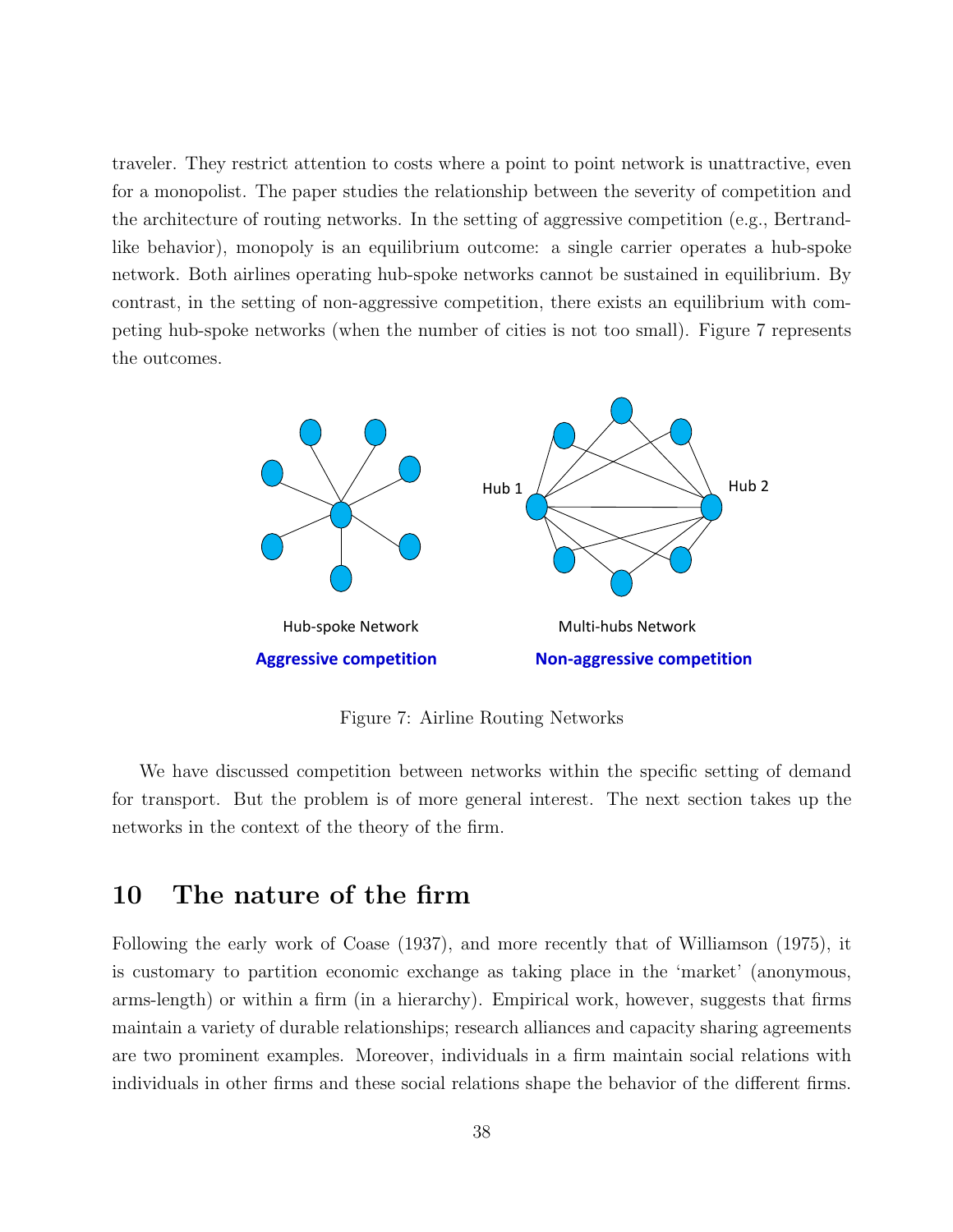These empirical observations have motivated the expression, 'network forms of organization' (Powell, 1990). I start by discussing research alliances and capacity sharing agreements in a static setting and then turn to the dynamics of inter-firm relations.

In some industries, firms procure standardized inputs from arm's length markets, in others firms vertically integrate and produce their own specialized inputs, and there are prominent examples in which firms maintain ties with a stable set of suppliers (Uzzi (1996)). What determines these patterns? The discussion elaborates on the circumstances in which networks of buyers and sellers performs better than vertically integrated markets or spot exchange markets.

Following Kranton and Minehart (2000), suppose that there is a set of buyers  $B =$  ${b_1, b_2, ..., b_m}$  and a set of sellers  $S = {s_1, s_2, ..., s_n}$ . Every buyer demands a single unit of an input. This input can come in two types: it can be a (normalized) zero-value standard input or a positive-value specialized input. The buyer can buy the standard input from a competitive fringe of input suppliers at a price normalized to zero. Alternatively, a buyer can vertically integrate and produce a specialized input itself, by investing in a dedicated asset, at a cost  $\alpha_d > 0$ . Finally, a buyer can create links with sellers of *specialized* inputs ("specialists"). Each link costs  $c > 0$  to a buyer.

A buyer *i* has a random valuation  $v_i$  for a specialized input, with  $v_i = z + \varepsilon_i$ , where z and  $\varepsilon_i$  are random variables. Assume that z is a common shock to all buyers, with mean  $\overline{z} > 0$ . The variable  $\varepsilon_i$  is a buyer-specific shock which has mean 0. There are S specialists who can produce just one specialized input. A buyer who acquires the input from a seller needs to have a link with that seller. As mentioned above, building the link costs  $c > 0$  to the buyer. A seller needs to invest  $\alpha_f > 0$  in a *flexible* asset to be able to produce a specialized input. Assume  $\alpha_f = \alpha_d = \alpha$  for simplicity. Once the investment is made, the seller can satisfy the needs of different buyers, i.e., the seller is a *flexible* specialist

An *industrial structure*, g, is formed by the investments of the buyers and the sellers. Networks involve buyers' specific investments and sellers' quasi-specific investments.

I start by looking at welfare maximizing industrial structures. Fix an industrial structure (or network) g and a vector  $v = (v_1, v_2, ..., v_m)$  of (realized) buyers' valuations. Let  $A(v, g)$  be an *allocation* of goods given buyers' valuations  $v$  and the industrial structure  $g$ . The economic surplus derived from an allocation of goods in an industrial structure g is  $w(v, A(v, g))$ . The allocation  $A^*(v, g)$  is efficient if  $w(v, A^*(v, g)) \geq w(v, A(v, g))$ , for all feasible  $A(v, g)$ . For an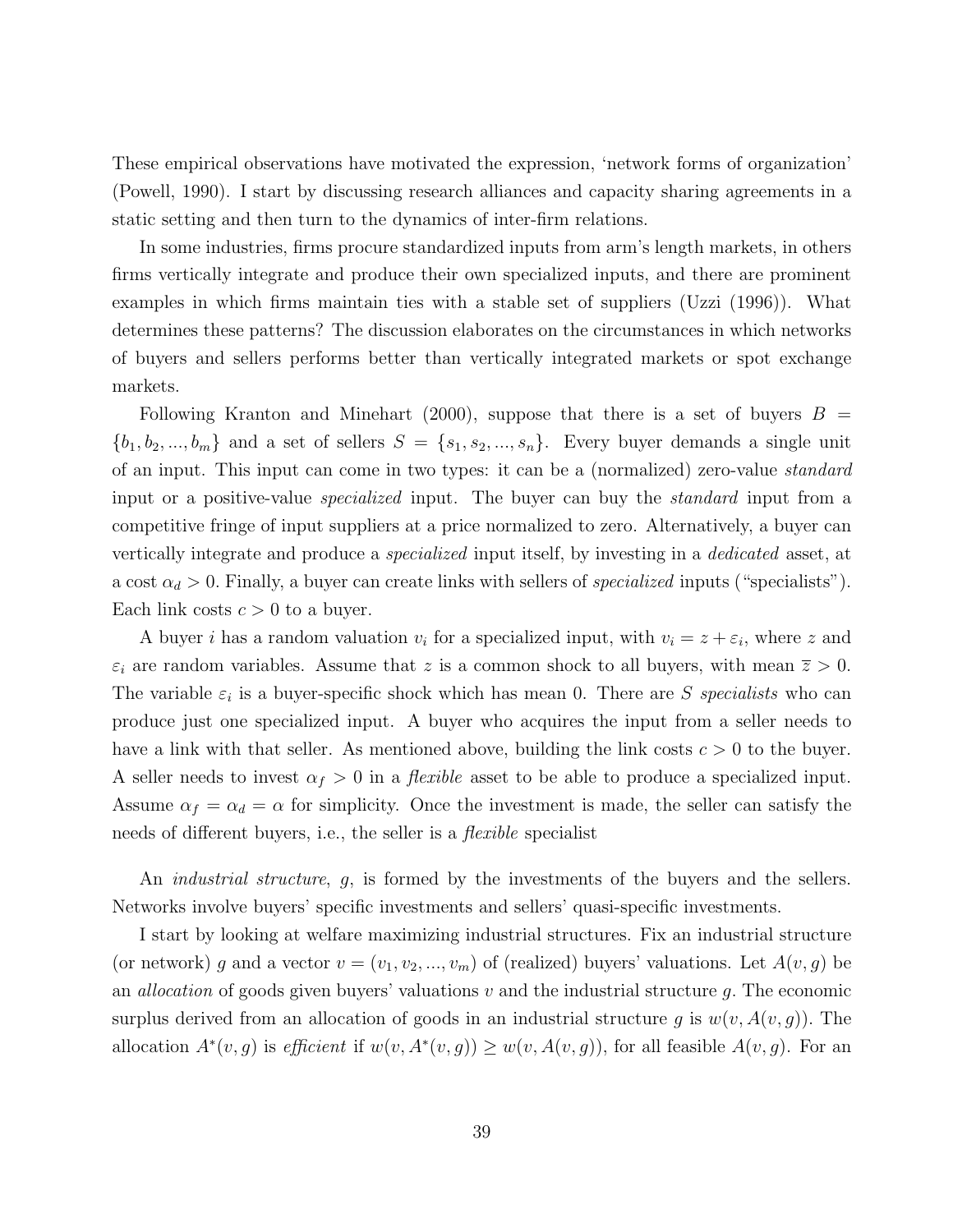industrial structure g, the expected surplus is  $E_v[w(v, A^*(v, g))]$  and expected welfare is then

$$
W(g) = E_v[w(v, A^*(v, g))] - \alpha \sum_{i=1}^{B} \delta_i(g) - c \sum_{i=1}^{B} l_i(g) - \alpha \sum_{j=1}^{S} \kappa_j(g)
$$
(11)

where  $\delta_i(g) = 1$  when buyer i is vertically integrated and equals zero otherwise,  $l_i(g)$  is the number of links buyer i maintains, and  $\kappa_j(g) = 1$  when seller j has invested in productive capacity and equals zero otherwise. We shall say that an industrial structure  $g$  is *efficient* if  $W(g) \geq W(g')$  for all networks  $g' \neq g$ . Kranton and Minehart (2000) establish

Observation 11 If buyers valuations are widely dispersed, productive capacity is expensive, and costs of linking are modest, then a network structure is efficient.

I now turn to the question of whether buyers and sellers have the right incentives to form efficient network structures. Consider the following simple two-stage game. In the first stage, buyers choose unilaterally whether to invest in a dedicated asset (which costs them  $\alpha$ ), or to create links (which costs them  $c$ ), or not to invest at all. Likewise, sellers choose whether to invest in a flexible asset (which costs them  $\alpha$ ) or not to invest at all. In the second stage, buyers' valuations are realized and production and exchange takes place. I look at the case where the exchange is competitive (modeled as in Kranton and Minehart, 2001), i.e., as having sellers holding simultaneously ascending-bid auctions and buyers bidding truthfully).

In a network, sellers simultaneously hold ascending-bid auctions. It is optimal for a buyer to remain in the auction of all his linked sellers until the price reaches his valuation. Anticipating competitive revenues, what are buyers' incentives to create links? Kranton and Minehart (2000) show that, given sellers' investments, a link contributes to the buyer the same amount as it contributes to social welfare. The conclusion here is that with this price formation protocol, buyers and sellers will form network industrial structure when it is efficient. (This is reminiscent of the results in Kranton and Minehart (2001) model of buyer and seller networks.)

I next turn to research alliances among firms. Firms increasingly choose to collaborate in research with other firms. This research collaboration takes a variety of forms and is aimed both at lowering costs of production as well as improving product quality and introducing entirely new products. Indeed, Hagedoorn (2002) argues that there has been a significant increase in the level of collaborative research among firms. Two features of this collaboration activity have been highlighted. The first feature is that firms enter into a number of relationships with non-overlapping sets of firms: in other words, the relations are non-exclusive. The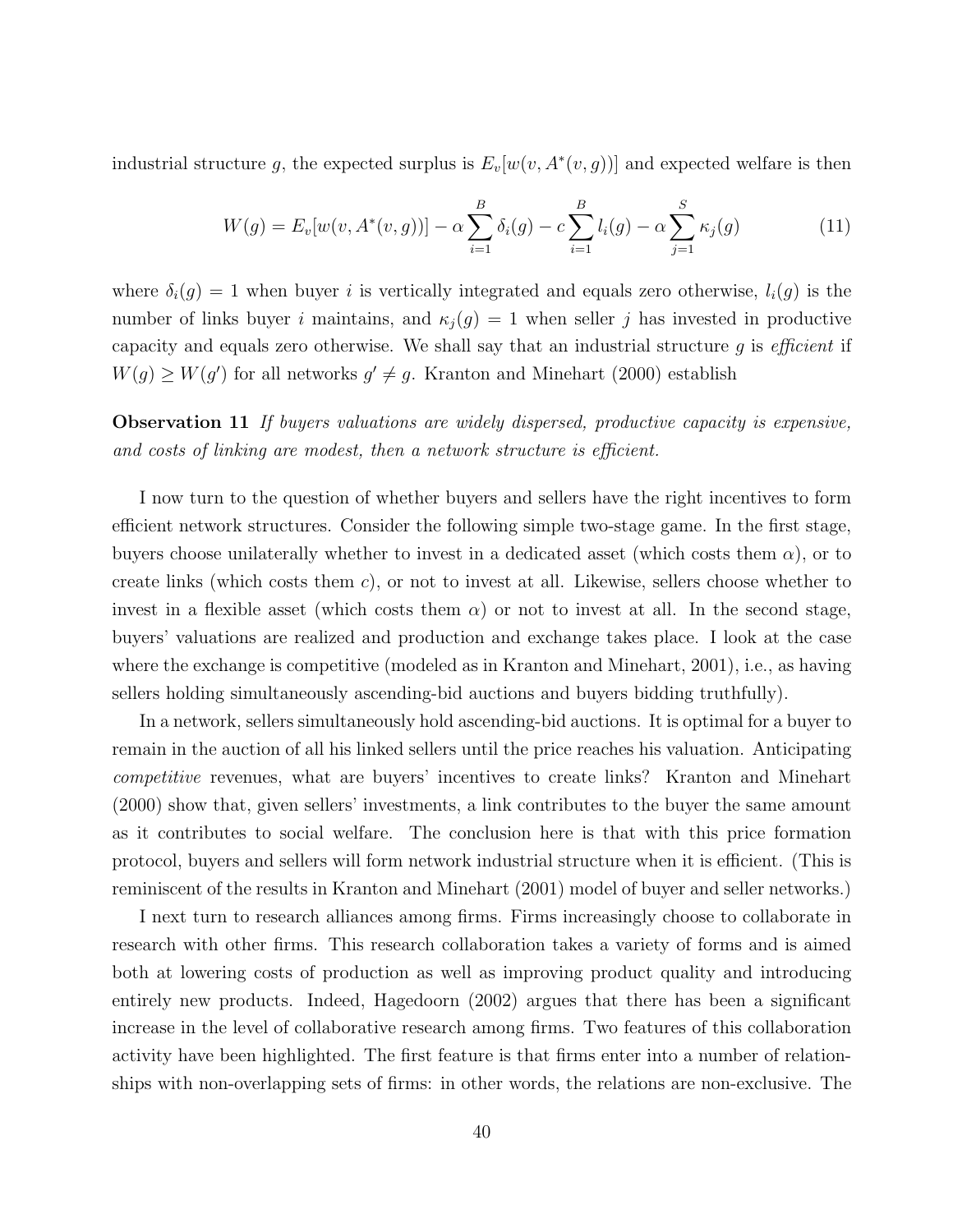second feature is that firms often collaborate with other firms within the same market, giving rise to a complex relation which combines cooperation and competition. Example 2 (presented in section 2), illustrated the effects of collaboration networks on firm research activity and profits. I now discuss the formation of research networks.

Following Goyal and Joshi (2003), suppose there are  $N = (1, 2, 3, ..., n)$ , with  $n \ge 2$  firms. Consider a link announcement game along the lines of Myerson (1991). A link costs  $F > 0$ to each firm and lowers their marginal costs of production by  $c > 0$ . The links constitute an alliance network that defines a vector of firm costs. The rewards from a link depend on market competition. Strong competition refers to the case where only the unique lowest cost firm makes profits (Bertrand competition with homogenous goods is an example). Moderate competition refers to the case where lower costs imply higher profits (examples include Cournot competition with homogenous goods and price competition with differentiated goods).



Figure 8: Stable Collaboration Networks

Goyal and Joshi (2003) show that markets and linking activity interact in interesting ways with potentially large welfare effects. They show that with strong competition, the empty network (with no links), is the unique pair-wise equilibrium. With moderate competition, the complete network (with all links present) is the unique pair-wise equilibrium. The intuition is as follows: In the case of strong competition, no two firms can hope to make money in a non-empty network. Anticipating this outcome, firms form no links. On the other hand, under moderate competition, if two firms form a link, both lower costs, and therefore increase their profits, at the expense of other firms. Thus any incomplete network is vulnerable to a profitable deviation. Figure 10 represent these outcomes. This is a simple result but it has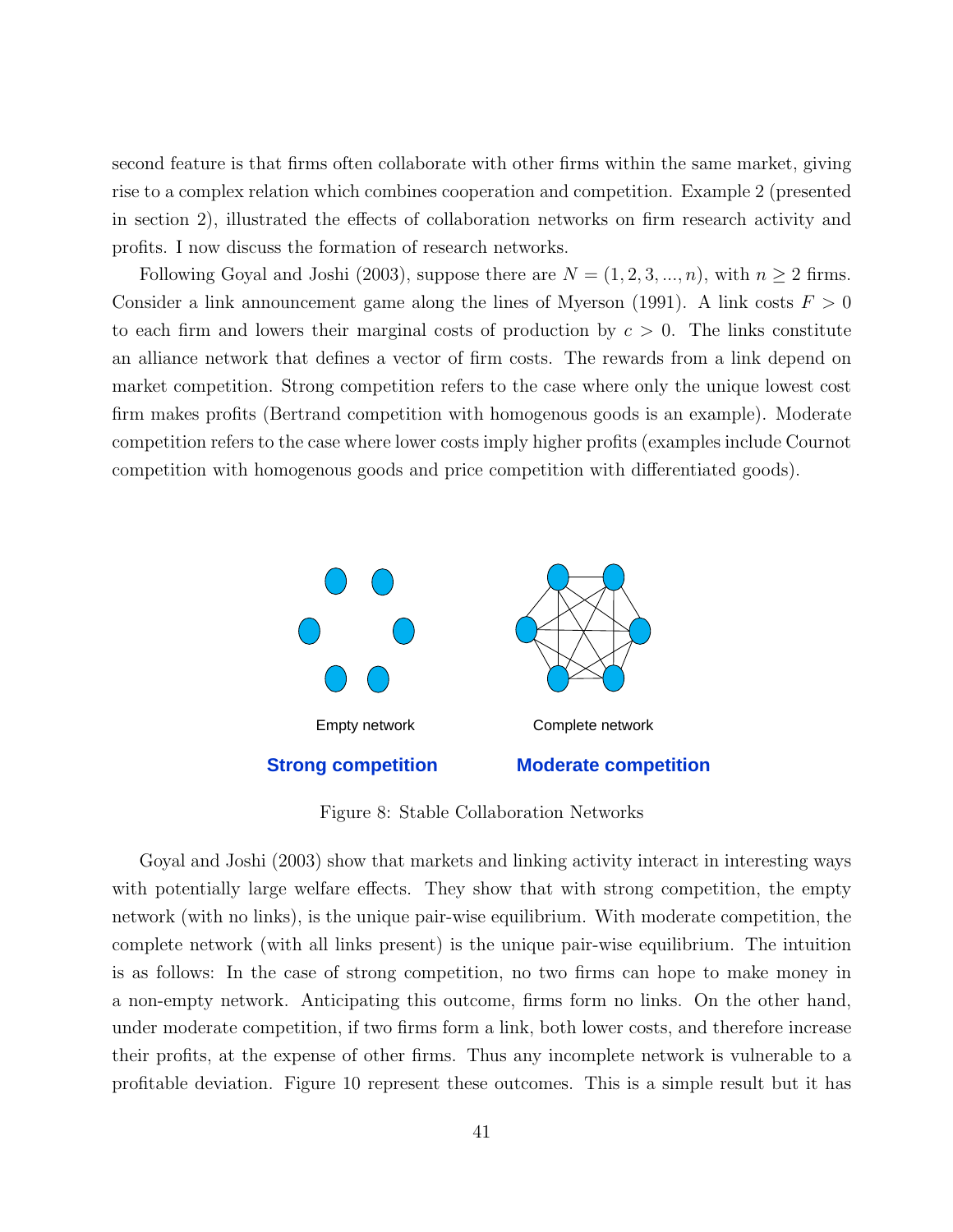an important message: there is a two way flow of influence between markets and networks. Markets shape incentives to create links, but these networks in turn define costs and therefore shape the nature of competition.

These differences in the network can have potentially large welfare effects. Define social surplus as the sum of firm profits and consumers surplus. Goyal and Joshi (2003) show that under strong competition the efficient network entails a core-periphery network (with two firms fully linked firms in the core), whereas with moderate competition the efficient network is complete. These observations are summarized in:

#### **Observation 12** Suppose the cost of a link,  $F$ , is small.

- 1. With strong competition, the empty network, (with no links), is the outcome. With moderate competition, the complete network is the outcome.
- 2. Under strong competition the efficient network is a core-periphery network (with two fully linked firms); under moderate competition the efficient network is complete.

Thus efficient networks are formed under moderate competition, but there is a divergence between individual incentives and efficiency under strong competition. This suggests that moderate competition may attain greater efficiency, due to the endogeniety of networks.

So far, the focus has been on the setting with small costs of linking. I now briefly discuss large costs of linking. To make progress, consider the linear demand homogenous good Cournot model. It turns out that, in this model, the marginal returns may be written in a compact form as a function of own links and of the sum of all links amongst the other firms. In particular, marginal returns are increasing in own links and they are declining in the sum of links of others. This property of payoffs immediately implies that if two firms have links then they must be linked. Thus, any (equilibrium) network must consist of a set of firms in a complete component and a set of isolated firms. The empty network and the complete network are limit cases of this class of networks.

This result also reveals that highly connected firms have an incentive to subsidize links with isolated firms (who may not find it profitable to form a link). Goyal and Joshi (2003) show that when firms can make transfers, the star network and multiple-hub networks are stable. Figure 10 represents these networks. The reason for this increasing marginal returns from own links and falling marginal returns in links of others: the central firm in a star has high marginal returns from an additional link, while peripheral firms with a single link have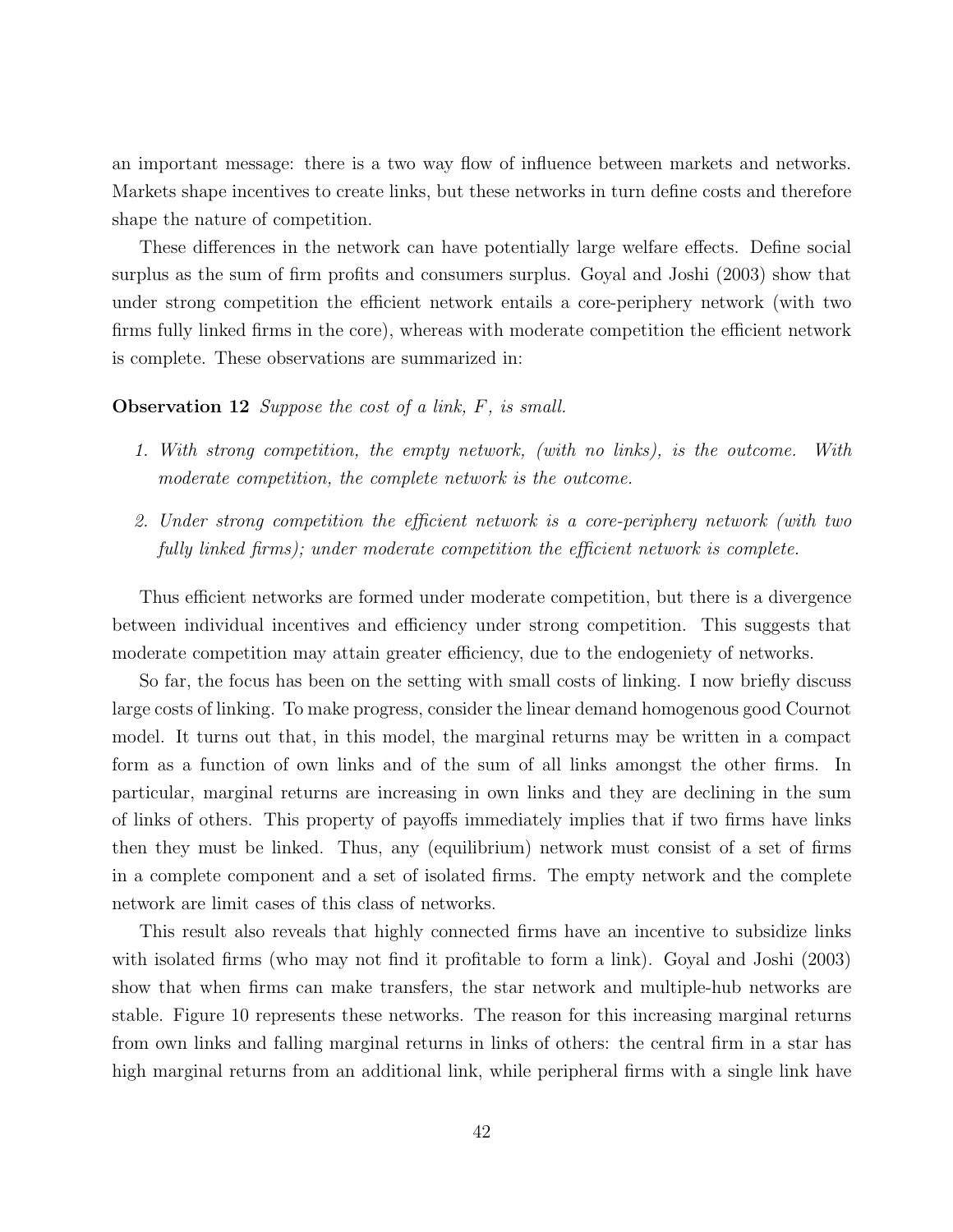low marginal returns. Simple computations reveal that in these networks, the central highly connected firm earn higher profits compared to the peripheral firms. The analysis of efficient network for large costs of linking is presented in Westbrock (2010).



Figure 9: Stable Collaboration Networks with Transfers

More generally, given the increasing returns to own links, it follows that if a firm is linked to a firm with k links then it must also be linked to every firm with  $k$  or more links. This observation is central to the construction of nested graphs, that have been developed in the more recent work of Koenig, Tessone and Zenou (2014).

I have discussed models of networks and firms where information is symmetric. In actual practice, a firm is more likely to know about the knowledge and skills of other firms with whom it has had past collaborations. Similarly, individual firms are likely to have significant private knowledge about own efforts and skills. In the context of research and development, formal contracts will typically not be able to address these problems fully. So firms may prefer repeated collaboration with existing collaboration partners or with firms about whom they can get reliable information via existing and past common partners. In other words, the network structure of past collaborations may well play an important role in shaping the performance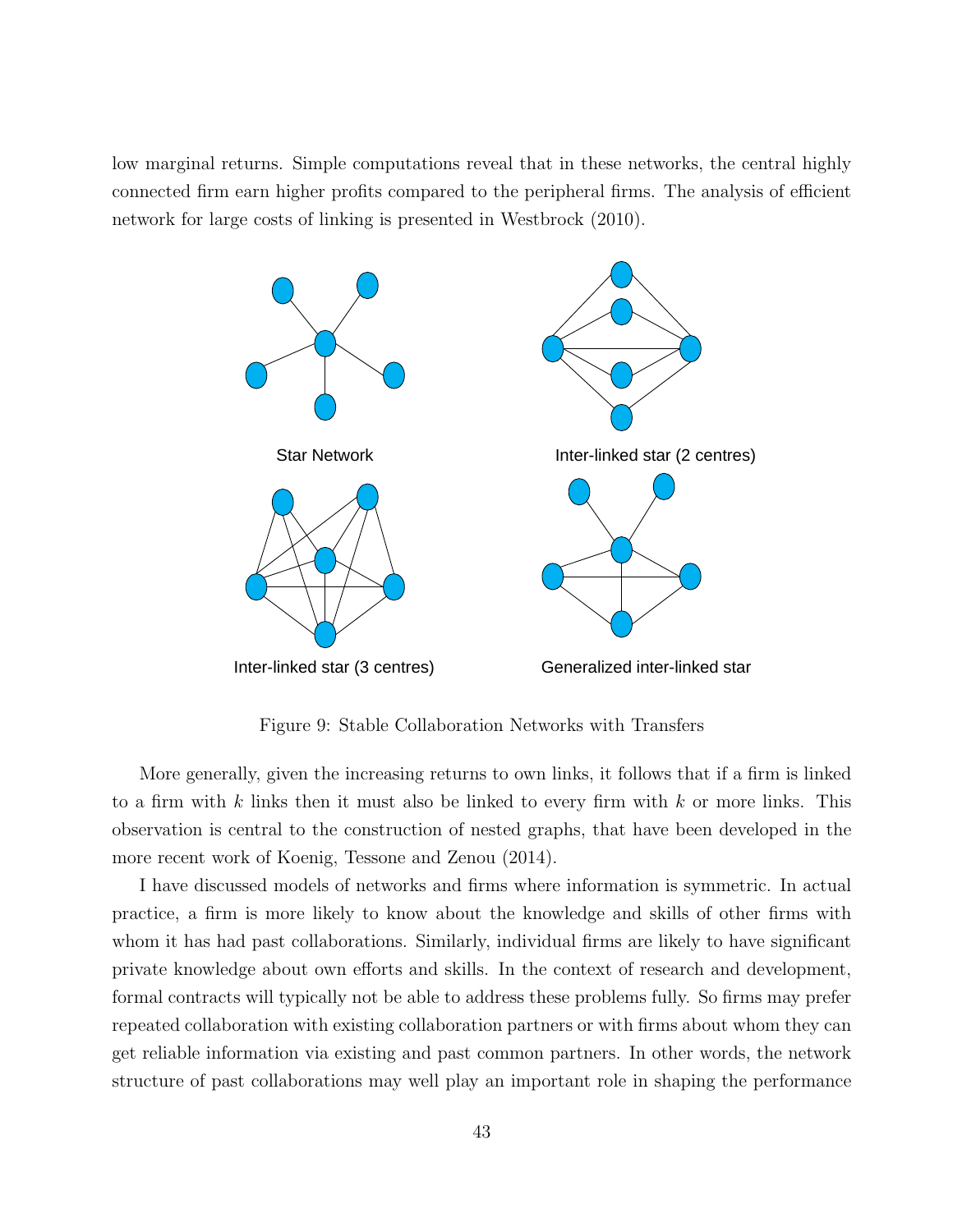of existing collaborations as well as the pattern of new collaborations. These considerations constitute key elements in the argument on the social embeddedness of economic activity (Granovetter, 1985; Raub and Weesie 1990).<sup>17</sup>

Two questions have received attention: what types of firms enter into collaborative agreements and with whom? In a dynamic setting, there is the issue of how the existing pattern of collaboration links relates to the governance structure of a new collaboration partnership – do firms write a formal contract or are loose research sharing agreements? There is a large empirical literature on this question, see e.g., Kogut, Sham, and Walker (1994), Gulati (2007), Powell, Koput and Smith-Doerr (1996). The formal study of evolving relations in a network with asymmetric information, appears to be an open problem. For an early study of repeated games on fixed networks with exchange of information among players, see Haag and Lagunoff (2006). For a survey of the theory of repeated games on networks, see Nava (2016).

The second issue concerns the governance of network forms of organization. Empirical work has examined the nature of contracts and governance structures which define collaboration links between firms. This work suggests that collaboration agreements become less formal if partners are embedded in social networks of previous collaboration links (Gulati, 2007). This is suggestive of the growth of trust via participation of firms in a social network of collaborative links. We lack a formal model where the issue of contract form or complexity can be examined in relation to networks of trust.

## 11 The Great Transformation: shifting boundaries

The Great Transformation refers to the large scale changes in political, legal and social structure during the process of industrialization. The traditional view, following Polanyi (1944) is that economic activity was more embedded in social ties in pre-industrial then it is in modern societies. In recent years, this view has been contested by a distinguished group of scholars; for an influential statement, see Granovetter  $(1985)$ .<sup>18</sup>

While these arguments are timely, it is worth noting that arguments on the relation between social ties and markets have older, and very distinguished, antecedents. There is, on the one hand, the classical doux-commerce stance, going back to the eighteenth century

<sup>&</sup>lt;sup>17</sup>Scientific collaboration shares some features in common with research alliances among firms; for an empirical investigation of the role of networks in fostering co-authorship in economics, see Fafchamps, Goyal and van der Leij (2010) and Ductor, Fafchamps, Goyal and van der Leij (2014).

<sup>&</sup>lt;sup>18</sup>The large literature on the role of social capital in economic and political performance must be mentioned here, Coleman (1988), Putnam (1993) and Dasgupta and Serageldin (1999).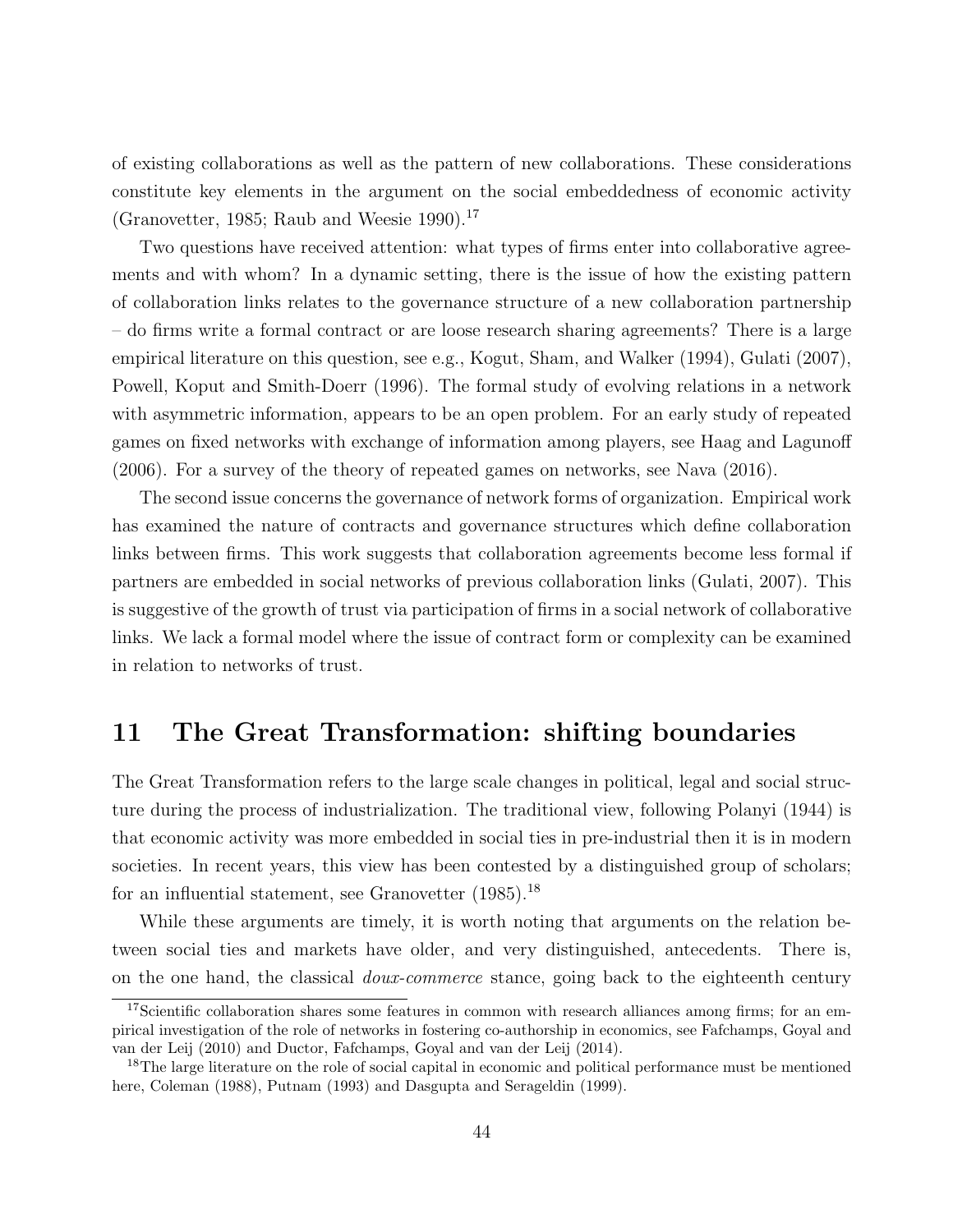(Montesquieu, 1748; Paine, 1792; Condorcet, 1795). It argues that markets create new opportunities for exchange, and these opportunities require that individuals cooperate with each other. Therefore, markets broaden the scope and hence reinforce social ties. Other scholars have argued that the expansion of markets are accompanied by wide ranging changes in attitudes and institutions, and these changes crowd out social ties (Polanyi (1944), Thompson (1971), Scott (1977); Sandel (2012). For eloquent accounts of this debate, see Hirschman (1977; 1982), and for a recent review of the debate, see Besley (2012). This argument takes the view that community-based economies, or moral economies, rest on norms of reciprocity and markets represent an outside option that undermine such norms. This section presents formal models and empirical evidence to assess the scope and validity of these arguments.

I start with the discussion of an early paper by Kranton (1996) that develops an elegant model to explore the scope of the second line of reasoning.<sup>19</sup> She takes the view that community based exchange involves reciprocity: I do you a favor today and you reciprocate in kind at a later date. Individuals who do not fulfill their obligations are punished by a termination of the favor exchange relationship; the seriousness of this punishment depends on the presence of alternatives. Thus the availability and size of a spot market where agents can anonymously exchange will affect the enforceability of reciprocal exchange. The size of the market is important because it shapes the costs of obtaining goods/services: thin markets raise the costs of search, while thick markets reduce them. The more individuals engage in reciprocal exchange, the less they need to rely on markets to obtain goods and services and vice-versa. Thus there is a negative externality from markets to reciprocal exchange. These arguments are summarized in

### Observation 13 Reciprocal-exchange and markets are substitutes and both constitute a selfsustaining system.

What about welfare? The key issue here is substitutability of goods: in reciprocal relations individuals are obliged to accept whatever their partner provides. This restricts the range of goods. So if commodities are substitutable, reciprocal exchange is efficient while if goods are poor substitutes then markets are efficient. Putting together these points with the last observation above suggests the following reinforcement dynamics: starting from an initial situation in which most people are engaged in reciprocal exchange the system may well persist as no one wishes to enter the market due to the high search costs. On the other hand, if a

<sup>19</sup>For a recent study on the practice of bilateral favor exchange and its implications for the functioning of markets, see Bramoulle and Goyal (2016).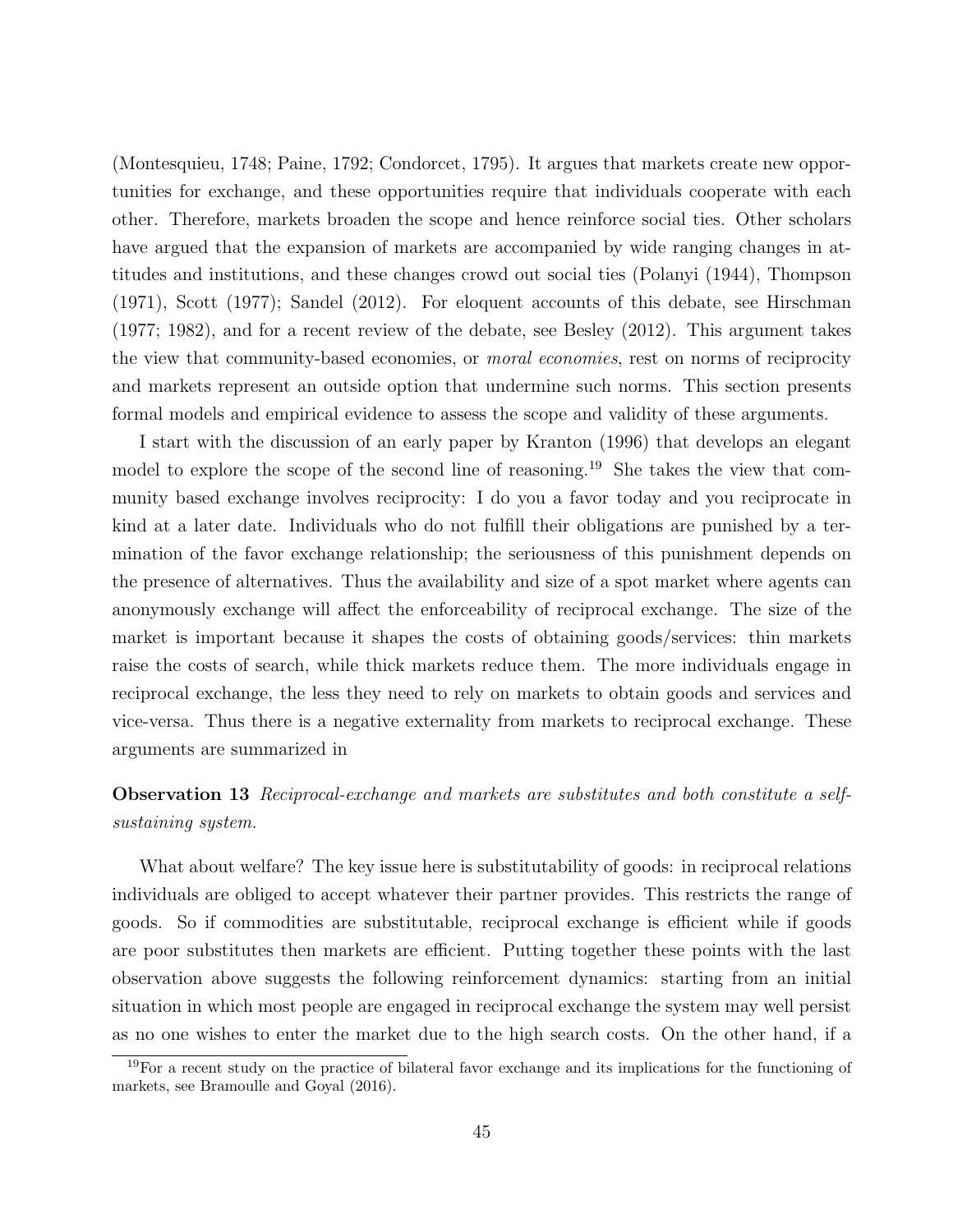large fraction of the population is in the market (or if a national government opens up its economy to global markets) then reciprocal relations may gradually shrink and disappear.

The defining feature of the above model is that markets and community are mutually exclusive: one can grow only as the expense of the other. But the empirical evidence on this subject is mixed. I present two examples to illustrate this point.

#### Example 6 Caste Networks and Globalization

Munshi and Rosenzweig (2006) explore the impact of economic liberalization of the Indian economy in the 1990s. This led to a shift toward the corporate and finance sectors, which increased the returns to white-collar jobs, for which knowledge of English was necessary. The authors estimate that in the city of Mumbai, the premium to English education (compared to education in the local language, Marathi) went up by roughly 25%, over the 1990s. Crucially, the authors note that caste connections are (i) central for jobs search in the blue collar sector, but not in the white collar sector, and (ii) the networks are accessible to males but not the females.

Their main finding is about the effects of market liberalization on schooling. Boys adopted English language much less than their female counterparts: thus those with less access to the traditional network joined the market more. The gap in English education between girls of high and low castes shrank, but the gap for boys remained (roughly) intact. Moreover, participation in markets led to an erosion in the traditional networks.

#### Example 7 The Digital Provide: Mobile telephones and social connections

The expansion of mobile telephony in developing countries and its potential for large development impact has been extensively commented upon (see e.g. Aker and Mbiti, 2010). Jensen (2007) studies the impact of mobile telephones on fishermen in Kerala, India in the 1990's. Prior to the introduction of cellphones, fishermen fished and sold their catch almost exclusively within their local catchment zone. The adoption of cellphones had a large and differential impact. Fishermen could now exchange information with buyers, friends and relatives, and auctioneers while at sea, therefore obtaining precious information about the demand in different fish markets. By 2001, more than 65% of all fishing boats in Kerala owned a cellphone. Adoption was significantly higher for fisherman with larger boats.

Fishermen raised their participation in the market along with more intensive use of social connections (in communication). Moreover, it was the larger boats with a more extensive set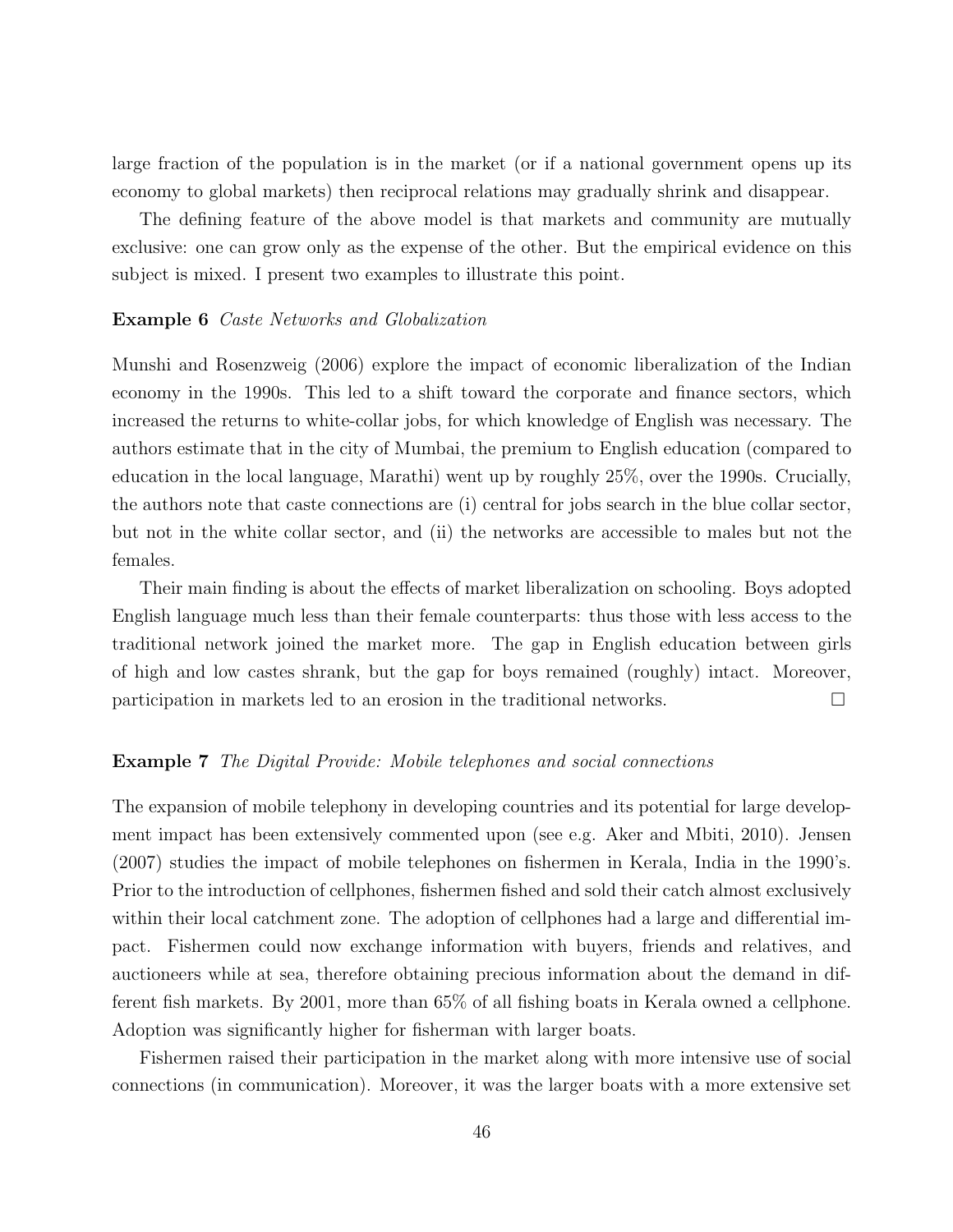of connections that took greater advantage of the new opportunities. This had significant implications for welfare and inequality.  $\Box$ 

These two empirical studies motivate a theoretical framework that includes both substitutes and complements relations between markets and networks and that that allows for heterogeneity in social connections.<sup>20</sup>

Following Gagnon and Goyal (2016), I consider a model where individuals located in a social structure choose a *network* action  $(x)$  and a *market* action  $(y)$ . Payoffs to action x are increasing in the number of neighbours in the social structure who adopt the same action: this captures the local externalities in network activity. In contrast, market exchange is monetized, anonymous and short-term, and agents are price-takers: payoffs to action y are independent of the decisions of others. The actions  $x$  and  $y$  may be *complements* or *substitutes*.

The authors start with the observation that behavior in this setting is described in terms of a simple network property: the  $q\text{-}core$ . To develop some intuition for this notion note that the payoffs to x depend on the number of one's neighbors who adopt  $x$ ; adoption decisions of neighbors are in turn a function of how many of their neighbors adopt  $x$ , and so forth. This leads naturally to the notion of a set of individuals who each have a threshold number of neighbors, whose neighbors in turn each have this threshold neighbors, and so forth. The q-core of a graph is the maximal set of individuals having strictly more than  $q$  links with other individuals belonging to this set. Figure 11 illustrates the derivation of the 4−-core in a network, through the progressive elimination of nodes that have 4 or fewer links.

The characterization of behavior in terms of the q-core allows a study of a number of questions.

First, consider the issue of who participates in markets and what sorts of social structure facilitate market participation. Gagnon and Goyal (2016) show that in the substitutes case, it is the individuals outside the  $q$ -core who take part in market exchange; by contrast, in the case of complements, it is the individuals within the (appropriate) q-core who do so. Denser networks will have a larger q-core and so will witness lower market participation in case of substitutes and higher adoption with complements.

Next consider welfare (defined as the sum of payoffs of all individuals). The authors show that markets may lower aggregate welfare when the actions are substitutes but that they

 $20$ Informal insurance remains important in developing countries (see Townsend (1994), Ambrus, Mobius and Szeidl (2014) and Ambrus, Elliott and Chandrashekhar (2016)). The relationship between social networks and markets is central to an understanding of the take-up of formal insurance schemes (see Gagnon and Goyal (2016) and Mobarak and Rosenzweig (2012).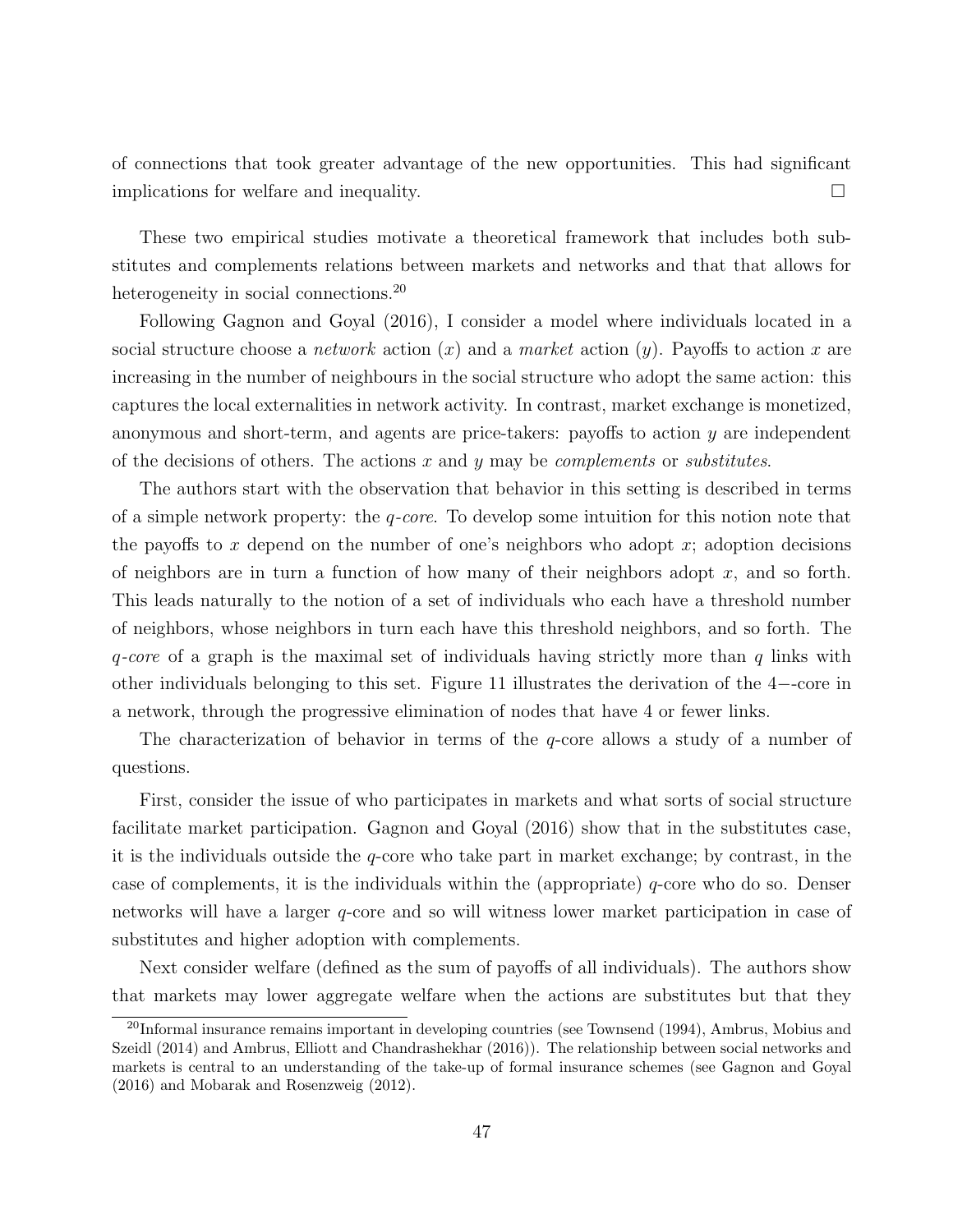

Figure 10: The 4-core

always raise it in the case of complements. The intuition is that when someone joins the market (chooses y) and "leaves the network" (drops x) she imposes a network externality on her neighbors who stay with  $x$ . This negative effect may outweigh the personal rewards of joining the market. In the complements case, market exchange raises marginal payoffs of network action and thus 'raises all boats'.

The analysis also yields a crisp prediction on inequality: markets typically raise inequality in case of complements but always lower inequality in the case of substitutes. The reason is that with complements the marginal returns are highest for the 'well connected' members of the social network. In the substitutes case, the market action offers an outside option to individuals who benefit the least from the network, and therefore has the potential to reduce inequality. These points are summarized in

- **Observation 14** 1. In the case of substitutes, members of the relevant q-core participate in the network activity and those outside it move to the market. The converse is true in case of complements.
	- 2. Market participation is higher in a denser network in case of complements but lower in the case of substitutes.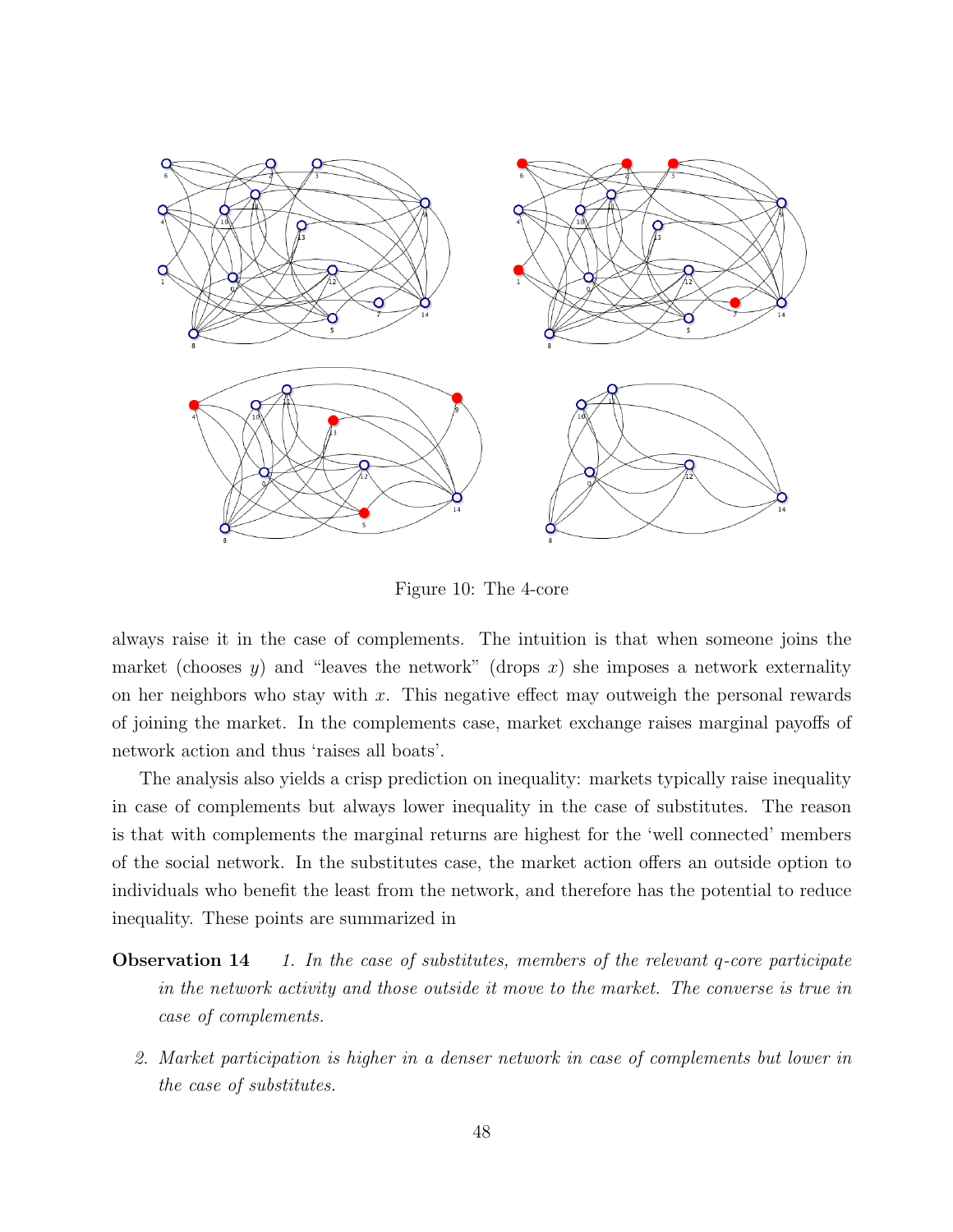- 3. Welfare is always raised by the emergence of a market in case of complements, but may fall in case of substitutes.
- 4. Markets typically increase inequality in the case of complements but lowers inequality in the case of substitutes.

To close the circle, I now briefly return to the two empirical case studies discussed above and map them onto the model presented in Gagnon and Goyal (2016).

In the Caste Networks and Globalization setting, the action x refers to Marathi language while action  $y$  refers to English language schooling. The payoffs to  $x$  are correlated with participation in caste working class networks. The social connections mainly cover jobs for young men: so young men are well connected in large sub-castes; girls are poorly connected. The authors tell us that market liberalization raises returns to English. The model predicts that in response adoption of English should be higher for girls than for boys and that gender inequality should decrease. These predictions are consistent with the empirical patterns identified in Munshi and Rozenzweig (2006).

Turning to impact of mobile telephony, note that payoffs of fishermen are given by sales. The sales depend on information about prices in local fish markets. Let action  $x$  refer to "obtaining information", y refer to "owning a cell phone". Information sharing with social contacts becomes more profitable when combined with the purchase of a mobile phone. The model predicts that fishermen (with bigger boats and) with more contacts are more likely to adopt mobile telephony and that this will raise inequality. This is consistent with the empirical patterns identified in Jensen (2007).

More generally, these discussions suggest that the dynamics between markets and social networks exhibit interesting non-linearities. One technology can lead to the relative decline in one function of social networks, while a subsequent technology can lead to a revival of the same function (or the development of a new role for social networks).<sup>21</sup> I illustrate this point with a topical example.

Through much of human history, news was passed on through private communication. Indeed, the Royal Society was set up in London in 1660, in an attempt to formalize such private communication through weekly meetings. The growth of newspapers, television and radio through the  $19^{th}$  and  $20^{th}$  century gradually led to a decline in the role of social interaction in communication. It is possible that we are witnessing witnessing a reversal of this movement.

<sup>&</sup>lt;sup>21</sup>For an overview of the impact of modern communication technologies on the relation between anonymous markets and social network based exchange, see Sundararajan (2016).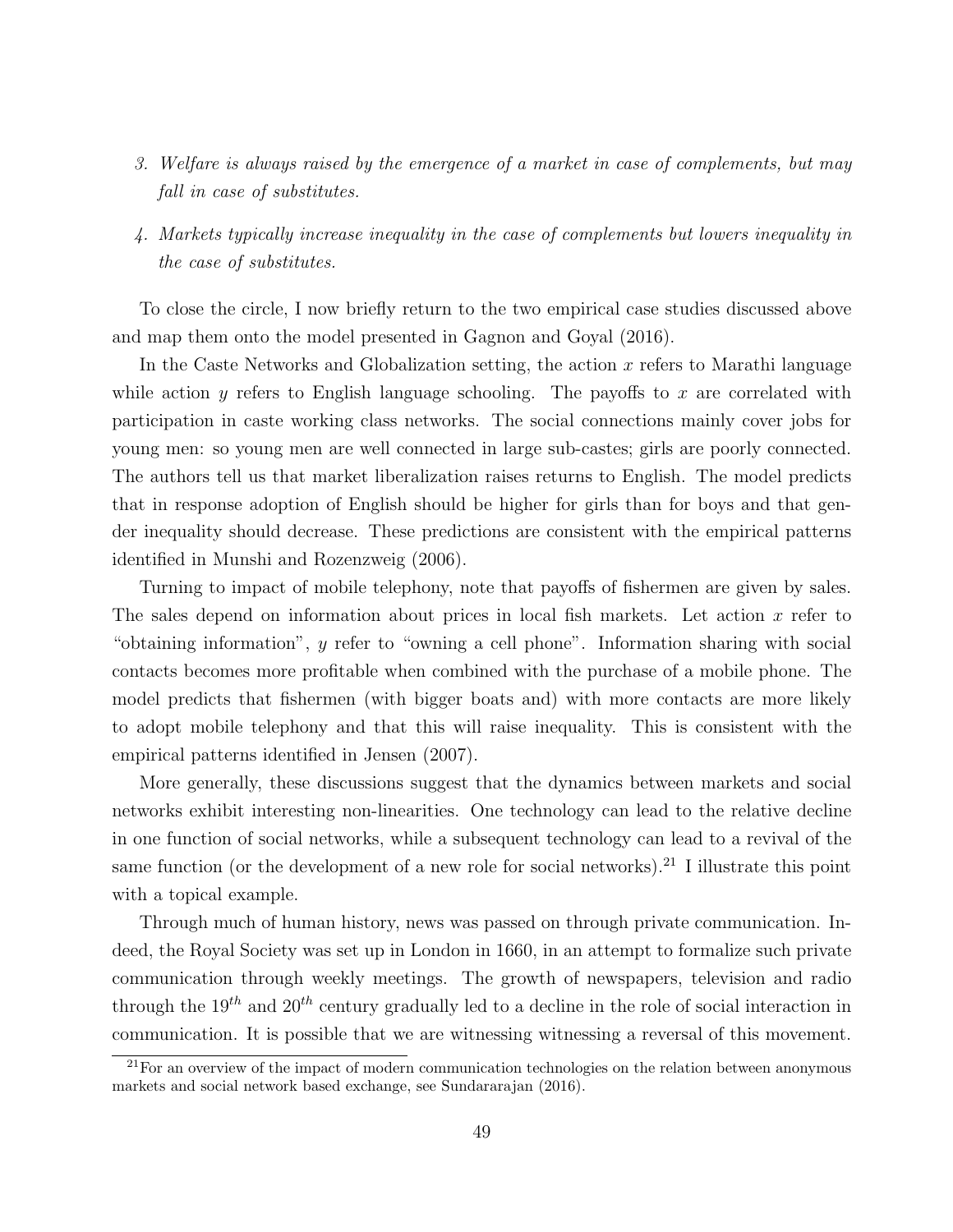The explosive growth of online social networks is a defining feature of the last decade. The Reuters Institute for the Study of Journalism (RISJ) reports that more than half the population of many countries (e.g. Brazil, Spain, Italy and Finland) use Facebook for news purposes (RISJ, 2014). This rise of online news has proceeded in tandem with a sharp decline in traditional newspaper markets (Newman, 2009; Currah, 2009). For an entertaining account of the fall and rise of social networks as vehicles for communication of news, see Standage (2013).

## 12 Concluding remarks

The origins of a systematic study of networks in economics can be traced to the 1990's. At the start, both the research on social learning and the research on network formation emerged in relative autonomy from applications and empirical work. As the theoretical findings came in contact with substantive issues in economics, research gathered momentum: networks now combine with the classical ideas of competition, prices and information to offer an encompassing framework for economic analysis.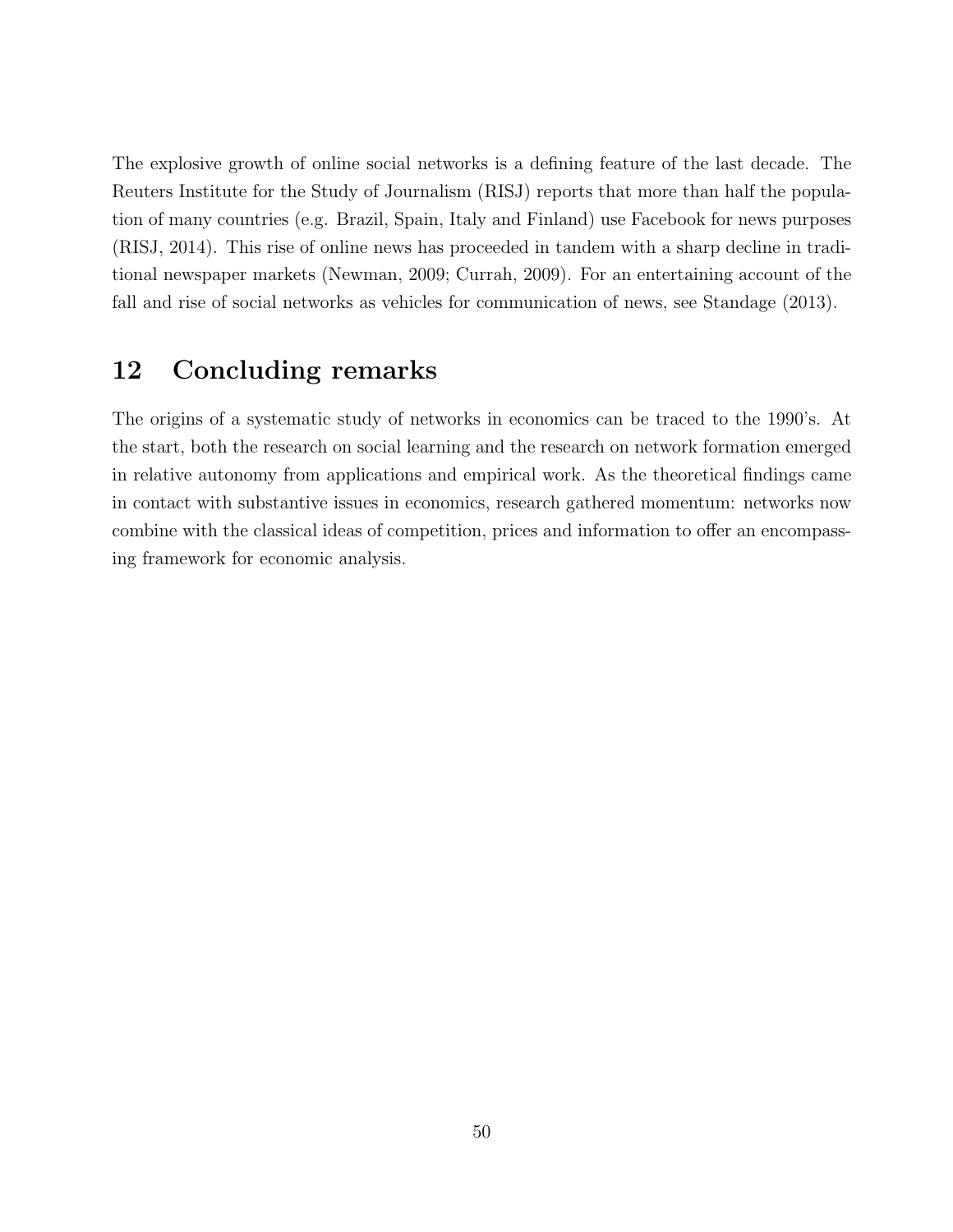## References

- 1. Abreu, D., and M. Manea (2012a), Markov equilibria in a model of bargaining in networks, Games and Economic Behavior, 75, 1-16.
- 2. Abreu, D., and M. Manea (2012b), Bargaining and efficiency in networks, Journal of Economic Theory, 147, 43-70.
- 3. Acemoglu, D., V. Carvalho, A. Ozdaglar and A.Tahbaz-Salehi (2012), The Network Origins of Aggregate Fluctuations, Econometrica, 80, 5, 1977-2016.
- 4. Acemoglu, D., M.A. Dahleh, I. Lobel, A. Ozdaglar (2011), Bayesian Learning in Social Networks, Review of Economic Studies, 78, 1201-1246.
- 5. Acemoglu, D., and A. Ozdaglar (2007), Competition and Efficiency in Congested Markets, Mathematics of Operations Research, 32, 1, 1-31.
- 6. Acemoglu, D., A. Ozdaglar and A. Tahbaz-Salehi (2015), Systemic Risk and Stability in Financial Networks, American Economic Review, 105, 2, 564-608.
- 7. Acemoglu, D., A. Ozdaglar and A. Tahbaz-Salehi (2016), Networks. Shocks and Systemic Risk, in Oxford Handbook on Economics of Networks, edited by Y. Bramoulle, A. Galeotti and B. Rogers. Oxford University Press.
- 8. Afonso, G., and R. Lagos (2012), Trade dynamics in the market for federal funds. Federal Reserve of New York Staff Report.
- 9. Aker, J. and I. Mbiti (2010), Mobile Telephones and Economic Development in Africa. Journal of Economic Perspectives, 24, 3, 207-32.
- 10. Allen, F., and A. Babus (2009), Networks in Finance, in P. Kleindorfer and J. Wind (ed.) Network-based Strategies and Competencies, 367-382.
- 11. Altman, E., and L. Wynter (2002), Equilibrium, games, and pricing in transportation and telecommunication networks, INRA Research Report RR-4632.
- 12. Ambrus, A., M. Mobius and A. Szeidl (2014) Consumption Risk-sharing in Social Networks, American Economic Review, 104, 1, 149-182,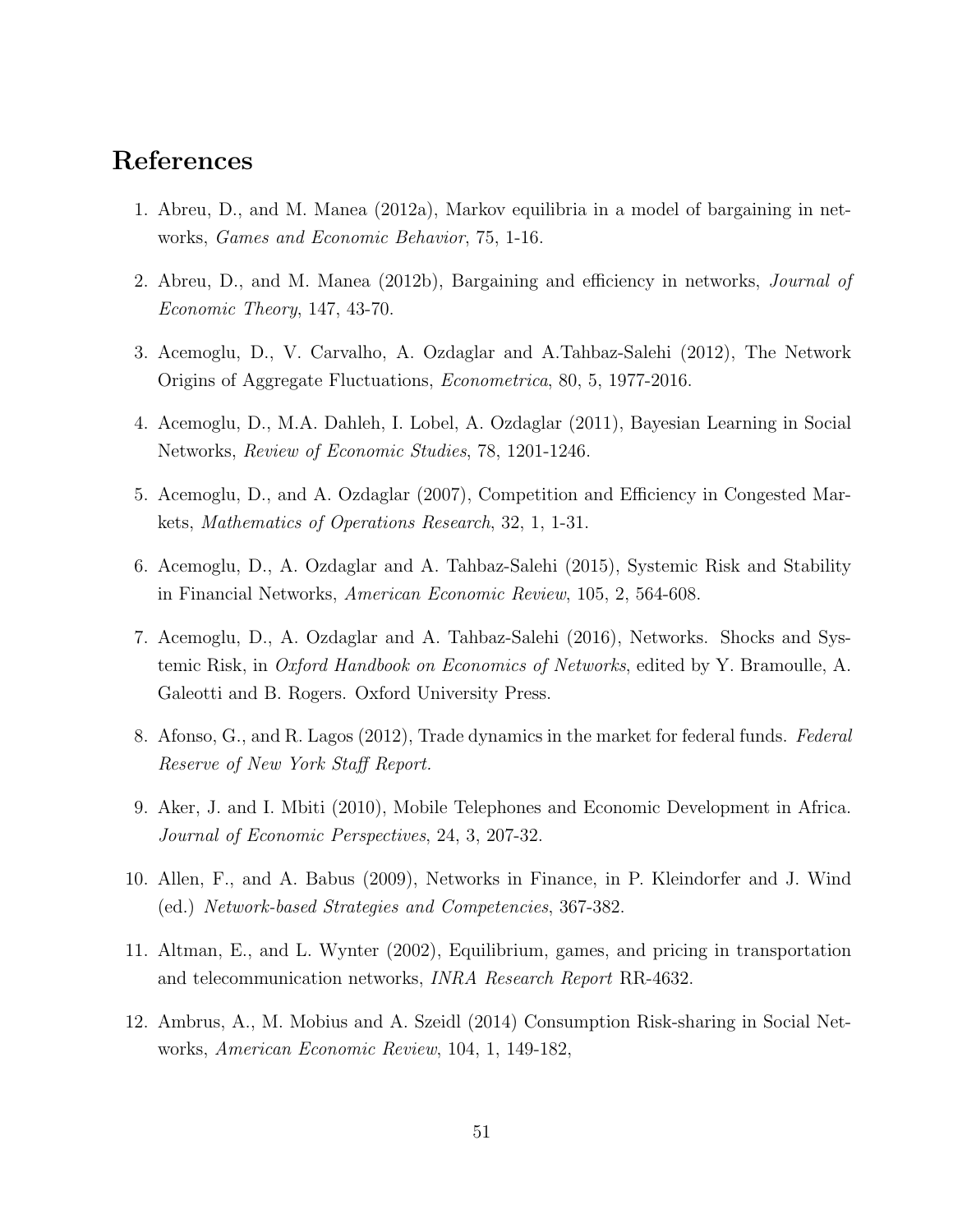- 13. Ambrus, A., Chandrasekhar, A. and M. Elliott, (2015). Social Investments, Informal Risk Sharing, and Inequality. Economic Research Initiatives Duke Working Paper 179.
- 14. Antras, P. (2015), Global Production: Firms, Contracts, and Trade Structure. Princeton University Press.
- 15. Aoyagi, M., (2015), Bertrand competition under network externalities, The Institute of Social and Economic Research Discussion Paper 884, Osaka University.
- 16. Aumann, R., and R. Myerson (1988), Endogenous formation of links between players and coalitions: an application to the Shapley Value, in The Shapley Value, A. Roth (ed.), 175-91, Cambridge University Press. Cambridge.
- 17. Babus, A. (2016), The formation of financial networks. Rand Journal of Economics, 47, 2, 239-272.
- 18. Baccara. M., and H. Bar-Isaac (2008), How to organize crime, Review of Economic Studies, 75, 4, 1039-1067.
- 19. Bala, V., and S. Goyal (1998), Learning from Neighbours, Review of Economic Studies 65, 595-621.
- 20. Bala, V., and S. Goyal (2000), A Non-Cooperative Model of Network Formation, Econometrica, 68, 5, 1181-1231.
- 21. Bala, V., and S. Goyal (2001), Conformism and diversity under social learning, Economic Theory, 17, 101-120.
- 22. Ballester, C., A. Calvo-Armengol, and Y. Zenou (2006), Who's Who in Networks. Wanted: The Key Player. *Econometrica*, 74, 1403-1417.
- 23. Banerjee, A., A. Chandrashekhar, E. Duflo and M.O. Jackson (2013), The Diffusion of Microfinance, Science Magazine, 341, 6144.
- 24. Beaman, L. (2016), Social Networks and the Labor Market, in *Oxford Handbook on* Economics of Networks, edited by Y. Bramoulle, A. Galeotti and B. Rogers. Oxford University Press.
- 25. Bech, M. L., and E. Atalay (2010), The topology of the federal funds market. Physica A: Statistical Mechanics and its Applications, 389, 22, 5223-5246.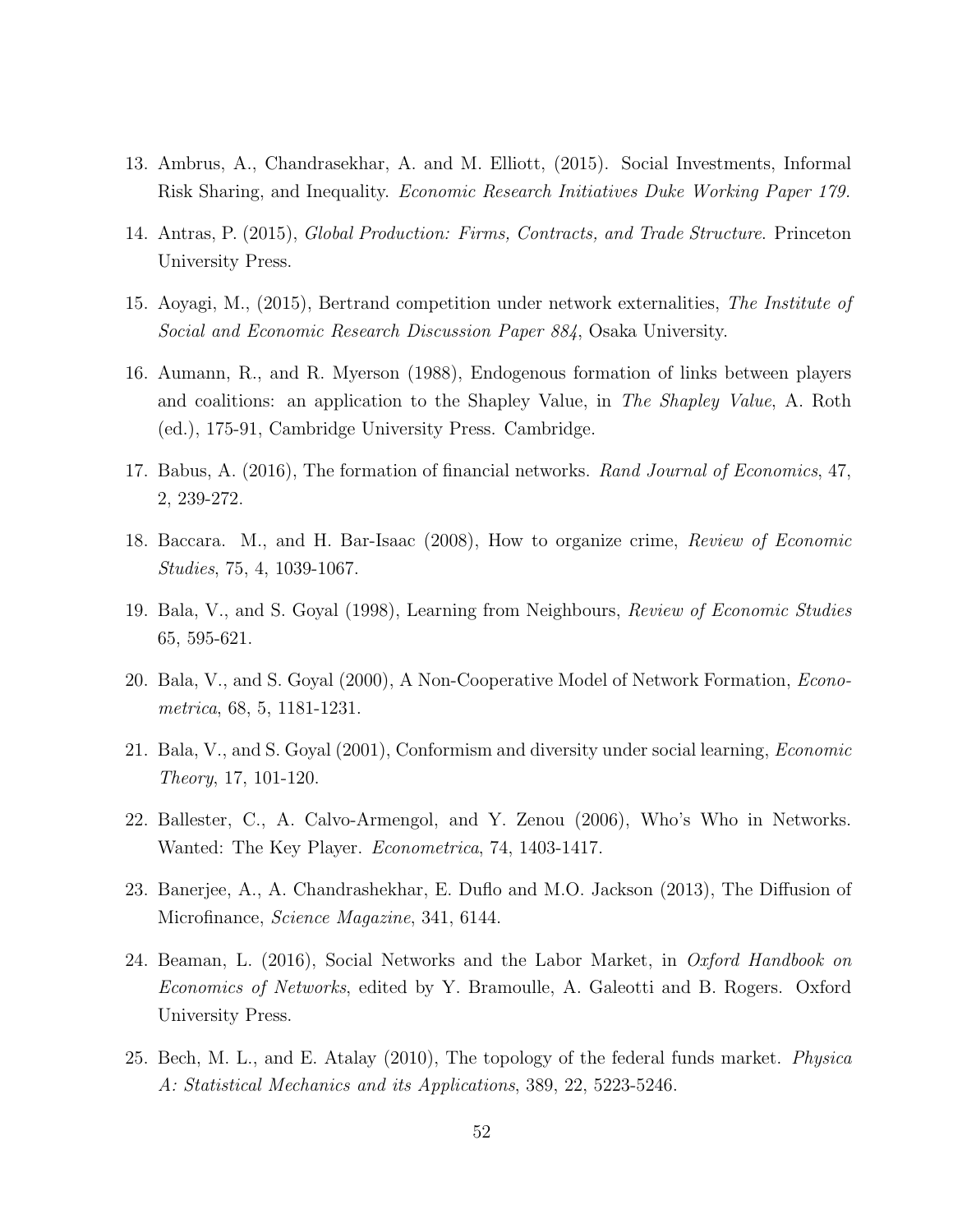- 26. Besley, T. (2012), What's the Good of the Market? An Essay on Michael Sandel's What Money Can't Buy. Journal of Economic Literature, 51(2), 478-95.
- 27. Bloch, F., and B. Dutta (2012), Formation of Networks and Coalitions, in Social Economics, edited by A. Bisin, J. Benhabib and M. Jackson. North Holland. Amsterdam.
- 28. Bloch, F., and N. Querou (2013), Pricing in social networks, Games and Economic Behavior, 80, 263-281.
- 29. Blochl, F., J. F. Theis, F. Vega-Redondo, and E. O'N. Fisher (2011), Vertex Centralities in Input-Output Networks Reveal the Structure of Modern Economies, Physical Review E, 83, 046127.
- 30. Blume, L., D. Easley, J. Kleinberg and E. Tardos (2007), Trading Networks with Price-Setting Agents, in Proceedings of the 8th ACM conference on Electronic commerce EC 2007 New York, NY, USA.
- 31. Blume, L., D. Easley, J. Kleinberg, R. Kleinberg, E. Tardos(2011), Network Formation in the Presence of Contagious Risk, Proceedings of the 12th ACM conference on Electronic Commerce EC 2011EC.
- 32. Bollobás, B. (1998), Modern Graph Theory, Spinger Verlag. Berlin.
- 33. Boorman, S. (1975), A combinatorial optimization model for transmission of job information through contact networks, Bell Journal of Economics, 6, 1, 216-49.
- 34. Bramoulle, Y., A. Galeotti and B. Rogers (2016), The Oxford Handbook of the Economics of Networks. Oxford University Press.
- 35. Bramoulle. Y., and S. Goyal (2016), Favoritism, Journal of Development Economics, forthcoming.
- 36. Bramoulle, Y., and R. Kranton (2007), Public goods in Networks, Journal of Economic Theory, 135, 478-494.
- 37. Bramoulle, Y., and R. Kranton (2016), Games played on Networks, in Oxford Handbook on Economics of Networks, edited by Y. Bramoulle, A. Galeotti and B. Rogers. Oxford University Press.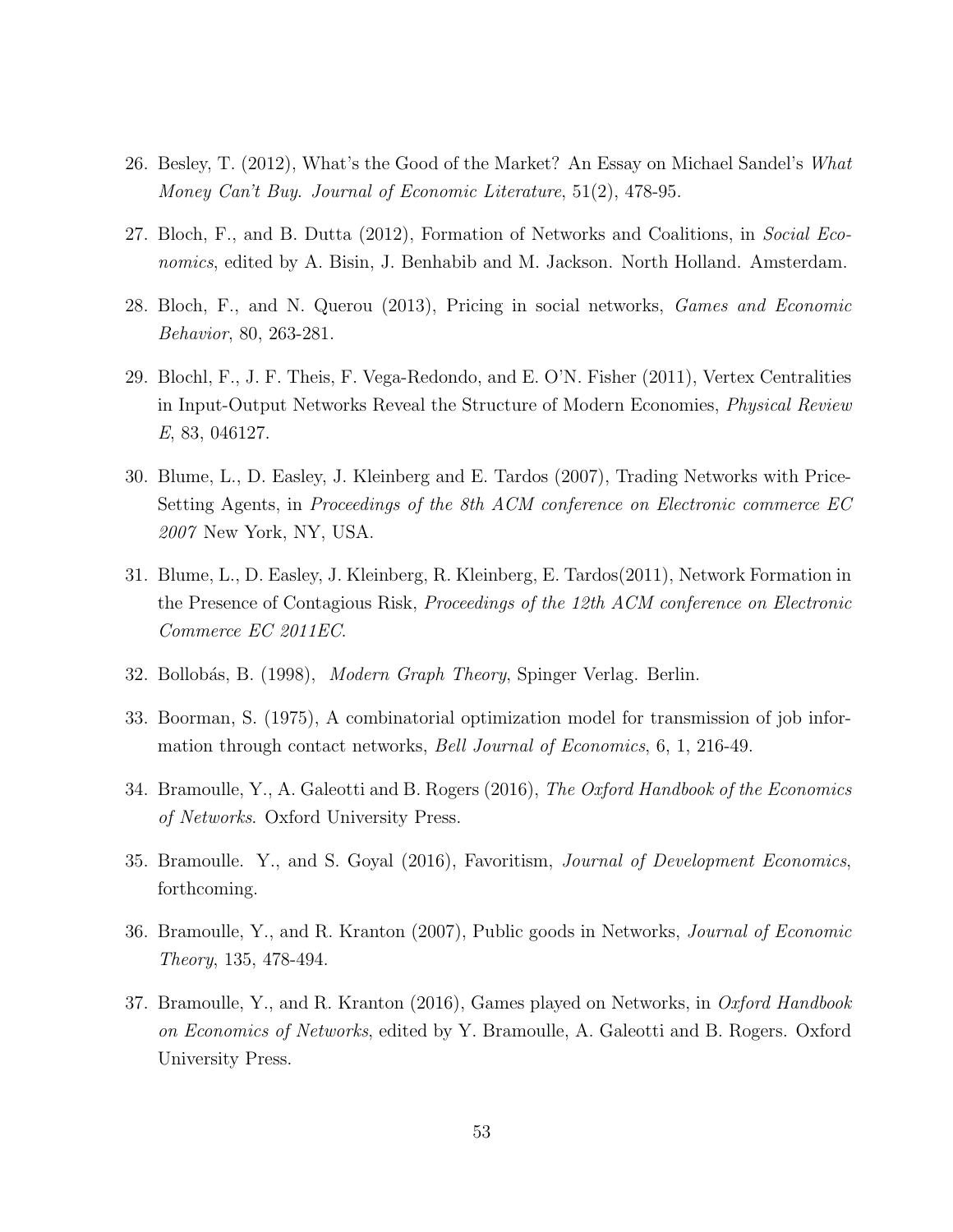- 38. Burdett, K. and K. Judd (1983), Equilibrium Price Dispersion, Econometrica, 51, 4, 955-969.
- 39. Burt, R. (1992), Structural Holes: The Social Structure of Competition. Harvard University Press.
- 40. Cabrales, A., P. Gottardi and F. Vega-Redondo (2016), Risk-sharing and contagion in networks. Working paper. EUI, Florence.
- 41. Calvo-Armengol, A., and M. O. Jackson (2004), The Effects of Social Networks on Employment and Inequality, American Economic Review, 94, 3, 426-454.
- 42. Campbell, A. (2013), Word-of-Mouth Communication and Percolation in Social Networks. American Economic Review, 103, 6, 2466-98.
- 43. Candogan, O., K. Bimpikis and S. Ehsani (2015), Supply Disruptions and Optimal Network Structures, mimeo, Chicago and Stanford.
- 44. Candogan, O., K. Bimpikis, A. Ozdaglar (2012), Optimal Pricing in Networks with Externalities, Operations Research, 60, 4,883-905
- 45. Cappellari L. and K. Tatsiramos (2010), Friends' Networks and Job Finding Rates, IZA Discussion Paper No. 524, Institute for the Study of Labor (IZA).
- 46. Carvalho, V. (2014), From Micro to Macro via Production Networks. Journal of Economic Perspectives, 28, 4, 23-48.
- 47. Charness, G., M. Corominas-Bosch and G. Frechete (2007), Bargaining and Network Structure: An experiment, *Journal of Economic Theory*, 136, 1, 28-65.
- 48. Chandrashekhar, A. (2016), The Econometrics of Network formation, in The Oxford Handbook of the Economics of Networks, edited by Y. Bramoulle, A. Galeotti and B. Rogers. Oxford University Press.
- 49. Choi, S., A. Galeotti and S. Goyal (2016), Trading in Networks: theory and experiments, Journal of European Economic Association, forthcoming.
- 50. Choi, S., E. Gallo, and S. Kariv (2016), Networks in the laboratory, in The Oxford Handbook of the Economics of Networks, edited by Y. Bramoulle, A. Galeotti and B. Rogers. Oxford University Press.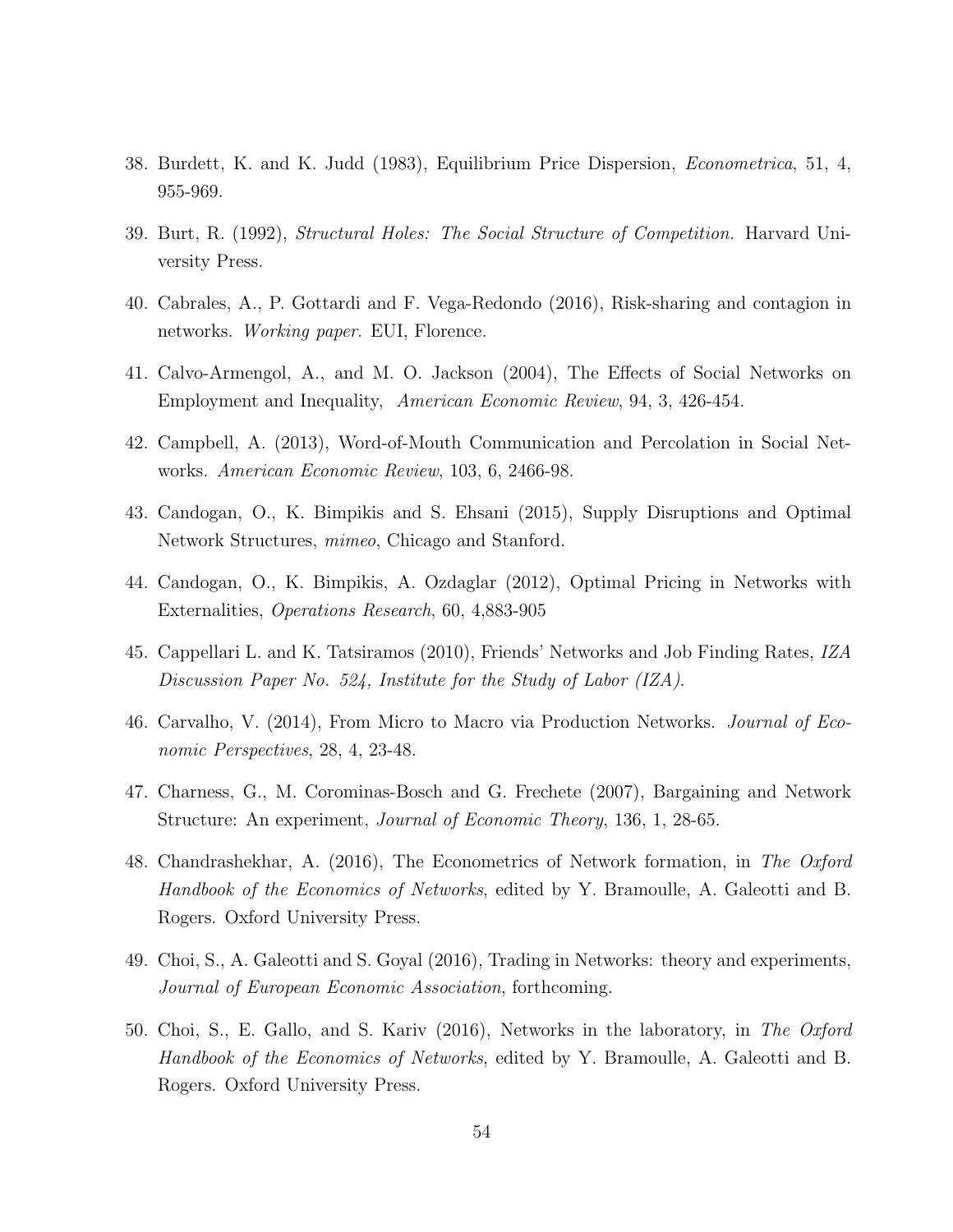- 51. Cingano, F., and A. Rosolia (2012), People I Know: Job Search and Social Networks, Journal of Labor Economics, 30, 291- 332.
- 52. Coase, R. (1937), The Nature of the Firm, Economica 4, 16, 386-405.
- 53. Cohen, L., A. Frazzini, and C. Malloy (2008), The Small World of Investing: Board Connections and Mutual Fund Returns. Journal of Political Economy, 116, 951-979.
- 54. Coleman, J. (1966), Medical Innovation: A diffusion study. Bobbs-Merrill. New York.
- 55. Coleman, J. (1988), Social Capital in the Creation of Human Capital, American Journal of Sociology, 94, S95-S120
- 56. Colla, P., and A. Melle (2010), Information Linkages and Correlated Trading, Review of Financial Studies, 23, 203-246.
- 57. Condorcet, M.J.A.C. (1998) [1795]. Esquisse d'un tableau historique du progres de l'esprit humain. Paris: Flammarion.
- 58. Condorelli, D., and A. Galeotti (2016), Strategic models of intermediation networks, in The Oxford Handbook of the Economics of Networks, edited by Y. Bramoulle, A. Galeotti and B. Rogers. Oxford University Press.
- 59. Condorelli, D., A. Galeotti and L. Renou (2016), Bilateral trading in networks, Review of Economic Studies, 01, 1-40 .
- 60. Corominas-Bosch, M. (2004), Bargaining in a network of buyers and sellers, Journal of Economic Theory, 115, 1, 35-77.
- 61. Currah, A. (2009), What's Happening to Our News: An Investigation into the Likely Impact of the Digital Revolution on the Economics of News Publishing in the UK. Reuters Institute for the Study of Journalism: Oxford.
- 62. Costinot, A., J. Vogel and S. Wang (2012), An Elementary Theory of Global Supply Chains, Review of Economic Studies, 80, 109-144.
- 63. Dasgupta, P., and I. Serageldin (1999), Social capital: a multifaceted perspective. World Bank Publications. Washington D.C.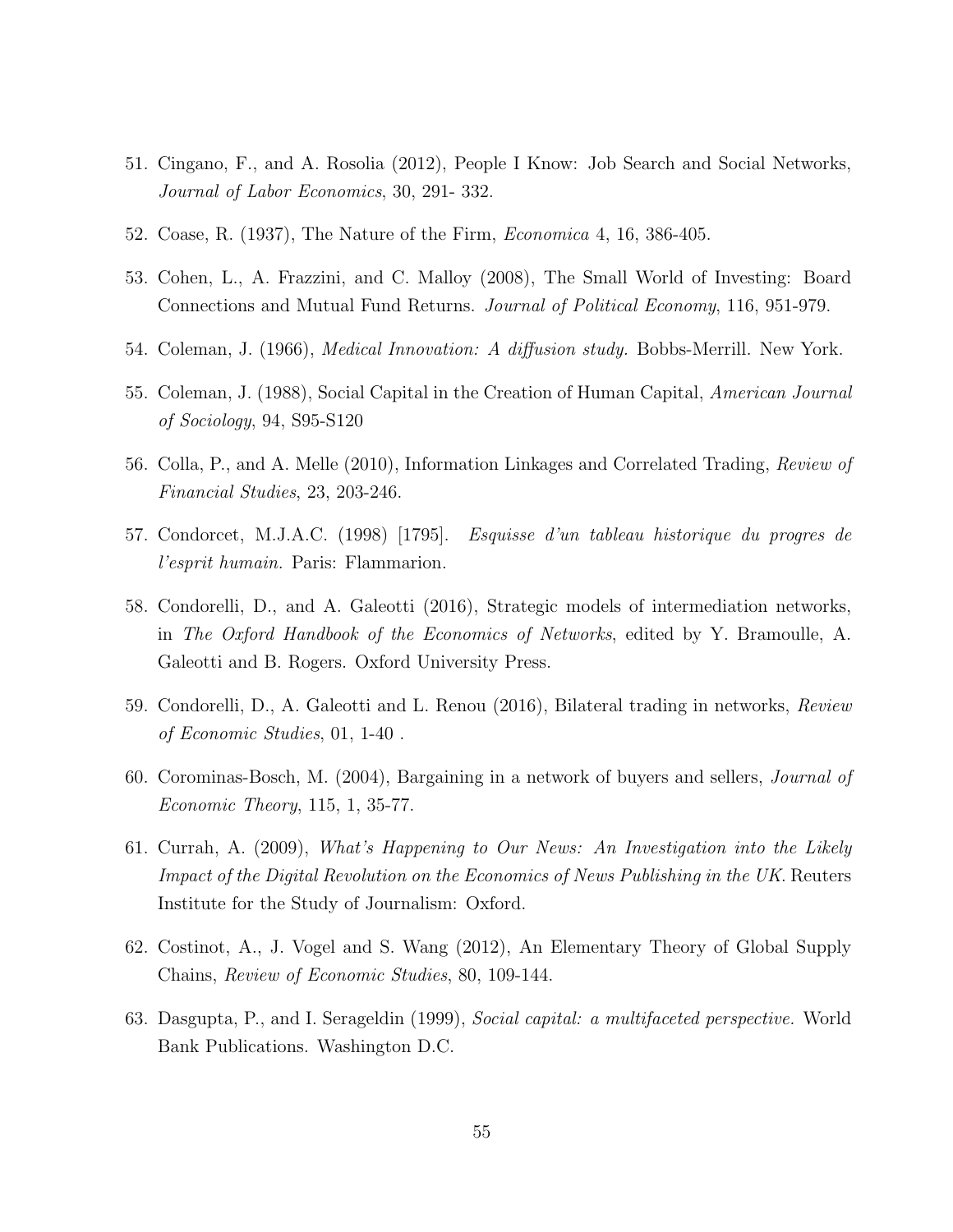- 64. Ductor, L., M. Fafchamps, S. Goyal, and M. van der Leij (2014) )Social Networks and Research Output, Review of Economics and Statistics, 96, 5, 936-948.
- 65. Dziubinski, M., and S. Goyal (2016), How do you defend a network? Theoretical Economics, forthcoming.
- 66. Dziubinski, M., S. Goyal and A. Vigier (2016), Conflict and Networks, in The Oxford Handbook of the Economics of Networks, edited by Y. Bramoulle, A. Galeotti and B. Rogers. Oxford University Press.
- 67. Durlauf, S. (1993), Nonergodic Economic Growth, The Review of Economic Studies, 60, 2, 349-366.
- 68. Easley, D., and J. Kleinberg (2010), Crowds, networks and markets: reasoning about a highly connected world. Cambridge University Press.
- 69. Elliott, M. (2015), Inefficiencies in Networked Markets, American Economic Journal: Microeconomics, 7, 4, 43-82
- 70. Elliott, M., B. Golub and M.O. Jackson (2014), Financial Networks and Contagion. American Economic Review, 104, 10, 3115-53.
- 71. Elliott, M. and J. Hazel (2015), Endogenous Financial Networks: Efficient Modularity and Why Shareholders Prevent it, mimeo, Cambridge.
- 72. Elliott, M. and F. Nava (2016), Decentralized Bargaining: Efficiency and the Core, mimeo Cambridge and LSE.
- 73. Fafchamps, M., S. Goyal, and M. van der Leij (2010), Matching and Network Effects, Journal of European Economic Association, 8, 1, 203-231.
- 74. Fainmesser, I., and A. Galeotti (2016), Pricing network effects, Review of Economic Studies, 83, 1, 165-198.
- 75. Farboodi, M. (2014), Intermediation and voluntary exposure to counter-party risk, Working Paper, University of Chicago.
- 76. Farrell, F. and G. Saloner (1986), Installed base and compatibility: Innovation, product preannouncements, and predation, American Economic Review, 76, 940-955.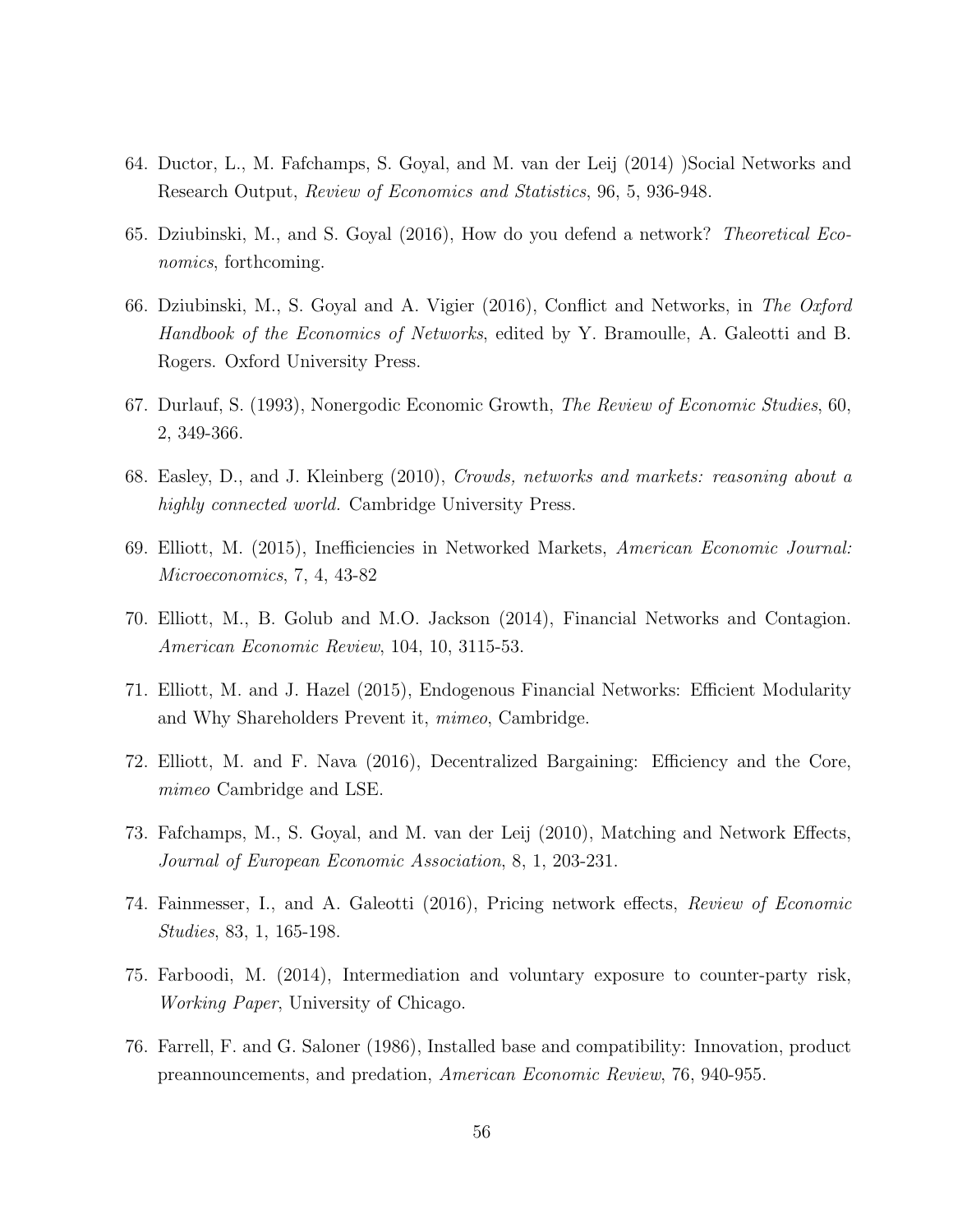- 77. Frank, R. (1993), Choosing the Right Pond: Human Behavior and the Quest for Status. Oxford University Press.
- 78. Gagnon, J. and S. Goyal (2016), Networks, markets and inequality. American Economic Review, forthcoming.
- 79. Galenianos, M. (2014), Hiring through Referrals, Journal of Economic Theory, 152, 304-323.
- 80. Gale, D. and S. Kariv (2009), Trading in Networks: A Normal Form Game Experiment. American Economic Journal: Microeconomics, 1, 2, 114-32.
- 81. Galeotti, A. (2010), Talking, Searching and Pricing, International Economic Review, 51, 4, 1159-1174.
- 82. Galeotti, A., C. Ghiglino and S. Goyal (2015), Financial Linkages, Portfolio Choice and Systemic Risk, mimeo Essex and Cambridge.
- 83. Galeotti, A., and S. Goyal (2009), Influencing the influencers: a theory of strategic diffusion, Rand Journal of Economics, 40, 3, 509-532
- 84. Galeotti, A., S. Goyal, M.O. Jackson, F. Vega-Redondo and L. Yariv (2010), The Review of Economic Studies, 77, 1, 218-244.
- 85. Galeotti A., and S. Goyal (2014), Competing Chains, mimeo, Essex and Cambridge.
- 86. Galeotti, A., D. Goyal, M. Jackson, F. Vega-Redondo, and L. Yariv (2010), Network Games, Review of Economic Studies, 77, 1, 218-244.
- 87. Galeotti, A. and L. P Merlino (2014), Endogenous Job Contact Networks, International Economic Review, 55, 1201-1226.
- 88. Gallo, E. (2014), Social learning by chit-chat, Journal of Economic Theory, 153, 313-343.
- 89. Ghiglino, C., and S. Goyal (2010), Keeping up with the neighbors: social interaction in a market economy, Journal of the European Economic Association, 8, 1, 90-119.
- 90. Gofman, M. (2011), A Network-Based Analysis of Over-the-Counter Markets, mimeo Wisconsin-Madison.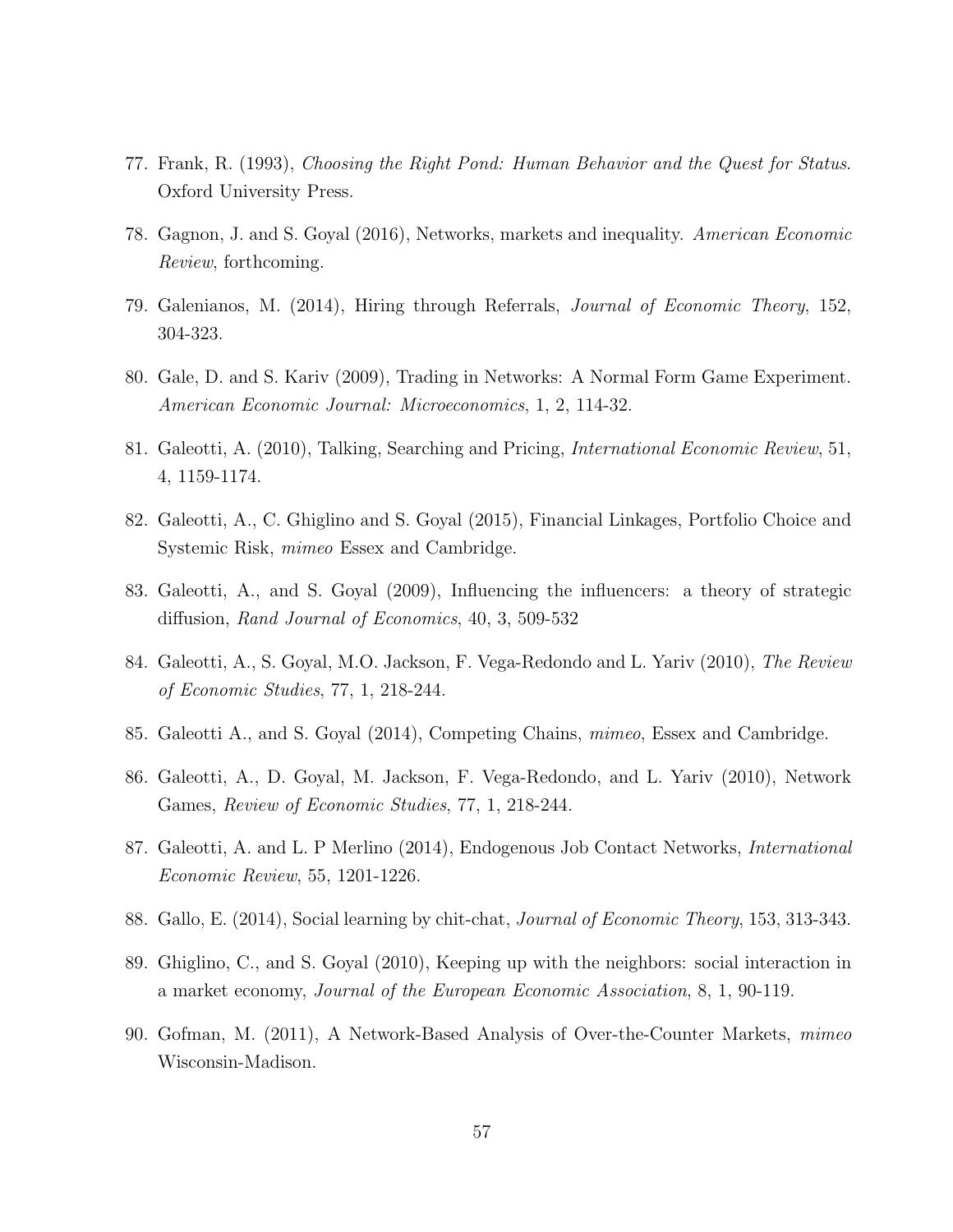- 91. Golub, B., and M. O. Jackson (2010), Naive Learning and the Wisdom of Crowds, American Economic Journal: Microeconomics 2, 1, 112-149.
- 92. Gottardi, P., and S. Goyal (2012), Intermediation in Networks, mimeo, EUI and Cambridge.
- 93. Goyal, S. (1993), Sustainable communication networks, Tinbergen Institute Discussion Paper, TI 93-250.
- 94. Goyal, S. (2007), Connections: An Introduction to the Economics of Networks. Princeton University Press. Princeton.
- 95. Goyal, S. (2012), Learning in networks, in Handbook of Social Economics, eds. J. Ben-Habib, A. Bisin, M.O. Jackson. North Holland.
- 96. Goyal, S. (2016), Networks in economics: a perspective on the literature, in The Oxford Handbook of the Economics of Networks, edited by Y. Bramoulle, A. Galeotti and B. Rogers. Oxford University Press.
- 97. Goyal, S., and S. Joshi (2003), Networks of collaboration in oligopoly, Games and Economic Behavior, 43, 1, 57-85.
- 98. Goyal, S., and M. Kearns (2012), Competitive Contagion in Networks. Symposium in theory of computing, (STOC).
- 99. Goyal, S., and J. L. Moraga-Gonzalez (2001), R&D Networks, Rand Journal of Economics, 32, 4, 686-707.
- 100. Goyal, S., and F. Vega-Redondo (2007), Structural holes in social networks, Journal of Economic Theory, 137, 460-492.
- 101. Goyal, S., and A. Vigier (2014), Attack, Defence and Contagion in Networks, Review of Economics Studies, 81, 4, 1518-1542.
- 102. Granovetter, M. (1974), Getting a Job: A Study of Contacts and Careers, Harvard University Press. Cambridge. MA.
- 103. Granovetter, M. (1985), Economic Action and Social Structure: The Problem of Embeddedness, American Journal of Sociology, 3, 481-510.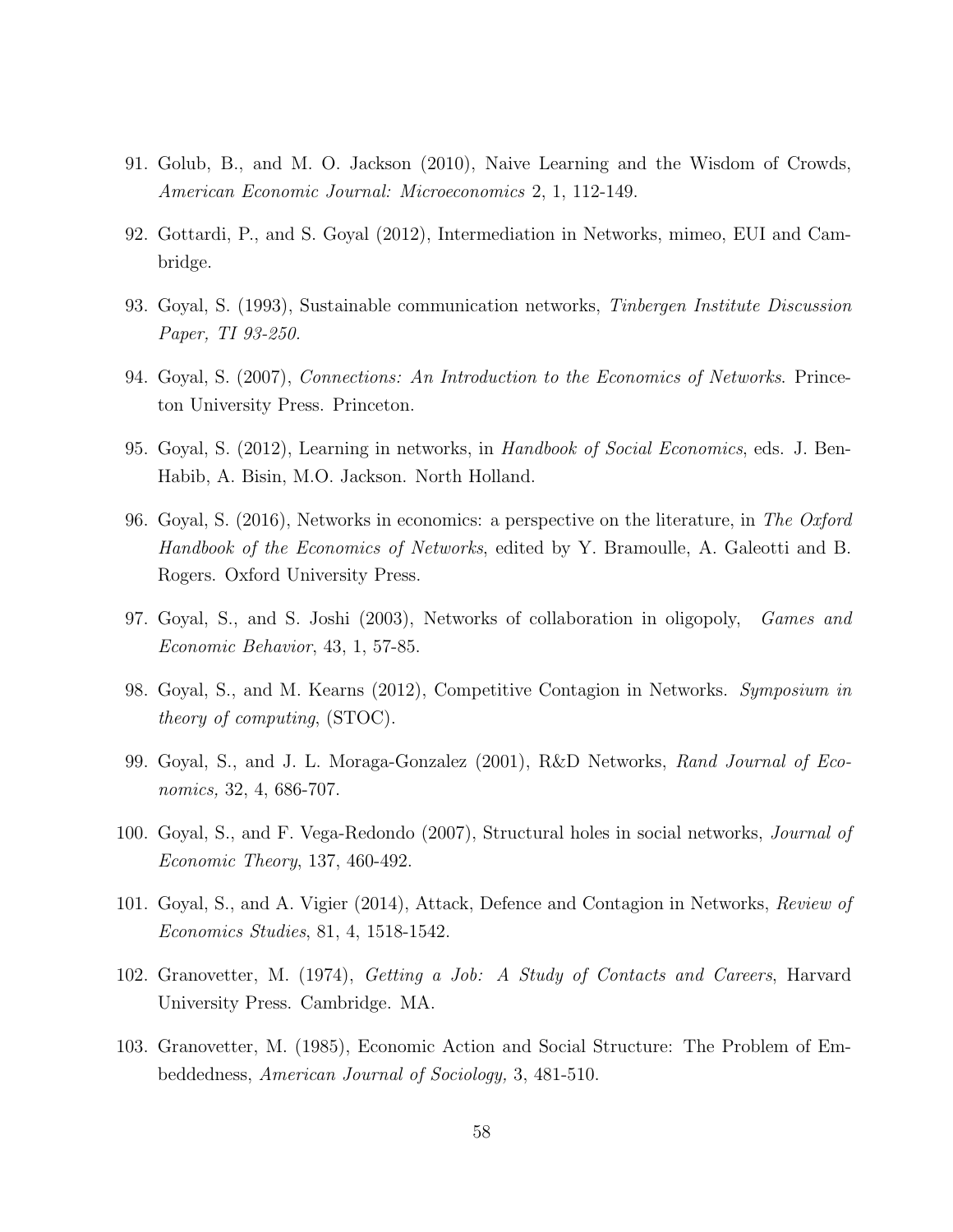- 104. Griliches, Z., (1957), Hybrid Corn: An Exploration in the Economics of Technological Change, Econometrica, 2, 4, 501-522.
- 105. Gulati, R. (2007), Managing Network Resources. Oxford University Press. Oxford.
- 106. Haag, M., and R. Lagunoff (2006), Social Norms, Local Interaction, and Neighborhood Planning, International Economic Review, 47, 1, 265-296.
- 107. Hagedoorn, J. (2002), Inter-firm R&D partnerships: an overview of major trends and patterns since 1960, Research Policy, 31, 477-492.
- 108. Hall, P. (1935), On Representatives of Subsets, Journal of London Mathematical Society, 10, 1, 26-30.
- 109. Hendricks, K., M. Piccione and G. Tan (1995), The Economics of Hubs: The Case of Monopoly, The Review of Economic Studies, 62, 1, 83-99.
- 110. Hendricks, K., M. Piccione and G. Tan (1999), Equilibrium in Networks, Econometrica, 67, 6, 1407-1434.
- 111. Hirschman, A. O. (1977), The Passions and the Interests: Arguments for Capitalism Before its Triumph. Princeton University Press.
- 112. Hirschman, A. O. (1982), Rival Interpretations of Market Society: Civilizing, destructive or feeble?, Journal of Economic Literature, 20, 1463-1484.
- 113. Hong, H., J. D. Kubik, and J. C. Stein (2005). Thy Neighbor's Portfolio: Word-of-Mouth Effects in the Holdings and Trades of Money Managers. *Journal of Finance*, 60 2801-2824.
- 114. Immorlica, N., R. Kranton, M. Manea and G. Stoddard (2016), Social Status in Networks. AEJ: Microeconomics, forthcoming.
- 115. Jackson, M. O. (2006), The Economics of Social Networks, in Volume 1 in Advances in Economics and Econometrics: Theory and Applications Ninth World Congress of the Econometric Society, edited by Richard Blundell, Whitney Newey, and Torsten Persson, Cambridge University Press.
- 116. Jackson, M. O. (2008), Social and Economic Networks. Princeton University Press. Princeton.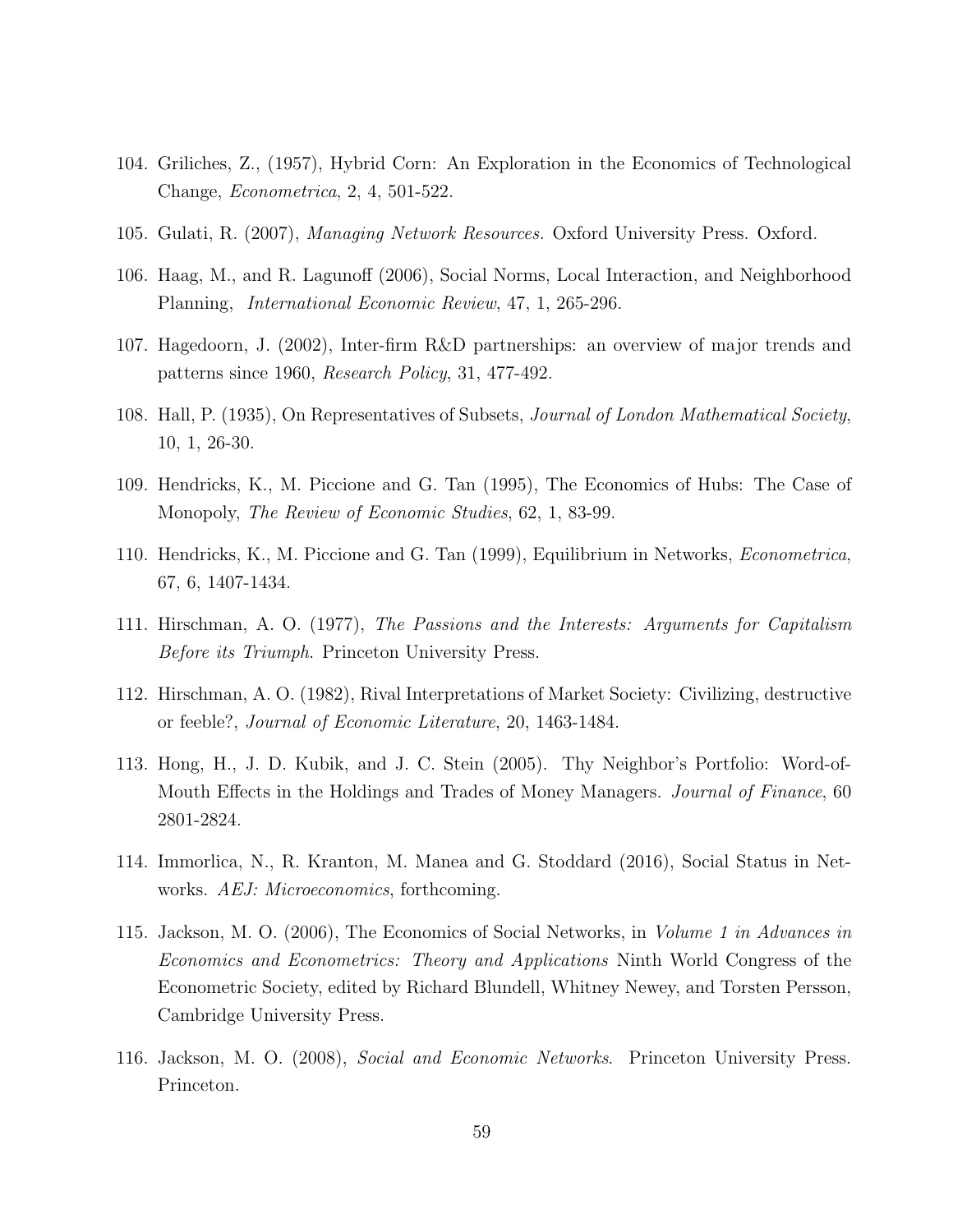- 117. Jackson, M. O., and A. Wolinsky (1996), A Strategic Model of Economic and Social Networks, Journal of Economic Theory, 71, 1, 44-74.
- 118. Jackson, M. O., and Y. Zenou (2014), Games on Networks Handbook of Game Theory, Vol. 4, edited by Peyton Young and Shmuel Zamir.
- 119. Jensen, R. (2007). The Digital Provide: Information (Technology), Market Performance, and Welfare in the South Indian Fisheries Sector. Quarterly Journal of Economics, 122(3), 879-924.
- 120. Katz, M. and C. Shapiro, (1985), Network Externalities, Competition and Compatibility, American Economic Review, 75, 3, 424-440.
- 121. Katz, E., and P. F. Lazarsfeld (1955), Personal Influence: The Part Played by People in the Flow of Mass Communications. The Free Press. New York.
- 122. Keller, E., Fay, B., and Berry, J. (2007), Leading the Conversation: Influencers' Impact on Word of Mouth and the Brand Conversation. The Keller Fay Group, Word of Mouth Marketing Research Symposium.
- 123. Kirman, A., and A. Vignes (1991), Price Dispersion: Theoretical Considerations and Empirical Evidence from the Marseilles Fish Market, in Kenneth J. Arrow, ed., Issues in Contemporary Economics: Proceedings of the Ninth World Congress of the International Economic Association, Volume 1: Markets and Welfare. New York University Press. New York.
- 124. Kogut, B., W. Sham and G. Walker (1994), Interfirm Cooperation and Startup Innovation in the Biotechnology Industry, Strategic Management Journal, 15, 387-394.
- 125. Kotowoski, M., and M. Leister (2014), Trading networks and equilibrium intermediation, mimeo University of California, Berkeley.
- 126. Koenig, M., C. J. Tessone, and Y. Zenou (2014), Nestedness in Networks: A Theoretical Model and Some Applications, Theoretical Economics, 9, 695-752.
- 127. Kranton, R. (1996), Reciprocal Exchange as a self-sustaining system, American Economic Review, 86, 4, 130-151.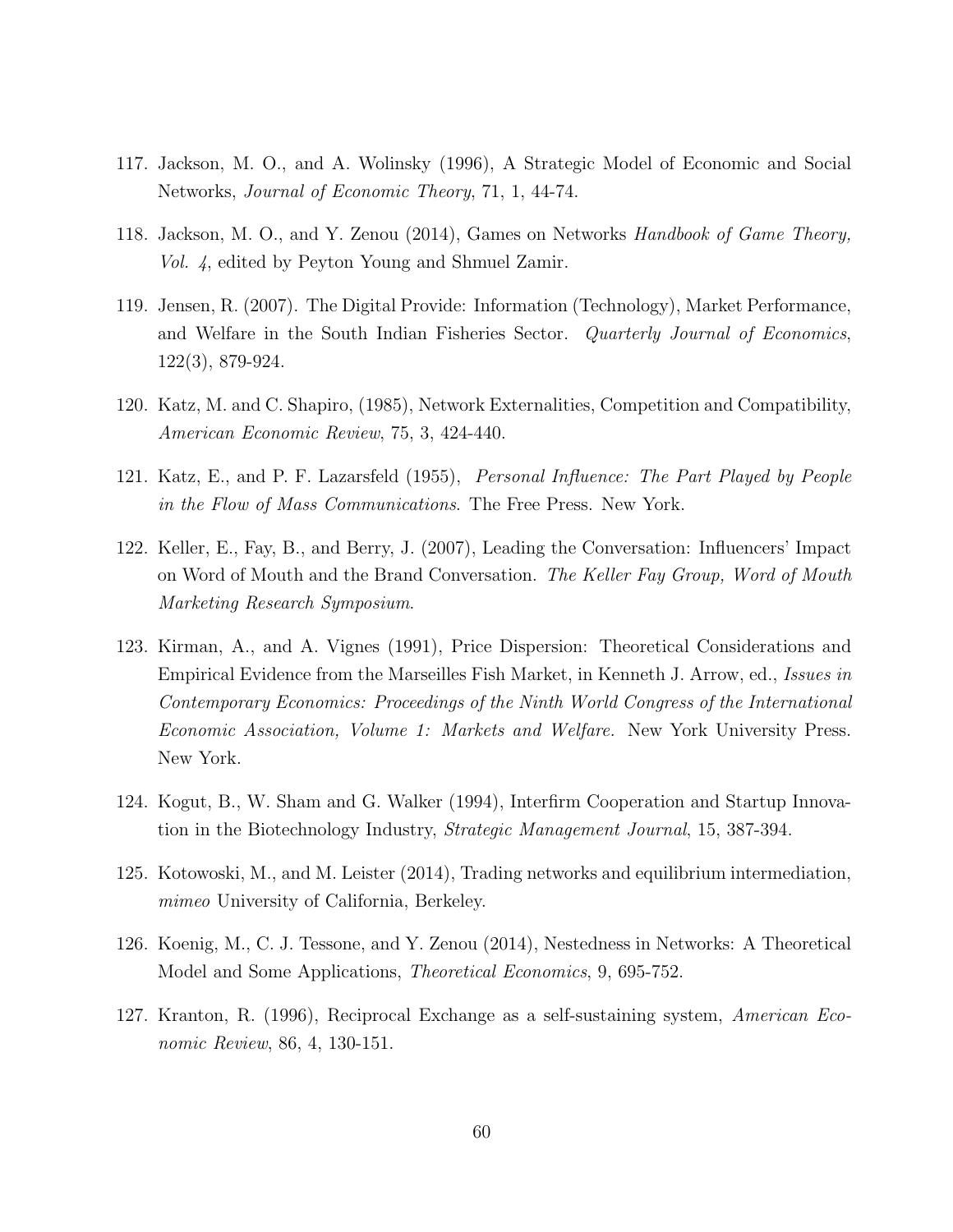- 128. Kranton, R., and D. Minehart (2000), Networks versus Vertical Integration, Rand Journal of Economics, 31, 3, 570-601.
- 129. Kranton, R., and D. Minehart (2001), A theory of buyer-seller networks, American Economic Review, 91, 3, 485-508. Laffont, J.J., and J. Tirole (2001), Competition in Telecommunications. MIT Press, Cambridge MA,
- 130. Lerner, A. P. (1934), The Concept of Monopoly and the Measurement of Monopoly Power, Review of Economic Studies. 1, 3: 157-175.
- 131. Leskovec, J., Adamic, L.A., and Huberman, B.A. (2007), The Dynamics of Viral Marketing. ACM TWeb, 1.
- 132. Lever-Guzman, C. (2011), Price competition on a network, Banco de Mexico Working Paper: 2011-04.
- 133. Long, J. B., and C. I. Plosser (1983), Real business cycles, *Journal of Political Economy*, 91, 39-69.
- 134. Laffont, J.J., and J. Tirole (2001), Competition in Telecommunications. MIT Press.
- 135. van der Leij, M., D. in 't Veld, C. Hommes (2016), The formation of a core-periphery structure in heterogeneous financial networks, mimeo, University of Amsterdam.
- 136. Manea, M. (2011), Bargaining in stationary networks, American Economic Review, 101, 2042-2080.
- 137. Manea, M. (2016a), Models of Bilateral Trade in Networks, in The Oxford Handbook of the Economics of Networks, edited by Y. Bramoulle, A. Galeotti and B. Rogers. Oxford University Press.
- 138. Manea, M. (2016b), Intermediation and Resale in networks, mimeo MIT.
- 139. Mobarak, A.M., and M. Rosenzweig, (2012). Selling Formal Insurance to the Informally Insured. Yale Department of Economics Working Paper 97.
- 140. Montesquieu (1961) [1748]. De l'esprit des lois. Paris: Garnier.
- 141. Montgomery, J., (1991), Social Networks and Labor-Market Outcomes: Toward an Economic Analysis, The American Economic Review, 81, 5, 1408-1418.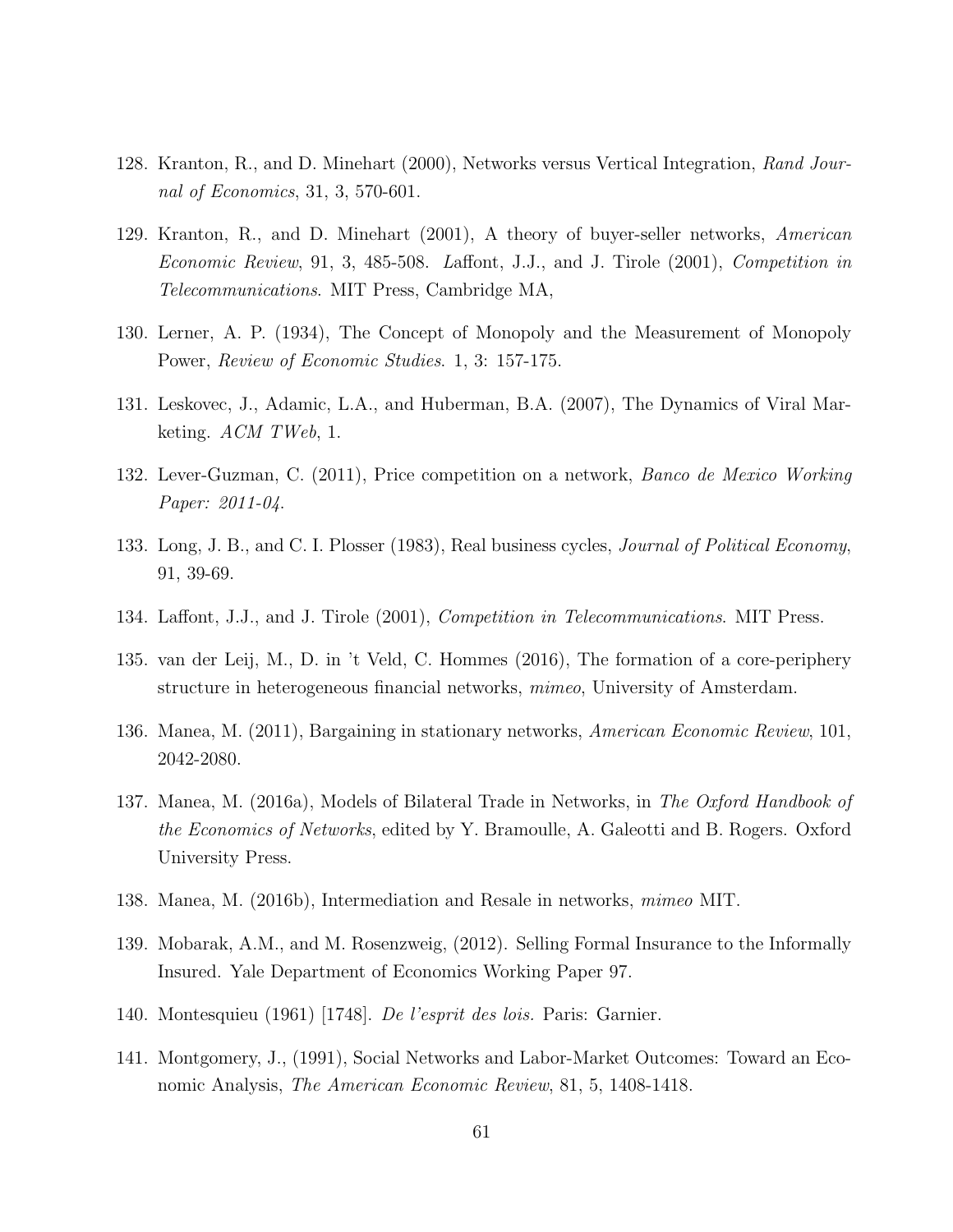- 142. Munshi, K. (2014), Community Networks and the Process of Development, Journal of Economic Perspectives, 28, 4, 49-76.
- 143. Munshi, K., and M. Rosenzweig (2006), Traditional Institutions Meet the Modern World: Caste, Gender, and Schooling Choice in a Globalizing Economy. American Economic Review, 96, 4, 1225-1252.
- 144. Myerson, R. (1977), Graphs and Cooperation in Games, Mathematics of Operations Research, 2, 3, 225-229.
- 145. Myerson, R. (1991), Game Theory: Analysis of conflict. Harvard University Press. Cambridge MA.
- 146. Nava, F. (2015), Efficiency in Decentralized Oligopolistic Markets, Journal of Economic Theory, forthcoming.
- 147. Nava , F. (2016), Repeated Games on Networks, in Oxford Handbook on Economics of Networks, edited by Y. Bramoulle, A. Galeotti and B. Rogers (2015). Oxford University Press.
- 148. Newman, N. (2009), The Rise of Social Media and its Impact on Mainstream Journalism: A Study of How Newspapers and Broadcasters in the UK and US Are Responding to a Wave of Participatory Social Media, and a Historic Shift in Control Towards Individual Consumers. Reuters Institute for the Study of Journalism: Oxford.
- 149. Ozsoylev, H., and J. Walden (2011), Asset Pricing in Large Information Networks, Journal of Economic Theory, 146, 6, 2252-2280.
- 150. Paine, T., (1951) [1792]. The Rights of Man. New York: E.P. Dutton.
- 151. de Paulo, A. (2016), The Econometrics of Network Models, mimeo, UCL.
- 152. Polanski, A. (2007), Bilateral bargaining in networks, Journal of Economic Theory, 134, 557-565.
- 153. Polanyi, K. (1944), The Great Transformation: the political and economic origins of our time. Rinehart. New York.
- 154. Powell, W. (1990), Neither market not hierarchy: network forms of organization, Research in Organizational Behavior, 12, 295-336.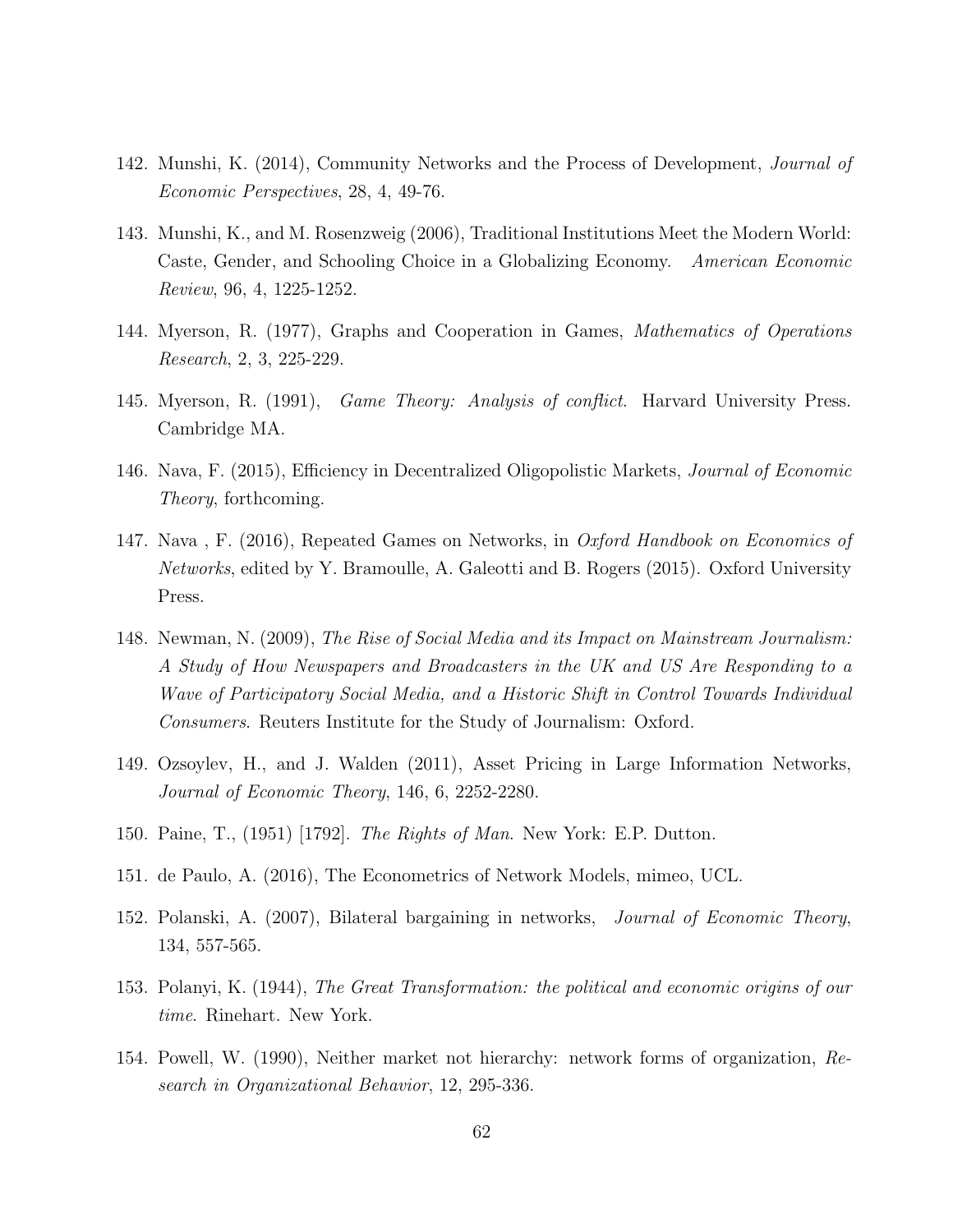- 155. Powell, W.W., K. W. Koput, L. Smith-Doerr (1996), Inter-organizational collaboration and the locus of innovation: Networks of learning in biotechnology, Administrative Science Quarterly, 116-145.
- 156. Putnam, R. (1993), Making Democracy Work: Civic Traditions in Modern Italy. Princeton: Princeton University Press.
- 157. Raub, W., and J. Weesie (1990), Reputation and efficiency in social interactions: An example of network effects, American Journal of Sociology, 626-654.
- 158. Rees, A. (1966), Information Networks in Labor Markets, American Economic Review, 56, 1, 559-566.
- 159. Reuters Institute for the Study of Journalism, (2014). Reuters Institute Digital News Report 2014 (edited by Newman, N. and D.A.L. Levy). Oxford.
- 160. Rogers, E.M. (1983) Diffusion of Innovations, 3rd Edition. Free Press. New York.
- 161. Ryan, B., and N. Gross (1943), The diffusion of hybrid seed corn in two Iowa communities, Rural Sociology, 8, 15-24.
- 162. Rogerson, R., R. Shimer and R. Wright (2005), Search-theoretic models of the labour market: A survey, *Journal of Economic Literature*, 43, 4, 959-988.
- 163. Sandel, M. (2012) The Moral Limits of Markets. Harvard University Press.
- 164. Scott, J., (1977). The moral economy of the peasant: Rebellion and Subsistence in Southeast Asia. New Haven: Yale University Press.
- 165. Smelser, N. J. and R. Swedberg (2005), The Handbook of Economic Sociology, Second Edition. Russell Sage Foundation.
- 166. Spulber, D. (1999), Market Microstructure: Intermediaries and the Theory of the Firm.
- 167. Standage, T. (2013), The Writing on the Wall: The First 2000 years. Bloomsbury. London.
- 168. Sundararajan, A.. (2016), The Sharing Economy. MIT Press.
- 169. Thompson, E. P., 1971. The Moral Economy of the English Crowd in the  $18^{th}$  Century. Past & Present, 50, 76-136.